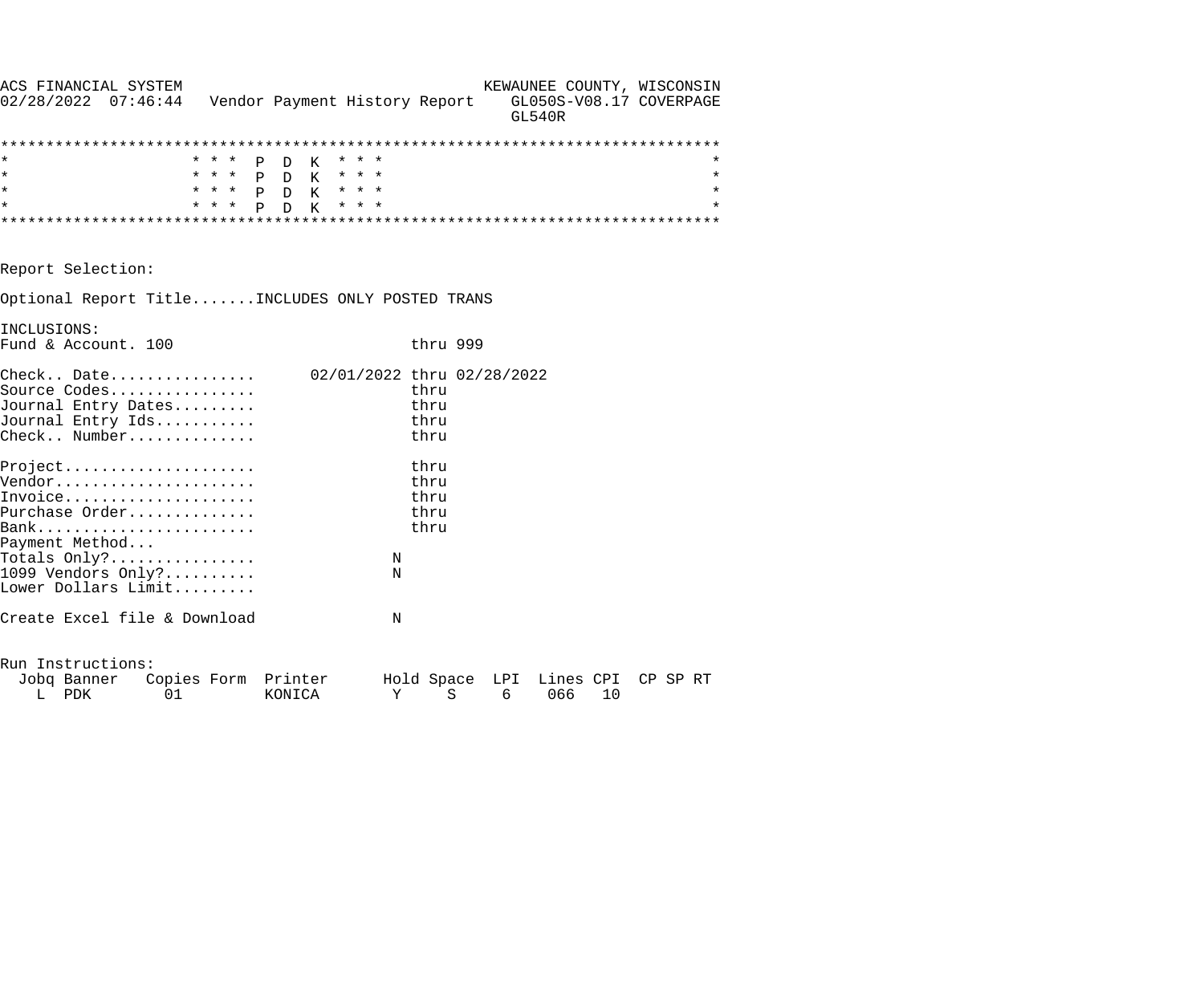| ACS FINANCIAL SYSTEM<br>$02/28/2022$ $07:46:44$ |                   |              | Vendor Payment History Report<br>INCLUDES ONLY POSTED TRANS |     |                |                            | KEWAUNEE COUNTY, WISCONSIN<br>GL540R-V08.17 PAGE<br>-1 |
|-------------------------------------------------|-------------------|--------------|-------------------------------------------------------------|-----|----------------|----------------------------|--------------------------------------------------------|
|                                                 |                   |              |                                                             |     |                |                            |                                                        |
| VENDOR NAME AND NUMBER                          |                   |              |                                                             |     |                |                            |                                                        |
| CHECK# DATE<br>DESCRIPTION                      | AMOUNT            |              | CLAIM INVOICE                                               | PO# |                | F S 9 BX M ACCOUNT NAME    | ACCOUNT                                                |
| 009389<br>A & K TRUCKLAND                       |                   |              |                                                             |     |                |                            |                                                        |
| 167012 02/04/22 MUD FLAPS                       | 45.00             |              | 97085                                                       |     | $D -$          | REPAIR PARTS               | 700.16121                                              |
| A T & T<br>000003                               |                   |              |                                                             |     |                |                            |                                                        |
| 167176 02/11/22 E911 USER FEE                   | 551.34            |              | 414R9000160122                                              |     | $D -$          | TELEPHONE                  | 100.52102.000.225                                      |
| 167176 02/11/22 911 PHASE 1 & 2                 | 217.56            |              | 414Z4562940122                                              |     | $D -$          | TELEPHONE                  | 100.52102.000.225                                      |
| 167176 02/11/22 FAX                             | 384.52            |              | 92038803450122                                              |     | $D -$          | OVERHEAD                   | 215.54410.076.158                                      |
| 167176 02/11/22 FAX                             | 384.53            |              | 92038803450122                                              |     | $D -$          | OVERHEAD                   | 215.54500.002.158                                      |
| 167176 02/11/22 ADMIN FIRE ALARM                | 388.07            |              | 92038803760122                                              |     | $D -$          |                            | MAINTENANCE AGRE 100.51605.000.249                     |
| 167176 02/11/22 FUEL SYSTEM                     | 118.04            |              | 92038807100122                                              |     | $D -$          |                            | CONTRACTED SERVI 700.53232.000.296                     |
| 167176 02/11/22 ADMIN FIRE ALARM/ELEVATR 777.53 |                   |              | 92038828960122                                              |     | $D -$          |                            | MAINTENANCE AGRE 100.51605.000.249                     |
| 167176 02/11/22 FREEZER                         | 388.76            |              | 92038837580122                                              |     | $D -$          | TELEPHONE                  | 100.54100.000.225                                      |
| 167176 02/11/22 ALGOMA SHOP                     | 104.89            |              | 92048727510222                                              |     | $D -$          | TELEPHONE                  | 700.53270.000.225                                      |
|                                                 | 3,315.24          | *CHECK TOTAL |                                                             |     |                |                            |                                                        |
| VENDOR TOTAL                                    | 3,315.24          |              |                                                             |     |                |                            |                                                        |
| 002092<br>A T & T                               |                   |              |                                                             |     |                |                            |                                                        |
| 167251 02/18/22 PHONE                           | 73.01             |              | 9384557604                                                  |     | $D -$          | A/R-CITY OF KEWA 100.14414 |                                                        |
| 167251 02/18/22 PHONE                           | 33.19             |              | 9384557604                                                  |     | $D -$          | TELEPHONE                  | 100.51210.000.225                                      |
| 167251 02/18/22 PHONE                           | 53.10             |              | 9384557604                                                  |     | $D -$          | TELEPHONE                  | 100.51220.000.225                                      |
| 167251 02/18/22 PHONE                           | 26.55             |              | 9384557604                                                  |     | $D -$          | TELEPHONE                  | 100.51230.000.225                                      |
| 167251 02/18/22 PHONE                           | 39.82             |              | 9384557604                                                  |     | $D -$          | TELEPHONE                  | 100.51310.000.225                                      |
| 167251 02/18/22 PHONE                           | 8.85              |              | 9384557604                                                  |     | $D -$          | TELEPHONE                  | 100.51312.000.225                                      |
| 167251 02/18/22 PHONE                           | 4.42              |              | 9384557604                                                  |     | $D -$          | TELEPHONE                  | 100.51320.000.225                                      |
| 167251 02/18/22 PHONE                           | 33.19             |              | 9384557604                                                  |     | $D -$          | TELEPHONE                  | 100.51330.000.225                                      |
| 167251 02/18/22 PHONE                           | 26.55             |              | 9384557604                                                  |     | $D -$          | TELEPHONE                  | 100.51410.000.225                                      |
| 167251 02/18/22 PHONE                           | 26.55             |              | 9384557604                                                  |     | $D -$          | TELEPHONE                  | 100.51420.000.225                                      |
| 167251 02/18/22 PHONE                           | 13.27             |              | 9384557604                                                  |     | $D -$          | TELEPHONE                  | 100.51450.000.225                                      |
| 167251 02/18/22 PHONE                           | 6.64              |              | 9384557604                                                  |     | $D -$          | TELEPHONE                  | 100.51460.000.225                                      |
| 167251 02/18/22 PHONE                           | 19.91             |              | 9384557604                                                  |     | $D -$          | TELEPHONE                  | 100.51511.000.225                                      |
| 167251 02/18/22 PHONE                           | 13.27             |              | 9384557604                                                  |     | $D -$          | TELEPHONE                  | 100.51520.000.225                                      |
| 167251 02/18/22 PHONE                           | 13.27             |              | 9384557604                                                  |     | $D -$          | TELEPHONE                  | 100.51602.000.225                                      |
| 167251 02/18/22 PHONE                           | 26.55             |              | 9384557604                                                  |     | $\mathbb{D}$ – | TELEPHONE                  | 100.51710.000.225                                      |
| 167251 02/18/22 PHONE                           | 99.56             |              | 9384557604                                                  |     | $\mathbb{D}$ – | TELEPHONE                  | 100.52102.000.225                                      |
| 167251 02/18/22 PHONE                           | 33.19             |              | 9384557604                                                  |     | $D -$          | TELEPHONE                  | 100.54100.000.225                                      |
| 167251 02/18/22 PHONE                           | 13.27             |              | 9384557604                                                  |     | $D -$          | TELEPHONE                  | 100.54113.000.225                                      |
| 167251 02/18/22 PHONE                           | 19.91             |              | 9384557604                                                  |     | $\mathbb{D}$ – | TELEPHONE                  | 100.54701.000.225                                      |
| 167251 02/18/22 PHONE                           | 19.91             |              | 9384557604                                                  |     | $\mathbb{D}$ – | TELEPHONE                  | 100.55200.000.225                                      |
| 167251 02/18/22 PHONE                           | 59.74             |              | 9384557604                                                  |     | $\mathbb{D}$ – | TELEPHONE                  | 100.55620.000.225                                      |
| 167251 02/18/22 PHONE                           | 232.34            |              | 9384557604                                                  |     | $\mathbb{D}$ – | OVERHEAD                   | 215.54500.002.158                                      |
| 167251 02/18/22 PHONE                           | 26.55             |              | 9384557604                                                  |     | $\mathbb{D}$ – | OVERHEAD                   | 215.54607.000.158                                      |
| 167251 02/18/22 PHONE                           | 19.91             |              | 9384557604                                                  |     | $\mathbb{D}$ – | TELEPHONE                  | 245.51730.000.225                                      |
| 167251 02/18/22 PHONE                           | 46.46             |              | 9384557604                                                  |     | $D -$          | TELEPHONE                  | 700.53111.000.225                                      |
| 167251 02/18/22 PHONE                           | 19.91<br>1,008.89 | *CHECK TOTAL | 9384557604                                                  |     | $D -$          | TELEPHONE                  | 700.53230.000.225                                      |
| VENDOR TOTAL                                    | 1,008.89          |              |                                                             |     |                |                            |                                                        |
|                                                 |                   |              |                                                             |     |                |                            |                                                        |
| A T & T LONG DISTANCE<br>009983                 |                   |              |                                                             |     |                |                            |                                                        |
| 167177 02/11/22 FAX                             | 39.55             |              | 01262022                                                    |     | $D -$          | TELEPHONE                  | 100.52102.000.225                                      |

167177 02/11/22 FAX 17.16 01262022 D - OVERHEAD 215.54410.076.158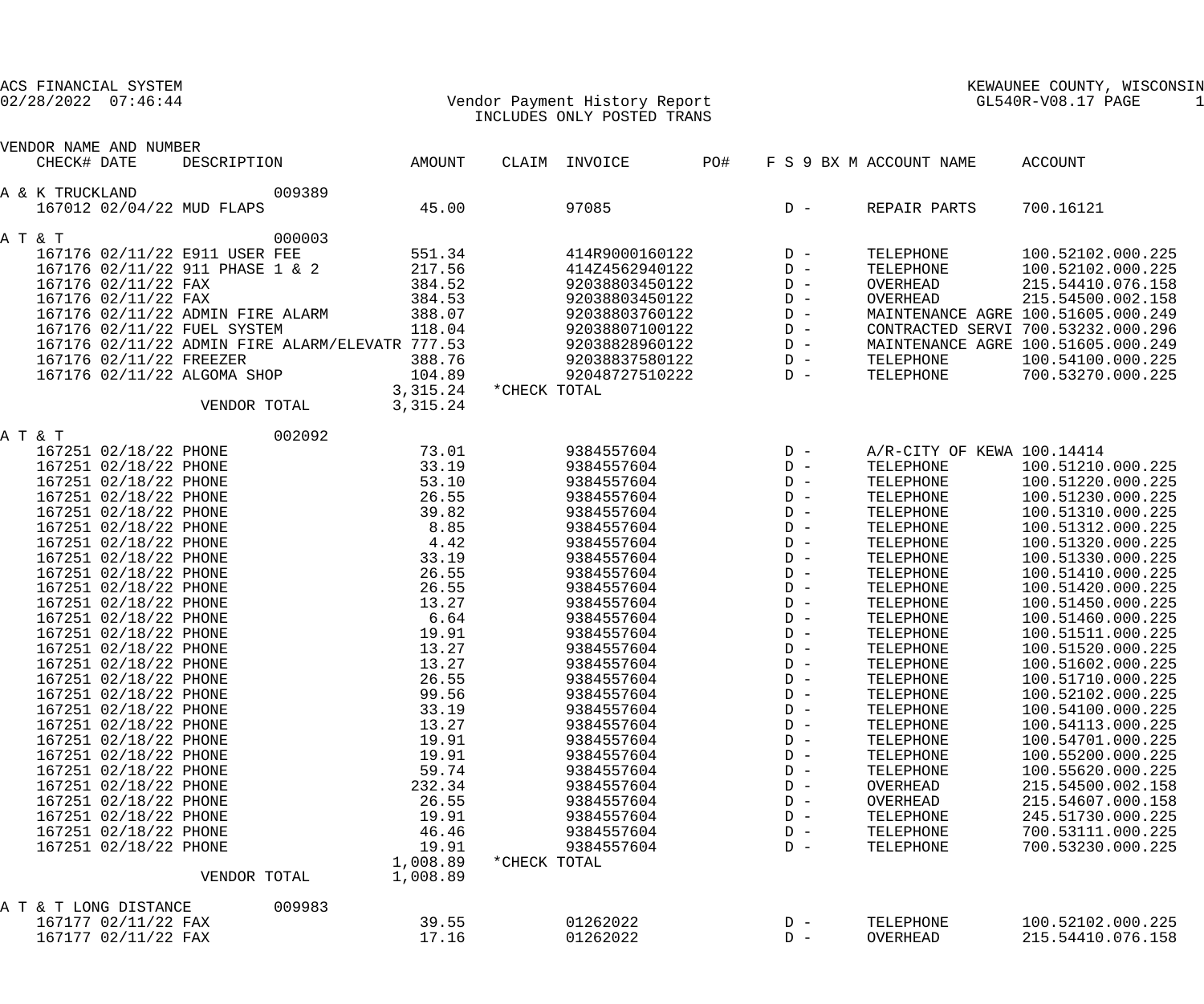|                | ACS FINANCIAL SYSTEM<br>$02/28/2022$ $07:46:44$ |                                                                      |                                                                                         |                                              | Vendor Payment History Report<br>INCLUDES ONLY POSTED TRANS |                    | KEWAUNEE COUNTY, WISCONSIN<br>GL540R-V08.17 PAGE |                |                              |                                                                          |
|----------------|-------------------------------------------------|----------------------------------------------------------------------|-----------------------------------------------------------------------------------------|----------------------------------------------|-------------------------------------------------------------|--------------------|--------------------------------------------------|----------------|------------------------------|--------------------------------------------------------------------------|
|                | VENDOR NAME AND NUMBER<br>CHECK# DATE           | DESCRIPTION                                                          |                                                                                         | AMOUNT                                       |                                                             | CLAIM INVOICE      | PO#                                              |                | F S 9 BX M ACCOUNT NAME      | ACCOUNT                                                                  |
|                | A T & T LONG DISTANCE<br>167177 02/11/22 FAX    |                                                                      | 009983                                                                                  | 15.80<br>72.51                               | *CHECK TOTAL                                                | 01262022           |                                                  | $D -$          | OVERHEAD                     | 215.54500.002.158                                                        |
|                |                                                 | VENDOR TOTAL                                                         |                                                                                         | 72.51                                        |                                                             |                    |                                                  |                |                              |                                                                          |
|                | ADL MONITORING SOLUTIONS                        |                                                                      | 001021<br>167178 02/11/22 JANUARY MONITORING                                            | 616.10                                       |                                                             | 15-16534           |                                                  | $D -$          |                              | HOME MONITORING 100.52102.000.258                                        |
|                | ADVANCED CORRECTIONAL                           | VENDOR TOTAL                                                         | 000853<br>167309 02/25/22 MARCH ONSITE MEDICAL<br>167309 02/25/22 *21*DEC OVERAGE COSTS | 6,119.72<br>1,196.51<br>7,316.23<br>7,316.23 | *CHECK TOTAL                                                | 114676<br>114677   |                                                  | $D -$<br>$D -$ |                              | MEDICAL SERVICES 100.52102.000.211<br>MEDICAL SERVICES 100.52102.000.211 |
|                | ADVANCED FASTENING SUPPL                        | 167164 02/11/22 BATTERIES                                            | 000826                                                                                  | 199.00                                       |                                                             | 773984             |                                                  | $D -$          |                              | FIELD SMALL TOOL 700.53310.046.365                                       |
|                |                                                 | VENDOR TOTAL                                                         | 167235 02/18/22 REPAIR BOSCH IMPACT                                                     | 40.00<br>239.00                              |                                                             | R401982            |                                                  | $D -$          |                              | MATERIAL CHARGES 700.53220.000.490                                       |
| AES CHILDCARE  | 167103 02/11/22 RESPITE                         |                                                                      | 001442                                                                                  | 315.00                                       |                                                             | CAG 1/2022         |                                                  | $D -$          | RESPITE CARE                 | 215.54501.341.201                                                        |
|                | AGSOURCE LABORATORIES                           |                                                                      | 005749<br>167310 02/25/22 LAWN&GARDEN PKG SOIL                                          | 25.00                                        |                                                             | PS-INV184629       |                                                  | $D -$          |                              | EXT SEM-AGRICULT 235.55623.012.601                                       |
|                | AHNAPEE TOWN TREASURER                          | 167179 02/11/22 TREASURER FEE                                        | 000006                                                                                  | 42.25                                        |                                                             | 2021 DOG           |                                                  | $D -$          | 1 VOUCHERS PAYABLE 850.21100 |                                                                          |
|                |                                                 | 167180 02/11/22 2021 DOG REFUND<br>VENDOR TOTAL                      |                                                                                         | 442.05<br>484.30                             |                                                             | 2021DOG REFUND     |                                                  | $D -$          | 2 VOUCHERS PAYABLE 850.21100 |                                                                          |
| AIRGAS USA LLC |                                                 | 167013 02/04/22 CYLINDER RENTALS                                     | 010029                                                                                  | 531.26                                       |                                                             | 9121760903         |                                                  | $D -$          | REPAIR PARTS                 | 700.16121                                                                |
|                |                                                 | 167236 02/18/22 CYLINDER RENTALS<br>VENDOR TOTAL                     |                                                                                         | 213.08<br>744.34                             |                                                             | 9985812341         |                                                  | $D -$          | REPAIR PARTS                 | 700.16121                                                                |
|                | ALERE TOXICOLOGY SERVICE                        |                                                                      | 009740                                                                                  |                                              |                                                             |                    |                                                  |                |                              |                                                                          |
|                |                                                 | 167294 02/25/22 *21* DRUG SCREEN<br>167294 02/25/22 *21* DRUG SCREEN |                                                                                         | 25.46<br>12.73                               |                                                             | L285514<br>L290394 |                                                  | $D -$<br>$D -$ |                              | COMMUNITY YOUTH 215.54500.366.601<br>COMMUNITY YOUTH 215.54500.366.601   |
|                |                                                 | 167294 02/25/22 *21* DRUG SCREEN                                     |                                                                                         | 12.73                                        |                                                             | L299085            |                                                  | $D -$          |                              | COMMUNITY YOUTH 215.54500.366.601                                        |
|                |                                                 | 167294 02/25/22 *21* DRUG SCREEN                                     |                                                                                         | 25.46                                        |                                                             | L303120            |                                                  | $D -$          |                              | COMMUNITY YOUTH 215.54500.366.601                                        |
|                |                                                 | 167294 02/25/22 *21* OVERPAY                                         |                                                                                         | 12.00CR                                      |                                                             | 142493             |                                                  | $D -$          |                              | COMMUNITY YOUTH 215.54500.366.601                                        |
|                |                                                 | 167294 02/25/22 *21* OVERPAY<br>167294 02/25/22 *21* OVERPAY         |                                                                                         | 27.00CR<br>27.00CR                           |                                                             | 146843<br>158604   |                                                  | $D -$<br>$D -$ |                              | COMMUNITY YOUTH 215.54500.366.601<br>COMMUNITY YOUTH 215.54500.366.601   |
|                |                                                 | VENDOR TOTAL                                                         |                                                                                         | 10.38<br>10.38                               | *CHECK TOTAL                                                |                    |                                                  |                |                              |                                                                          |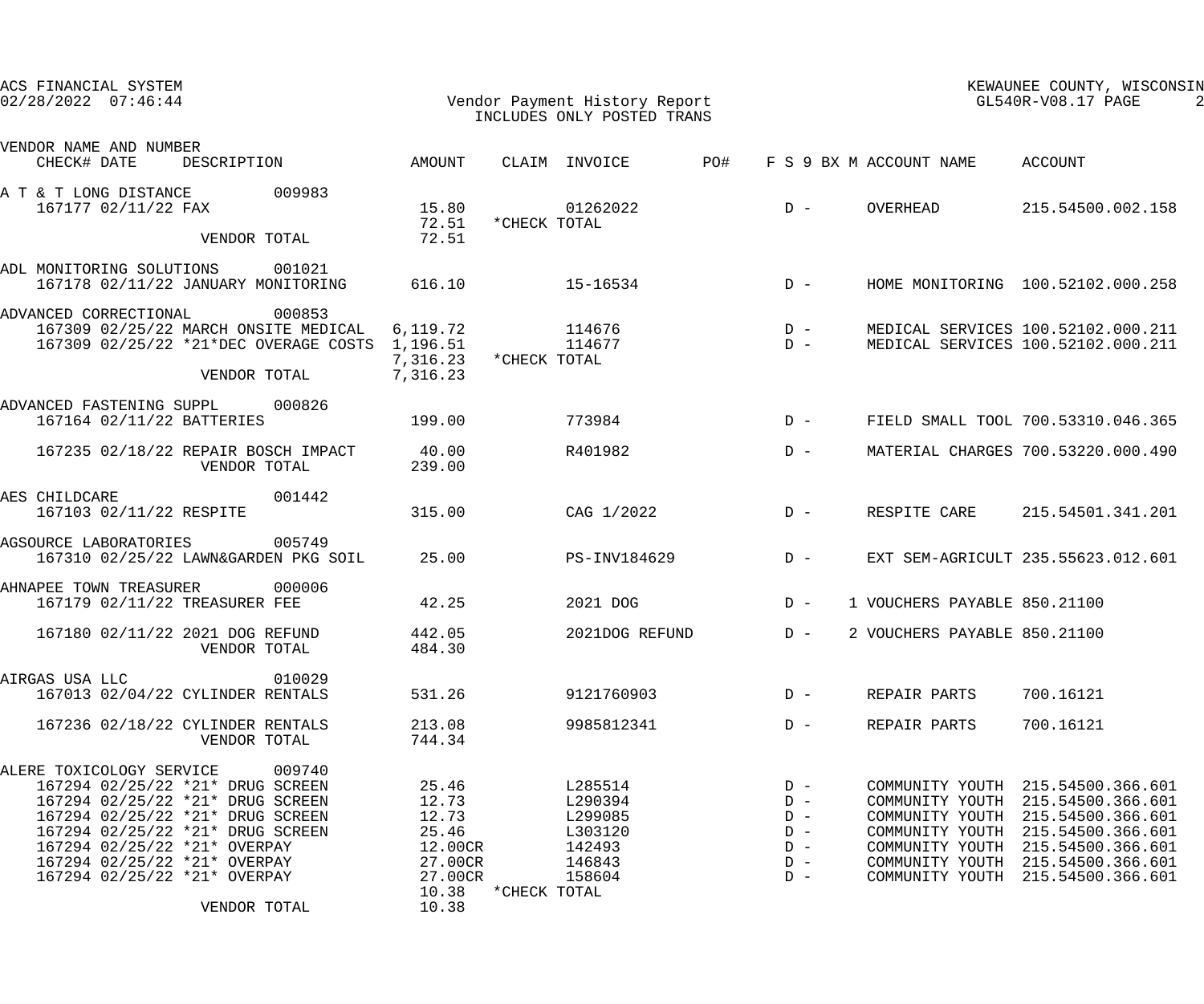| ACS FINANCIAL SYSTEM<br>$02/28/2022$ $07:46:44$                                                                      |                                                                                                                           |                                               |              | Vendor Payment History Report<br>INCLUDES ONLY POSTED TRANS |     |                         |                                  |                                | KEWAUNEE COUNTY, WISCONSIN<br>GL540R-V08.17 PAGE                 |
|----------------------------------------------------------------------------------------------------------------------|---------------------------------------------------------------------------------------------------------------------------|-----------------------------------------------|--------------|-------------------------------------------------------------|-----|-------------------------|----------------------------------|--------------------------------|------------------------------------------------------------------|
| VENDOR NAME AND NUMBER<br>CHECK# DATE                                                                                | DESCRIPTION                                                                                                               | AMOUNT                                        |              | CLAIM INVOICE                                               | PO# |                         | F S 9 BX M ACCOUNT NAME          |                                | ACCOUNT                                                          |
| ALGOMA CITY CLERK-TREASU<br>167181 02/11/22 TREASURER FEE                                                            | 000009                                                                                                                    | 103.75                                        |              | 2021 DOG                                                    |     | $D -$                   |                                  |                                | 1 VOUCHERS PAYABLE 850.21100                                     |
| 167182 02/11/22 2021 DOG REFUND                                                                                      | VENDOR TOTAL                                                                                                              | 1,044.07<br>1,147.82                          |              | 2021DOG REFUND                                              |     | $D -$                   |                                  |                                | 2 VOUCHERS PAYABLE 850.21100                                     |
| ALGOMA POLICE DEPARTMENT                                                                                             | 001188<br>167311 02/25/22 JAN CLICK IT OR TICKET 233.81<br>167311 02/25/22 *21*NOV CLICK OR TICKET 365.60<br>VENDOR TOTAL | 599.41<br>599.41                              | *CHECK TOTAL | JAN22 CLICK IT<br>NOV21 CLICK IT                            |     | $D -$<br>$D -$          |                                  |                                | SEATBELT ENFORCE 100.43523.010<br>SEATBELT ENFORCE 100.43523.010 |
| ALGOMA PUBLIC LIBRARY                                                                                                | 000016<br>167252 02/18/22 2020 MANITOWOC USAGE                                                                            | 7.79                                          |              | 2020 MANITOWOC                                              |     | $D -$                   |                                  |                                | LIBRARY STATE AI 100.43571.000                                   |
| ALGOMA UTILITIES<br>167183 02/11/22 ALGOMA SHOP<br>167183 02/11/22 ALGOMA SHOP<br>167183 02/11/22 ALGOMA TOWER       | 000020<br>VENDOR TOTAL                                                                                                    | 181.44<br>167.62<br>96.88<br>445.94<br>445.94 | *CHECK TOTAL | 01312022-03778<br>01312022-03778 D-<br>01312022-06657       |     | $D -$<br>$D -$          | ELECTRIC<br>ELECTRIC             | WATER & SEWER                  | 700.53270.000.221<br>700.53270.000.222<br>100.52102.000.222      |
| AMERICAN FAMILY LIFE ASS<br>167184 02/11/22 AFLAC                                                                    | 000022                                                                                                                    | 1,201.61                                      |              | 14435                                                       |     | $D -$                   |                                  |                                | CANCER, INTENSIVE 800.21533                                      |
| 167253 02/18/22 AFLAC                                                                                                | VENDOR TOTAL                                                                                                              | 1,201.61<br>2,403.22                          |              | 180435                                                      |     | $D -$                   |                                  |                                | CANCER, INTENSIVE 800.21533                                      |
| ANNOYE/MELISSA<br>167104 02/11/22 JANUARY TRAVEL<br>167104 02/11/22 JANUARY TRAVEL<br>167104 02/11/22 JANUARY TRAVEL | 009005<br>VENDOR TOTAL                                                                                                    | 51.01<br>66.30<br>29.25<br>146.56<br>146.56   | *CHECK TOTAL | 01312022<br>01312022<br>01312022                            |     | $D -$<br>$D -$<br>$D -$ | OVERHEAD<br>OVERHEAD<br>OVERHEAD |                                | 215.54300.429.158<br>215.54500.811.158<br>215.54607.000.158      |
| ANTHONY/HAILEY                                                                                                       | .03846<br>167185 02/11/22 WITNESS FEE 21-JC-09<br>167185 02/11/22 WITNESS FEE 21-JC-09<br>VENDOR TOTAL                    | 16.00<br>32.76<br>48.76<br>48.76              | *CHECK TOTAL | 02042022<br>02042022                                        |     | $D -$<br>$D -$          |                                  | WITNESS FEES<br>WITNESS TRAVEL | 100.51230.000.143<br>100.51230.000.340                           |
| APRICITY                                                                                                             | 000982<br>167105 02/11/22 AODA RESIDENTIAL TREAT 1,550.00                                                                 |                                               |              | 315675                                                      |     | $D -$                   |                                  |                                | RESIDENT TREATME 215.54362.561.175                               |
| AVENU HOLDINGS, LLC                                                                                                  | 001124<br>167312 02/25/22 FEBRUARY BILLING                                                                                | 1,085.91                                      |              | INVB-033331                                                 |     | $D -$                   |                                  |                                | MAINTENANCE AGRE 100.51511.000.249                               |
| AYRES ASSOCIATES INC                                                                                                 | 000032<br>167165 02/11/22 *21* CTH E DESIGN                                                                               | 1,983.74                                      |              | 196609                                                      |     | $D -$                   |                                  |                                | ENGINEERING SERV 700.53310.042.215                               |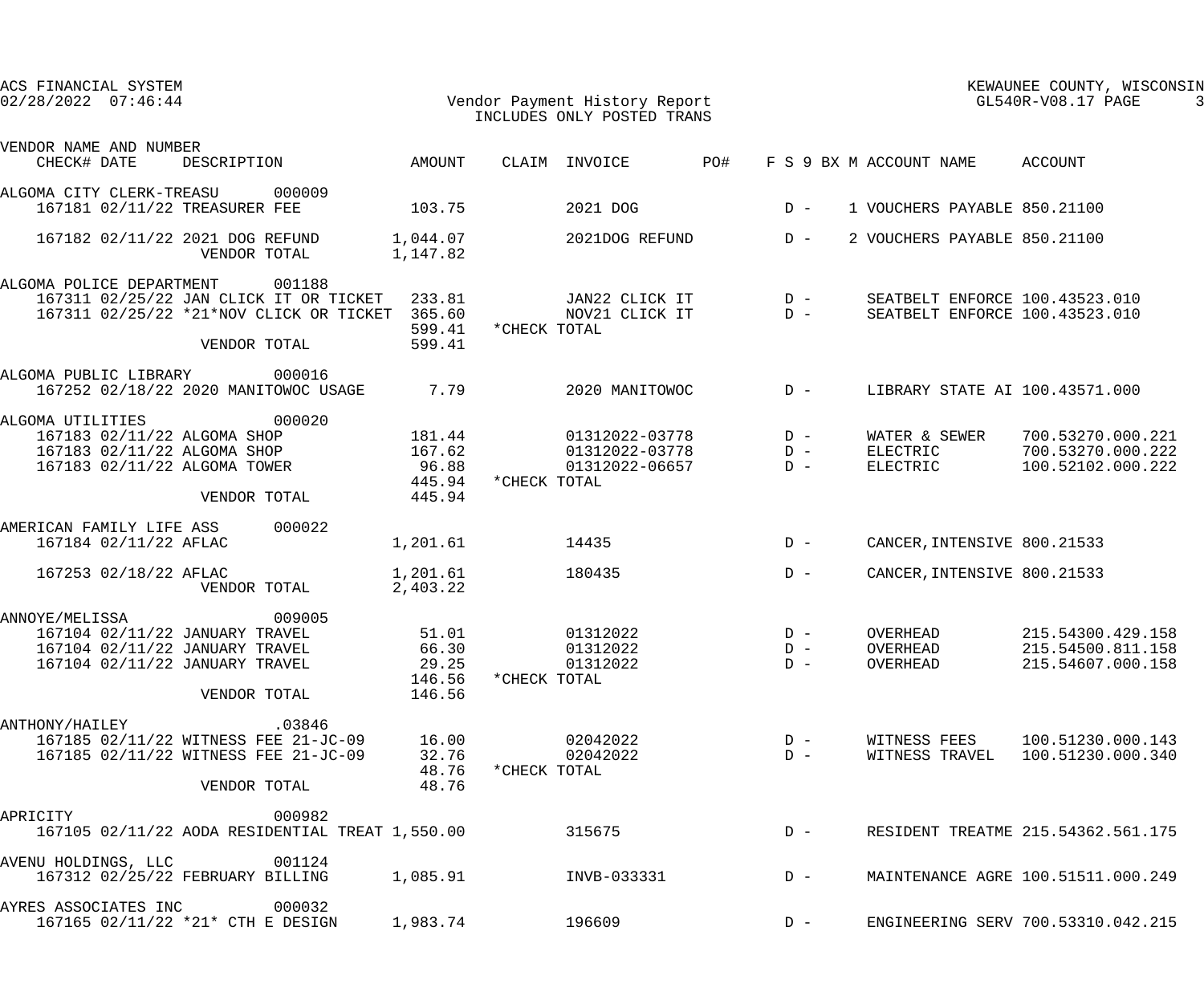| ACS FINANCIAL SYSTEM<br>$02/28/2022$ $07:46:44$ |                                                                                                    |                       | Vendor Payment History Report<br>INCLUDES ONLY POSTED TRANS |     | KEWAUNEE COUNTY, WISCONSIN<br>GL540R-V08.17 PAGE             |                                            |                                                                          |
|-------------------------------------------------|----------------------------------------------------------------------------------------------------|-----------------------|-------------------------------------------------------------|-----|--------------------------------------------------------------|--------------------------------------------|--------------------------------------------------------------------------|
| VENDOR NAME AND NUMBER                          |                                                                                                    |                       |                                                             |     |                                                              |                                            |                                                                          |
| CHECK# DATE                                     | DESCRIPTION                                                                                        | AMOUNT                | CLAIM INVOICE                                               | PO# |                                                              | F S 9 BX M ACCOUNT NAME                    | ACCOUNT                                                                  |
| AYRES ASSOCIATES INC                            | 000032                                                                                             |                       |                                                             |     |                                                              |                                            |                                                                          |
|                                                 | 167165 02/11/22 ENG GEN MAINT                                                                      | 2,400.00              | 197363                                                      |     | $\begin{array}{cc} \text{D} & - \\ \text{D} & - \end{array}$ |                                            | ENGINEERING SERV 700.53310.044.215                                       |
|                                                 | 167165 02/11/22 CTH E DESIGN PHASE                                                                 | 5,317.16<br>9,700.90  | 197442<br>*CHECK TOTAL                                      |     |                                                              |                                            | ENGINEERING SERV 700.53310.042.215                                       |
|                                                 | 167237 02/18/22 TAFT LN DRAINAGE<br>VENDOR TOTAL                                                   | 2,910.00<br>12,610.90 | 197598                                                      |     | $D -$                                                        |                                            | ENGINEERING SERV 700.53310.044.215                                       |
| BALL AUTO & TRUCK PARTS                         | 009907                                                                                             |                       |                                                             |     |                                                              |                                            |                                                                          |
| 167014 02/04/22 WIPER                           |                                                                                                    | 148.80                | 338954                                                      |     | $D -$                                                        | REPAIR PARTS                               | 700.16121                                                                |
| 167014 02/04/22 GAUGE                           |                                                                                                    | 45.77                 | 339331                                                      |     | $D -$                                                        |                                            | FIELD SMALL TOOL 700.53220.000.365                                       |
| 167014 02/04/22 OIL                             | 167014 02/04/22 OIL FILTER                                                                         | 12.66<br>67.80        | 339712<br>339712                                            |     | $D -$<br>$D -$                                               | REPAIR PARTS<br>OIL, GREASE & AN 700.16128 | 700.16121                                                                |
| 167014 02/04/22 OIL FIL                         |                                                                                                    | 163.86                | 339975                                                      |     | $D -$                                                        | REPAIR PARTS                               | 700.16121                                                                |
| 167014 02/04/22 BLADE                           |                                                                                                    | 263.75                | 339976                                                      |     | $D -$                                                        | REPAIR PARTS                               | 700.16121                                                                |
|                                                 |                                                                                                    | 702.64                | *CHECK TOTAL                                                |     |                                                              |                                            |                                                                          |
|                                                 | VENDOR TOTAL                                                                                       | 702.64                |                                                             |     |                                                              |                                            |                                                                          |
| BANFIELD/KAETHE M.                              | 010135                                                                                             |                       |                                                             |     |                                                              |                                            |                                                                          |
|                                                 | 167081 02/11/22 000804583501/01/2022 031 300.00                                                    |                       | 002207 IM 02/03/2022                                        |     | $\begin{array}{c}\nD & - \\ D & -\n\end{array}$              |                                            | KINSHIP ASSESSME 215.54500.378.601                                       |
|                                                 | 167081 02/11/22 000804583501/01/2022 031 300.00                                                    |                       | 002207 IM 02/03/2022                                        |     |                                                              |                                            | KINSHIP ASSESSME 215.54500.378.601                                       |
|                                                 | VENDOR TOTAL                                                                                       | 600.00<br>600.00      | *CHECK TOTAL                                                |     |                                                              |                                            |                                                                          |
|                                                 |                                                                                                    |                       |                                                             |     |                                                              |                                            |                                                                          |
| BARRAGAN/AMANDA                                 | 000489                                                                                             |                       |                                                             |     |                                                              |                                            |                                                                          |
|                                                 | 167082 02/11/22 000809725001/01/2022 031 300.00                                                    |                       | 002207 IM 02/03/2022                                        |     | D N 01                                                       |                                            | KINSHIP ASSESSME 215.54500.378.601                                       |
|                                                 | 167082 02/11/22 000809725001/01/2022 031 300.00                                                    |                       | 002207 IM 02/03/2022                                        |     | D N 01                                                       |                                            | KINSHIP ASSESSME 215.54500.378.601                                       |
|                                                 | 167082 02/11/22 000809725001/01/2022 031 300.00<br>167082 02/11/22 000809725001/01/2022 031 300.00 |                       | 002207 IM 02/03/2022<br>002207 IM 02/03/2022                |     | D N 01<br>D N 01                                             |                                            | KINSHIP ASSESSME 215.54500.378.601<br>KINSHIP ASSESSME 215.54500.378.601 |
|                                                 | 167082 02/11/22 000809725001/01/2022 031 300.00                                                    |                       | 002207 IM 02/03/2022                                        |     | D N 01                                                       |                                            | KINSHIP ASSESSME 215.54500.378.601                                       |
|                                                 |                                                                                                    | 1,500.00              | *CHECK TOTAL                                                |     |                                                              |                                            |                                                                          |
|                                                 | VENDOR TOTAL                                                                                       | 1,500.00              |                                                             |     |                                                              |                                            |                                                                          |
| BAY VERTE MACHINERY INC.                        | 006669                                                                                             |                       |                                                             |     |                                                              |                                            |                                                                          |
|                                                 | 167299 02/25/22 IMPACT TOOL                                                                        | 349.99                | 452277                                                      |     | $D -$                                                        |                                            | FIELD SMALL TOOL 700.53220.000.365                                       |
| BEAURAIN/DEBRA A                                | 001222                                                                                             |                       |                                                             |     |                                                              |                                            |                                                                          |
|                                                 | 167106 02/11/22 DRIVER ESCORT VOLUNTEER 321.34                                                     |                       | 0122db                                                      |     | D N 01                                                       |                                            | TRAVEL EXPENSES 215.54607.000.332                                        |
| BEHAVIORAL CONSULTANTS I                        | 001444                                                                                             |                       |                                                             |     |                                                              |                                            |                                                                          |
|                                                 | 167254 02/18/22 *21* PSYCH EVAL                                                                    | 900.00                | 33996                                                       |     | $D -$                                                        |                                            | MEDICAL SERVICES 100.51220.000.211                                       |
| 167254 02/18/22 PSYCH EVAL                      |                                                                                                    | 720.00                | 33996                                                       |     | $D -$                                                        |                                            | MEDICAL SERVICES 100.51220.000.211                                       |
|                                                 | VENDOR TOTAL                                                                                       | 1,620.00<br>1,620.00  | *CHECK TOTAL                                                |     |                                                              |                                            |                                                                          |
| BELLIN MEMORIAL HOSPITAL                        | 006380                                                                                             |                       |                                                             |     |                                                              |                                            |                                                                          |
|                                                 | 167238 02/18/22 DRUG SCREEN/URINE TEST                                                             | 202.00                | 13878583                                                    |     | $D -$                                                        |                                            | MEDICAL SERVICES 700.53210.000.211                                       |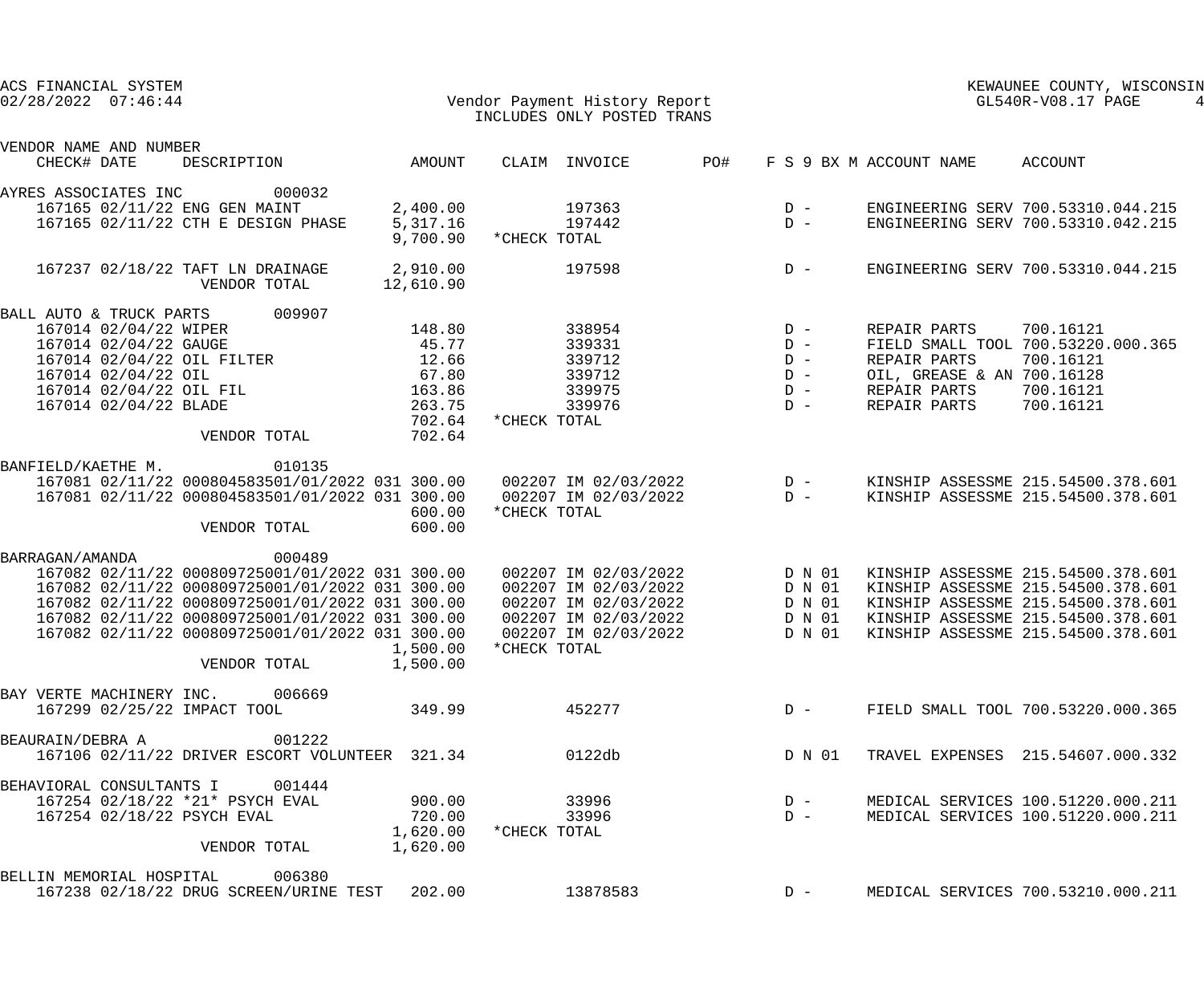|                         | ACS FINANCIAL SYSTEM<br>$02/28/2022$ $07:46:44$ |                                                                                   |                                                                                                                                                                                                                                                |                                                       | Vendor Payment History Report<br>INCLUDES ONLY POSTED TRANS |                                                      |     |                                  |                              | KEWAUNEE COUNTY, WISCONSIN<br>GL540R-V08.17 PAGE                                                               |  |  |
|-------------------------|-------------------------------------------------|-----------------------------------------------------------------------------------|------------------------------------------------------------------------------------------------------------------------------------------------------------------------------------------------------------------------------------------------|-------------------------------------------------------|-------------------------------------------------------------|------------------------------------------------------|-----|----------------------------------|------------------------------|----------------------------------------------------------------------------------------------------------------|--|--|
| VENDOR NAME AND NUMBER  | CHECK# DATE                                     | DESCRIPTION                                                                       |                                                                                                                                                                                                                                                | AMOUNT                                                |                                                             | CLAIM INVOICE                                        | PO# |                                  | F S 9 BX M ACCOUNT NAME      | ACCOUNT                                                                                                        |  |  |
|                         |                                                 | BELLIN MEMORIAL HOSPITAL 006380<br>167300 02/25/22 URINE SPECIMEN<br>VENDOR TOTAL |                                                                                                                                                                                                                                                | 16.00<br>218.00                                       |                                                             | FEB 2022                                             |     | $D -$                            |                              | MEDICAL SERVICES 700.53210.000.211                                                                             |  |  |
| BELLIN/BERNADETTE       |                                                 |                                                                                   | 000911<br>167107 02/11/22 DRIVER ESCORT VOLUNTEER 31.01                                                                                                                                                                                        |                                                       |                                                             | 0122BB                                               |     | D N 01                           |                              | TRAVEL EXPENSES 215.54607.000.332                                                                              |  |  |
| BENNETT/KIM             |                                                 | VENDOR TOTAL                                                                      | 001223<br>167083 02/11/22 000809135601/01/2022 031 545.00 002207 IM 02/03/2022 D N 01<br>167083 02/11/22 000809135601/01/2022 031 336.00 002207 IM 02/03/2022 D N 01<br>167083 02/11/22 000809135601/01/2022 031 300.00 002207 IM 02/03/2022 D | 1,181.00<br>1,181.00                                  | *CHECK TOTAL                                                |                                                      |     |                                  |                              | OUT OF HOME CARE 215.54501.341.414<br>OUT OF HOME CARE 215.54501.341.414<br>OUT OF HOME CARE 215.54501.341.414 |  |  |
| BERTRAND/GERMAINE       |                                                 |                                                                                   | 002334<br>167255 02/18/22 MILEAGE/MEAL DIST MEETIN 95.88                                                                                                                                                                                       |                                                       |                                                             | 02112022                                             |     | $D -$                            |                              | TRAVEL EXPENSES 100.51710.000.332                                                                              |  |  |
| BJURSTROM/AERICA        |                                                 | 008984<br>167031 02/04/22 JANUARY MILEAGE                                         |                                                                                                                                                                                                                                                | 112.23                                                |                                                             | 01312022                                             |     | $D -$                            |                              | TRAVEL EXPENSES 100.55620.000.332                                                                              |  |  |
|                         |                                                 | BLAZKOVEC, BLAZKOVEC & 006364<br>167256 02/18/22 CH 54 22-GN-02                   |                                                                                                                                                                                                                                                | 320.00                                                |                                                             | 9718                                                 |     | D N 01                           |                              | GUARDIAN AD LITE 100.51230.000.209                                                                             |  |  |
| BLUE WATER SERVICES LTD |                                                 | 167015 02/04/22 RECYCLE ROUTE<br>VENDOR TOTAL                                     | 006670<br>167015 02/04/22 HAUL TIRE TO LIBERTY                                                                                                                                                                                                 | 312.00<br>188.67<br>500.67<br>500.67                  | *CHECK TOTAL                                                | 24846<br>24970                                       |     | $D -$<br>$D -$                   |                              | CONTRACTED SERVI 700.53270.000.296<br>CONTRACTED SERVI 700.53270.000.296                                       |  |  |
| BOB'S AUTO PARTS LLC    | 167016 02/04/22 GREASE<br>167016 02/04/22 OIL   | 167016 02/04/22 COUPLER<br>167016 02/04/22 LIFT SUPPORT<br>VENDOR TOTAL           | 000056                                                                                                                                                                                                                                         | 13.98<br>263.04<br>16.78<br>59.50<br>353.30<br>353.30 | *CHECK TOTAL                                                | 5590106093<br>5590106121<br>5590106146<br>5590106378 |     | $D -$<br>$D -$<br>$D -$<br>$D -$ | REPAIR PARTS<br>REPAIR PARTS | BUILDING MAINTEN 100.51602.000.247<br>HOUSEHOLD & JANI 700.53230.000.344<br>700.16121<br>700.16121             |  |  |
|                         |                                                 | BOSTON MUTUAL LIFE INSUR 000626<br>167186 02/11/22 LIFE INSURANCE                 |                                                                                                                                                                                                                                                | 1,910.94                                              |                                                             | 02012022                                             |     | $D -$                            | BOSTON MUTUAL                | 800.21544                                                                                                      |  |  |
| BRADLEY/JAMES A         |                                                 |                                                                                   | 001398<br>167108 02/11/22 DRIVER ESCORT VOLUNTEER                                                                                                                                                                                              | 9.36                                                  |                                                             | $0122j$ b                                            |     | D N 01                           |                              | TRAVEL EXPENSES 215.54607.000.332                                                                              |  |  |
| BREITLOW/MARY ANN       |                                                 |                                                                                   | 001096<br>167109 02/11/22 DRIVER ESCORT VOLUNTEER 653.45                                                                                                                                                                                       |                                                       |                                                             | 0122mb                                               |     | D N 01                           |                              | TRAVEL EXPENSES 215.54607.000.332                                                                              |  |  |
|                         |                                                 | 167295 02/25/22 MEETING STIPEND<br>VENDOR TOTAL                                   |                                                                                                                                                                                                                                                | 40.00<br>693.45                                       |                                                             | 02152022                                             |     | D N 01                           | OVERHEAD                     | 215.54607.000.158                                                                                              |  |  |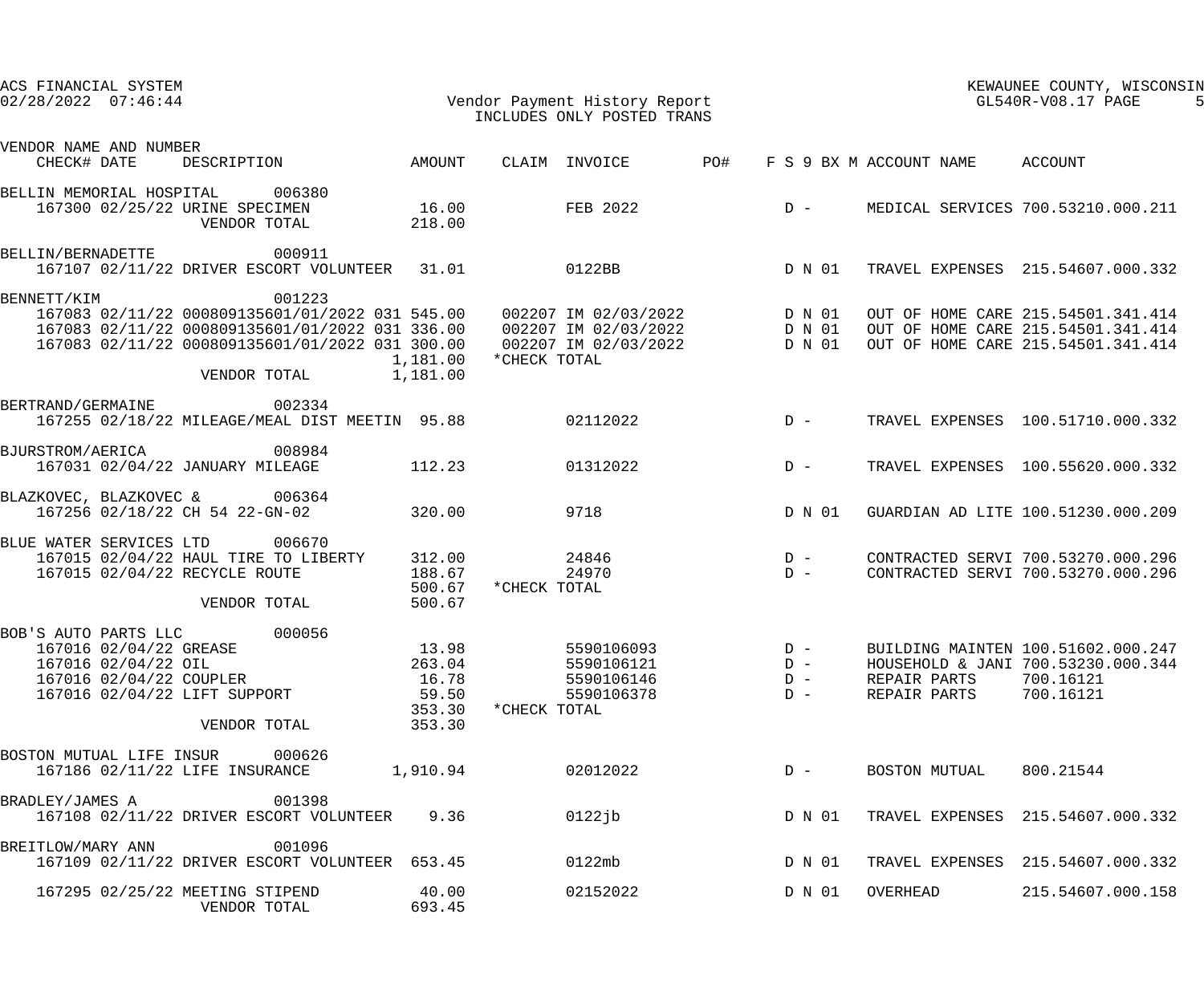| ACS FINANCIAL SYSTEM<br>$02/28/2022$ $07:46:44$                                                                                                                                                                                                                                                                                                                                  |                                                                               | Vendor Payment History Report<br>INCLUDES ONLY POSTED TRANS | KEWAUNEE COUNTY, WISCONSIN<br>GL540R-V08.17 PAGE                                                                                                                                                      |                                                                                                                                                                                           |  |
|----------------------------------------------------------------------------------------------------------------------------------------------------------------------------------------------------------------------------------------------------------------------------------------------------------------------------------------------------------------------------------|-------------------------------------------------------------------------------|-------------------------------------------------------------|-------------------------------------------------------------------------------------------------------------------------------------------------------------------------------------------------------|-------------------------------------------------------------------------------------------------------------------------------------------------------------------------------------------|--|
| VENDOR NAME AND NUMBER                                                                                                                                                                                                                                                                                                                                                           |                                                                               |                                                             |                                                                                                                                                                                                       |                                                                                                                                                                                           |  |
| DESCRIPTION AMOUNT<br>CHECK# DATE                                                                                                                                                                                                                                                                                                                                                |                                                                               | <b>PO#</b><br>CLAIM INVOICE                                 | F S 9 BX M ACCOUNT NAME                                                                                                                                                                               | ACCOUNT                                                                                                                                                                                   |  |
| 010145<br>BROWN COUNTY LIBRARY<br>167257 02/18/22 2020 REIMBURSEMENT                                                                                                                                                                                                                                                                                                             | 37,113.00                                                                     | 2020 REIMBURSE D -                                          |                                                                                                                                                                                                       | ACT 420 PAYMENTS 100.55110.000.598                                                                                                                                                        |  |
| 000729<br>BURKE TRUCK & EQUIPMENT<br>167017 02/04/22 VALVE<br>167017 02/04/22 PTO<br>167017 02/04/22 BAG VALVE<br>VENDOR TOTAL                                                                                                                                                                                                                                                   | 117.00<br>1,019.09<br>42.14<br>1,178.23<br>1,178.23                           | 29376<br>29394<br>29398<br>*CHECK TOTAL                     | $D -$<br>REPAIR PARTS<br>$D -$<br>REPAIR PARTS<br>$D -$<br>REPAIR PARTS                                                                                                                               | 700.16121<br>700.16121<br>700.16121                                                                                                                                                       |  |
| 009760<br>BURKE/DIANE<br>167084 02/11/22 000804348201/01/2022 031 300.00  002207 IM 02/03/2022<br>167084 02/11/22 000804348201/01/2022 031 300.00<br>VENDOR TOTAL                                                                                                                                                                                                                | 600.00<br>600.00                                                              | 002207 IM 02/03/2022<br>*CHECK TOTAL                        | $D -$<br>$D -$                                                                                                                                                                                        | KINSHIP ASSESSME 215.54500.378.601<br>KINSHIP ASSESSME 215.54500.378.601                                                                                                                  |  |
| CARLTON TOWN TREASURER<br>000072<br>167032 02/04/22 2021 CHARGEBACK                                                                                                                                                                                                                                                                                                              | 485,468.37                                                                    | 2021 CHRBACK                                                | $D -$                                                                                                                                                                                                 | ILLEGAL TAXES & 100.51910.000.601                                                                                                                                                         |  |
| 167187 02/11/22 TREASURER FEE                                                                                                                                                                                                                                                                                                                                                    | 36.00                                                                         | 2021 DOG                                                    | $D -$                                                                                                                                                                                                 | 1 VOUCHERS PAYABLE 850.21100                                                                                                                                                              |  |
| 167188 02/11/22 2021 DOG REFUND<br>VENDOR TOTAL                                                                                                                                                                                                                                                                                                                                  | 492.98<br>485,997.35                                                          | 2021DOG REFUND                                              | $D -$                                                                                                                                                                                                 | 2 VOUCHERS PAYABLE 850.21100                                                                                                                                                              |  |
| 000075<br>CASCO TOWN TREASURER<br>167189 02/11/22 TREASURER FEE                                                                                                                                                                                                                                                                                                                  | 40.50                                                                         | 2021 DOG                                                    | $D -$                                                                                                                                                                                                 | 1 VOUCHERS PAYABLE 850.21100                                                                                                                                                              |  |
| 167190 02/11/22 2021 DOG REFUND<br>VENDOR TOTAL                                                                                                                                                                                                                                                                                                                                  | 436.17<br>476.67                                                              | 2021DOG REFUND D -                                          |                                                                                                                                                                                                       | 2 VOUCHERS PAYABLE 850.21100                                                                                                                                                              |  |
| 000079<br>CASCO VILLAGE TREASURER<br>167191 02/11/22 TREASURER FEE                                                                                                                                                                                                                                                                                                               | 20.75                                                                         | 2021 DOG                                                    | $D -$                                                                                                                                                                                                 | 1 VOUCHERS PAYABLE 850.21100                                                                                                                                                              |  |
| 167192 02/11/22 2021 DOG REFUND                                                                                                                                                                                                                                                                                                                                                  | 235.71                                                                        | 2021DOG REFUND                                              | $D -$                                                                                                                                                                                                 | 2 VOUCHERS PAYABLE 850.21100                                                                                                                                                              |  |
| 167258 02/18/22 T.ZELLNER SPECIAL<br>167258 02/18/22 T.ZELLNER SPECIAL<br>VENDOR TOTAL                                                                                                                                                                                                                                                                                           | 481.80<br>57.82<br>539.62<br>796.08                                           | 02182022<br>02182022<br>*CHECK TOTAL                        | $D -$<br>$D -$                                                                                                                                                                                        | SPCL CHARGE-PRIN 100.24451<br>SPCL CHARGE-INT- 100.24471                                                                                                                                  |  |
| 003691<br>CELLCOM<br>167259 02/18/22 FEBRUARY CELLPHONES<br>167259 02/18/22 FEBRUARY CELLPHONES<br>167259 02/18/22 FEBRUARY CELLPHONES<br>167259 02/18/22 FEBRUARY CELLPHONES<br>167259 02/18/22 FEBRUARY CELLPHONES<br>167259 02/18/22 FEBRUARY CELLPHONES<br>167259 02/18/22 FEBRUARY CELLPHONES<br>167259 02/18/22 FEBRUARY CELLPHONES<br>167259 02/18/22 FEBRUARY CELLPHONES | 20.75<br>2.77<br>6.65<br>48.15<br>200.03<br>4.30<br>227.16<br>34.17<br>190.35 | 857895<br>857895<br>857895<br>857895                        | $D -$<br>OVERHEAD<br>$D -$<br>OVERHEAD<br>$D -$<br>OVERHEAD<br>$D -$<br>OVERHEAD<br>$D -$<br>TELEPHONE<br>$D -$<br>TELEPHONE<br>$D -$<br>MATERIAL CHARGES<br>TELEPHONE<br>$D -$<br>TELEPHONE<br>$D -$ | 215.54614.000.158<br>215.54616.000.158<br>215.54620.000.158<br>215.54624.000.158<br>227.54129.802.225<br>600.54923.000.225<br>700.53191.000.490<br>700.53230.000.225<br>700.53310.044.225 |  |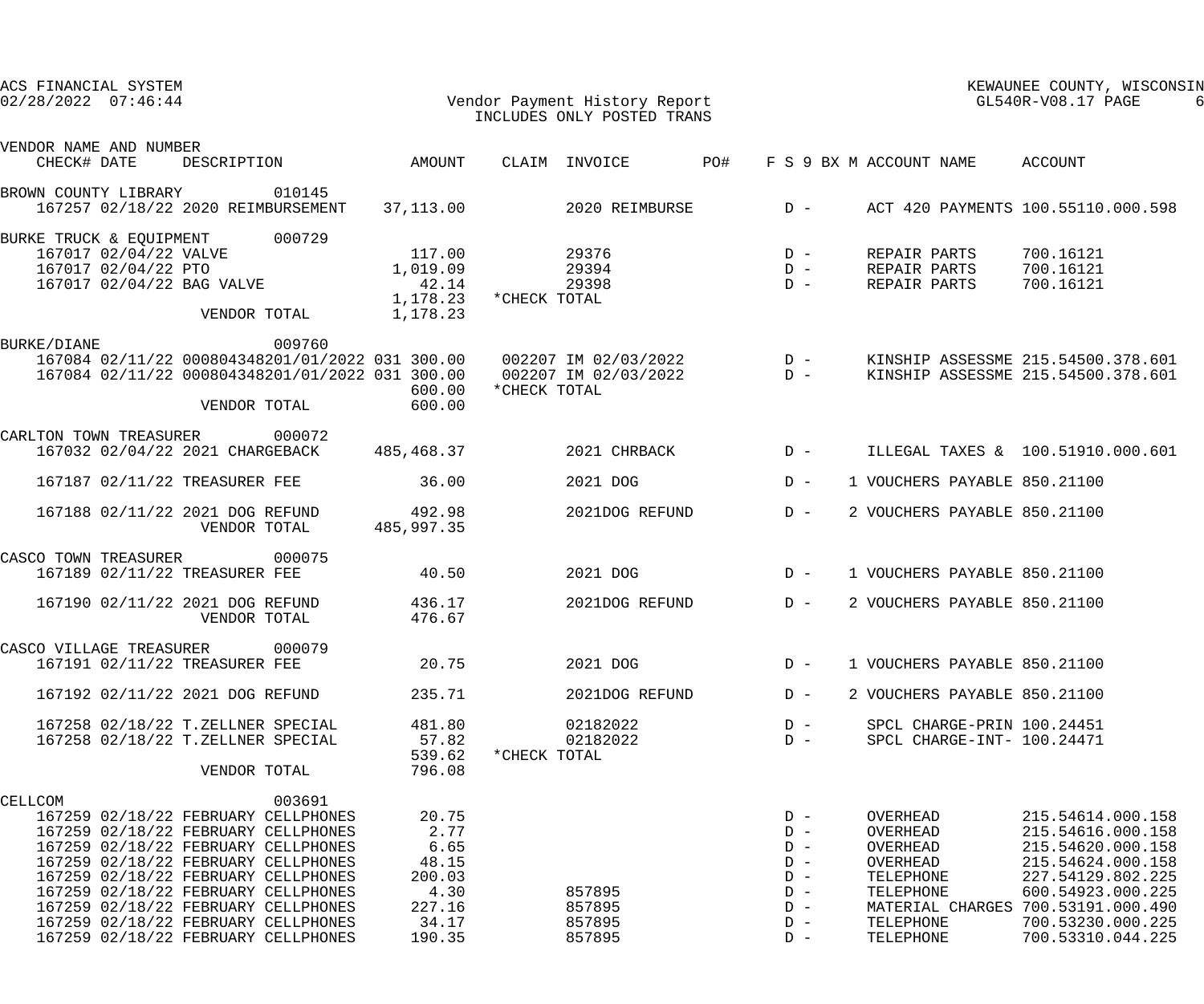# 02/28/2022 07:46:44 Vendor Payment History Report GL540R-V08.17 PAGE 7 INCLUDES ONLY POSTED TRANS

| VENDOR NAME AND NUMBER              |                    |          |              |               |     |       |                                    |                                    |
|-------------------------------------|--------------------|----------|--------------|---------------|-----|-------|------------------------------------|------------------------------------|
| CHECK# DATE                         | DESCRIPTION AMOUNT |          |              | CLAIM INVOICE | PO# |       | F S 9 BX M ACCOUNT NAME            | ACCOUNT                            |
| CELLCOM                             | 003691             |          |              |               |     |       |                                    |                                    |
| 167259 02/18/22 FEBRUARY CELLPHONES |                    | 1,233.09 |              | 957894        |     |       | TELEPHONE                          | 100.52102.000.225                  |
| 167259 02/18/22 FEBRUARY CELLPHONES |                    | 143.59   |              | 957897        |     |       | TELEPHONE                          | 258.52150.000.225                  |
| 167259 02/18/22 FEBRUARY CELLPHONES |                    | 55.01    |              | 957898        |     |       | TELEPHONE                          | 100.51100.000.225                  |
| 167259 02/18/22 FEBRUARY CELLPHONES |                    | 32.31    |              | 957898        |     |       | TELEPHONE                          | 100.51100.000.225                  |
| 167259 02/18/22 FEBRUARY CELLPHONES |                    | 4.57     |              | 957898        |     |       | TELEPHONE                          | 100.51201.000.225                  |
| 167259 02/18/22 FEBRUARY CELLPHONES |                    | 32.31    |              | 957898        |     |       | TELEPHONE                          | 100.51330.000.225                  |
| 167259 02/18/22 FEBRUARY CELLPHONES |                    | 48.02    |              | 957898        |     |       | TELEPHONE                          | 100.51410.000.225                  |
| 167259 02/18/22 FEBRUARY CELLPHONES |                    | 87.32    |              | 957898        |     |       | TELEPHONE                          | 100.51450.000.225                  |
| 167259 02/18/22 FEBRUARY CELLPHONES |                    | 32.31    |              | 957898        |     |       | TELEPHONE                          | 100.51460.000.225                  |
| 167259 02/18/22 FEBRUARY CELLPHONES |                    | 32.98    |              | 957898        |     |       | TELEPHONE                          | 100.51602.000.225                  |
| 167259 02/18/22 FEBRUARY CELLPHONES |                    | 30.04    |              | 957898        |     |       | TELEPHONE                          | 100.52102.000.225                  |
| 167259 02/18/22 FEBRUARY CELLPHONES |                    | 4.12     |              | 957898        |     |       | TELEPHONE                          | 100.52600.000.225                  |
| 167259 02/18/22 FEBRUARY CELLPHONES |                    | 4.12     |              | 957898        |     |       | TELEPHONE                          | 100.52601.000.225                  |
| 167259 02/18/22 FEBRUARY CELLPHONES |                    | 24.74    |              | 957898        |     |       | TELEPHONE                          | 100.52602.000.225                  |
| 167259 02/18/22 FEBRUARY CELLPHONES |                    | 32.98    |              | 957898        |     |       | TELEPHONE                          | 100.54701.000.225                  |
| 167259 02/18/22 FEBRUARY CELLPHONES |                    | 106.89   |              | 957898        |     |       | TELEPHONE                          | 100.55200.000.225                  |
| 167259 02/18/22 FEBRUARY CELLPHONES |                    | 36.61    |              | 957898        |     |       | TELEPHONE                          | 240.56101.000.225                  |
| 167259 02/18/22 FEBRUARY CELLPHONES |                    | 30.08    |              | 957898        |     |       |                                    | COASTL MGT-INVAS 240.56119.000.601 |
| 167259 02/18/22 FEBRUARY CELLPHONES |                    | 113.70   |              | 957902        |     |       | OVERHEAD                           | 215.54300.429.158                  |
| 167259 02/18/22 FEBRUARY CELLPHONES |                    | 34.61    |              | 957902        |     |       | OVERHEAD                           | 215.54300.550.158                  |
| 167259 02/18/22 FEBRUARY CELLPHONES |                    | 36.58    |              | 957902        |     |       | OVERHEAD                           | 215.54300.567.158                  |
| 167259 02/18/22 FEBRUARY CELLPHONES |                    | 14.03    |              | 957902        |     |       | PSYCHOLOGIST                       | 215.54352.516.261                  |
| 167259 02/18/22 FEBRUARY CELLPHONES |                    | 53.57    |              | 957902        |     |       | OVERHEAD                           | 215.54352.561.158                  |
| 167259 02/18/22 FEBRUARY CELLPHONES |                    | 18.85    |              | 957902        |     |       | OVERHEAD                           | 215.54354.561.158                  |
| 167259 02/18/22 FEBRUARY CELLPHONES |                    | 79.10    |              | 957902        |     |       | OVERHEAD                           | 215.54355.561.158                  |
| 167259 02/18/22 FEBRUARY CELLPHONES |                    | 208.26   |              | 957902        |     |       | OVERHEAD                           | 215.54359.000.158                  |
| 167259 02/18/22 FEBRUARY CELLPHONES |                    | 16.48    |              | 957902        |     |       | PSYCHOLOGIST                       | 215.54359.000.261                  |
| 167259 02/18/22 FEBRUARY CELLPHONES |                    | 104.78   |              | 957902        |     |       | OVERHEAD                           | 215.54362.561.158                  |
| 167259 02/18/22 FEBRUARY CELLPHONES |                    | 286.63   |              | 957902        |     |       | OVERHEAD                           | 215.54410.076.158                  |
| 167259 02/18/22 FEBRUARY CELLPHONES |                    | 31.18    |              | 957902        |     |       | OVERHEAD                           | 215.54500.002.158                  |
| 167259 02/18/22 FEBRUARY CELLPHONES |                    | 5.33     |              | 957902        |     |       | FAMILIES FIRST P 215.54500.301.601 |                                    |
| 167259 02/18/22 FEBRUARY CELLPHONES |                    | 4.42     |              | 957902        |     |       | FAMILIY PRESERVA 215.54500.303.601 |                                    |
| 167259 02/18/22 FEBRUARY CELLPHONES |                    | 12.46    |              | 957902        |     |       |                                    | FAMILY REUNIFICA 215.54500.304.601 |
| 167259 02/18/22 FEBRUARY CELLPHONES |                    | 30.83    |              | 957902        |     | $D -$ | OVERHEAD                           | 215.54500.366.158                  |
| 167259 02/18/22 FEBRUARY CELLPHONES |                    | 15.58    |              | 957902        |     | $D -$ | OVERHEAD                           | 215.54500.811.158                  |
| 167259 02/18/22 FEBRUARY CELLPHONES |                    | 105.14   |              | 957902        |     | $D -$ | OVERHEAD                           | 215.54501.341.158                  |
| 167259 02/18/22 FEBRUARY CELLPHONES |                    | 30.51    |              | 957902        |     | $D -$ | OVERHEAD                           | 215.54607.000.158                  |
| 167259 02/18/22 FEBRUARY CELLPHONES |                    | 7.56     |              | 957902        |     | $D -$ | OVERHEAD                           | 215.54608.000.158                  |
|                                     |                    | 3,915.02 | *CHECK TOTAL |               |     |       |                                    |                                    |
|                                     | VENDOR TOTAL       | 3,915.02 |              |               |     |       |                                    |                                    |
| CENTURYLINK                         | 000568             |          |              |               |     |       |                                    |                                    |
| 167313 02/25/22 FEBRUARY PHONE      |                    | 102.34   |              | 281120654     |     | $D -$ | TELEPHONE                          | 100.52102.000.225                  |
| 167313 02/25/22 FEBRUARY PHONE      |                    | 204.61   |              | 281120654     |     | $D -$ | TELEPHONE                          | 100.52600.000.225                  |
| 167313 02/25/22 FEBRUARY PHONE      |                    | 100.00   |              | 281120654     |     | $D -$ | TELEPHONE                          | 100.52601.000.225                  |
| 167313 02/25/22 FEBRUARY PHONE      |                    | 618.77   |              | 281120654     |     | $D -$ | TELEPHONE                          | 100.52602.000.225                  |
| 167313 02/25/22 FEBRUARY PHONE      |                    | 164.22   |              | 281120654     |     | $D -$ | TELEPHONE                          | 240.56101.000.225                  |
|                                     |                    | 1,189.94 | *CHECK TOTAL |               |     |       |                                    |                                    |
|                                     | VENDOR TOTAL       | 1,189.94 |              |               |     |       |                                    |                                    |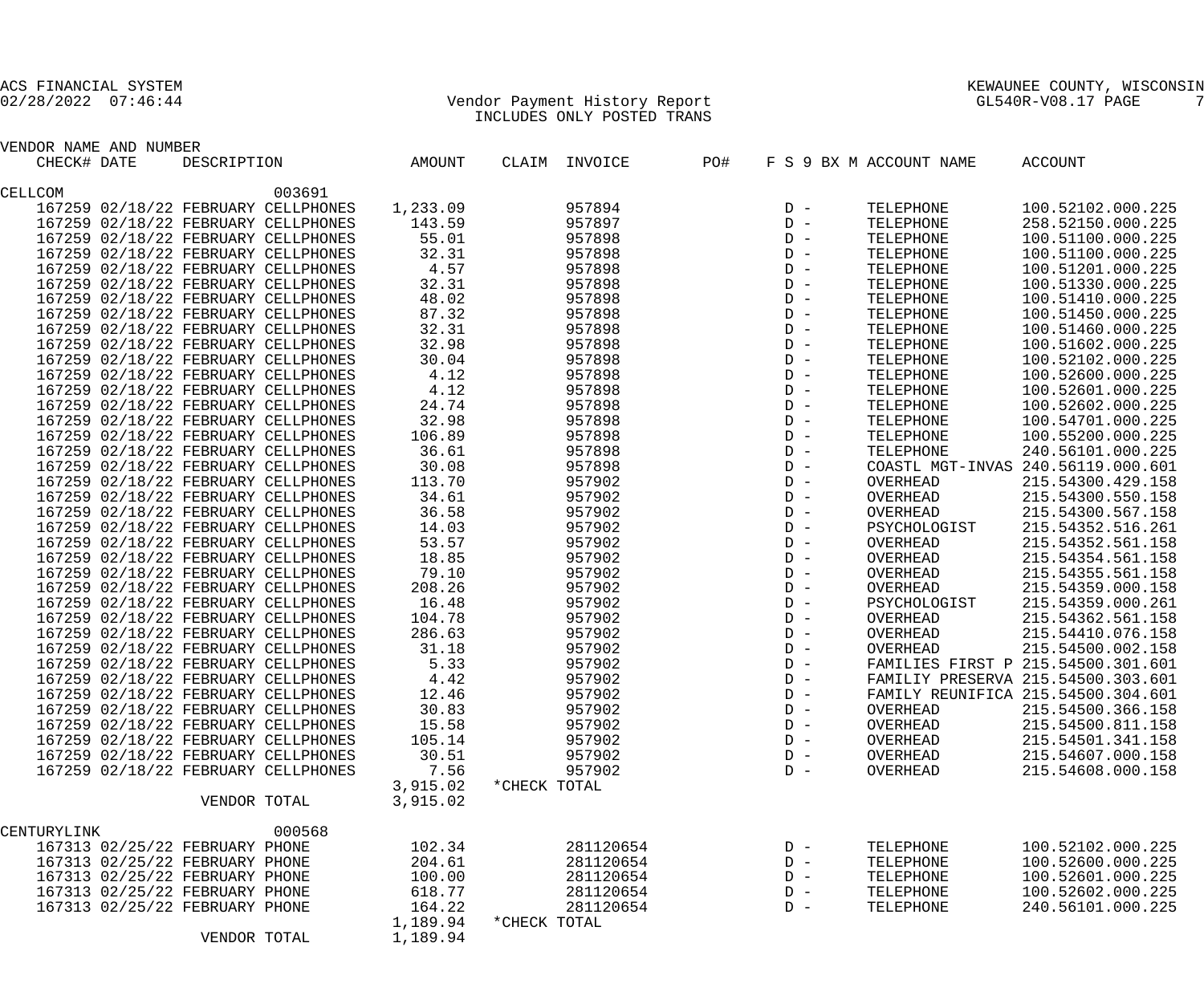|                 | ACS FINANCIAL SYSTEM<br>$02/28/2022$ $07:46:44$ |                                                                                                                                                                                                                                                                                                                                                                                                                                                                             |                                                                                 |              | Vendor Payment History Report<br>INCLUDES ONLY POSTED TRANS                                     |     |                                                                                                 |                                     | KEWAUNEE COUNTY, WISCONSIN<br>GL540R-V08.17 PAGE                                                                                                                                                                                                                                                                                                                                                                               |  |
|-----------------|-------------------------------------------------|-----------------------------------------------------------------------------------------------------------------------------------------------------------------------------------------------------------------------------------------------------------------------------------------------------------------------------------------------------------------------------------------------------------------------------------------------------------------------------|---------------------------------------------------------------------------------|--------------|-------------------------------------------------------------------------------------------------|-----|-------------------------------------------------------------------------------------------------|-------------------------------------|--------------------------------------------------------------------------------------------------------------------------------------------------------------------------------------------------------------------------------------------------------------------------------------------------------------------------------------------------------------------------------------------------------------------------------|--|
| CHECK# DATE     | VENDOR NAME AND NUMBER                          | DESCRIPTION                                                                                                                                                                                                                                                                                                                                                                                                                                                                 | AMOUNT                                                                          |              | CLAIM INVOICE                                                                                   | PO# |                                                                                                 | F S 9 BX M ACCOUNT NAME             | ACCOUNT                                                                                                                                                                                                                                                                                                                                                                                                                        |  |
| CENTURYLINK     |                                                 | 009669                                                                                                                                                                                                                                                                                                                                                                                                                                                                      |                                                                                 |              |                                                                                                 |     |                                                                                                 |                                     |                                                                                                                                                                                                                                                                                                                                                                                                                                |  |
|                 |                                                 | 167193 02/11/22 FG'S FIRE ALARM SYSTEM 117.58                                                                                                                                                                                                                                                                                                                                                                                                                               |                                                                                 |              | $01242022 - 56691$ D -                                                                          |     |                                                                                                 |                                     | BUILDING MAINTEN 100.55301.000.247                                                                                                                                                                                                                                                                                                                                                                                             |  |
|                 |                                                 | 167314 02/25/22 STANGELVILLE SHOP<br>167314 02/25/22 HILLSIDE SHOP<br>167314 02/25/22 HOTMIX PLANT                                                                                                                                                                                                                                                                                                                                                                          | 64.35<br>58.43<br>58.43<br>181.21                                               | *CHECK TOTAL | 02072022-13316<br>02122022-10606<br>02122022-11131                                              |     | $D -$<br>$D -$<br>$D -$                                                                         | TELEPHONE<br>TELEPHONE<br>TELEPHONE | 700.53270.000.225<br>700.53270.000.225<br>700.53260.000.225                                                                                                                                                                                                                                                                                                                                                                    |  |
|                 |                                                 | VENDOR TOTAL                                                                                                                                                                                                                                                                                                                                                                                                                                                                | 298.79                                                                          |              |                                                                                                 |     |                                                                                                 |                                     |                                                                                                                                                                                                                                                                                                                                                                                                                                |  |
|                 |                                                 | CINTAS CORPORATION #443 000820<br>167018 02/04/22 UNIFORMS                                                                                                                                                                                                                                                                                                                                                                                                                  | 140.11                                                                          |              | 4109236734                                                                                      |     | $D -$                                                                                           |                                     | HOUSEHOLD & JANI 700.53230.000.344                                                                                                                                                                                                                                                                                                                                                                                             |  |
|                 |                                                 | 167166 02/11/22 SHOP UNIFORMS & MATS                                                                                                                                                                                                                                                                                                                                                                                                                                        | 140.11                                                                          |              | 4109882342                                                                                      |     | $D -$                                                                                           |                                     | HOUSEHOLD & JANI 700.53230.000.344                                                                                                                                                                                                                                                                                                                                                                                             |  |
|                 |                                                 | 167239 02/18/22 SHOP UNIFORMS/SUPPLIES                                                                                                                                                                                                                                                                                                                                                                                                                                      | 140.11                                                                          |              | 4110583154                                                                                      |     | $D -$                                                                                           |                                     | HOUSEHOLD & JANI 700.53230.000.344                                                                                                                                                                                                                                                                                                                                                                                             |  |
|                 |                                                 | 167301 02/25/22 SHOP UNIFORMS/SUPPLIES<br>VENDOR TOTAL                                                                                                                                                                                                                                                                                                                                                                                                                      | 140.11<br>560.44                                                                |              | 4111238310                                                                                      |     | $D -$                                                                                           |                                     | HOUSEHOLD & JANI 700.53230.000.344                                                                                                                                                                                                                                                                                                                                                                                             |  |
|                 | CLINICAL DATA SOLUTIONS                         | 009626<br>167296 02/25/22 2022 DR FIRST ANNUAL FEE 650.00                                                                                                                                                                                                                                                                                                                                                                                                                   |                                                                                 |              | 4314                                                                                            |     | $D -$                                                                                           | OVERHEAD                            | 215.54500.002.158                                                                                                                                                                                                                                                                                                                                                                                                              |  |
|                 | COMMAND CENTRAL LLC                             | 009979<br>167260 02/18/22 VOTING EQUIP SUPPLIES 201.05<br>167260 02/18/22 VOTING EQUIP INSTALL/ 14,250.00<br>VENDOR TOTAL                                                                                                                                                                                                                                                                                                                                                   | 14,451.05<br>14,451.05                                                          | *CHECK TOTAL | 29602<br>29608                                                                                  |     | $D -$<br>$D -$                                                                                  | <b>OUTLAY</b>                       | OFFICE SUPPLIES 100.51440.000.312<br>100.51440.000.813                                                                                                                                                                                                                                                                                                                                                                         |  |
|                 | COMMON GROUND HEALTHCARE                        | 000580<br>167261 02/18/22 R.KINSTETTER INSURANCE                                                                                                                                                                                                                                                                                                                                                                                                                            | 38.47                                                                           |              | 1280874                                                                                         |     | $D -$                                                                                           |                                     | HEALTH INSURANCE 700.53210.000.154                                                                                                                                                                                                                                                                                                                                                                                             |  |
| CORNELIUS/DAVID |                                                 | 003138<br>167033 02/04/22 D.CORNELIUS INSURANCE<br>167033 02/04/22 D.CORNELIUS INSURANCE<br>VENDOR TOTAL                                                                                                                                                                                                                                                                                                                                                                    | 438.97<br>35.72<br>474.69<br>474.69                                             | *CHECK TOTAL | FEB2022<br>FEB2022                                                                              |     | $D -$<br>$D -$                                                                                  |                                     | HEALTH INSURANCE 100.52100.000.154<br>DENTAL INSURANCE 100.52100.000.155                                                                                                                                                                                                                                                                                                                                                       |  |
|                 | COUNTRY KIDS, INC.                              | 004571<br>167110 02/11/22 B3 OCCUPATIONAL THERAPIS 280.00<br>167110 02/11/22 B3 PT-OT TRAVEL<br>167110 02/11/22 B3 OCCUPATIONAL THERAPIS<br>167110 02/11/22 B3 PT-OT TRAVEL<br>167110 02/11/22 B3 OCCUPATIONAL THERAPIS<br>167110 02/11/22 B3 OCCUPATIONAL THERAPIS<br>167110 02/11/22 B3 OCCUPATIONAL THERAPIS 140.00<br>167110 02/11/22 B3 PT-OT TRAVEL<br>167110 02/11/22 B3 OCCUPATIONAL THERAPIS<br>167110 02/11/22 B3 PT-OT TRAVEL<br>167110 02/11/22 B3 PT-OT TRAVEL | 157.50<br>70.00<br>52.50<br>70.00<br>70.00<br>52.50<br>70.00<br>52.50<br>157.50 |              | KC319<br>KC319<br>KC319<br>KC319<br>KC319<br>KC319<br>KC319<br>KC319<br>KC319<br>KC319<br>KC319 |     | $D -$<br>$D -$<br>$D -$<br>$D -$<br>$D -$<br>$D -$<br>$D -$<br>$D -$<br>$D -$<br>$D -$<br>$D -$ |                                     | INITIATIVE TO TH 215.54300.550.601<br>INITIATIVE TO TH 215.54300.550.601<br>INITIATIVE TO TH 215.54300.550.601<br>INITIATIVE TO TH 215.54300.550.601<br>INITIATIVE TO TH 215.54300.550.601<br>INITIATIVE TO TH 215.54300.550.601<br>INITIATIVE TO TH 215.54300.550.601<br>INITIATIVE TO TH 215.54300.550.601<br>INITIATIVE TO TH 215.54300.550.601<br>INITIATIVE TO TH 215.54300.550.601<br>INITIATIVE TO TH 215.54300.550.601 |  |
|                 |                                                 | 167110 02/11/22 B3 OCCUPATIONAL THERAPIS 210.00                                                                                                                                                                                                                                                                                                                                                                                                                             |                                                                                 |              | KC319                                                                                           |     | $D -$                                                                                           |                                     | INITIATIVE TO TH 215.54300.550.601                                                                                                                                                                                                                                                                                                                                                                                             |  |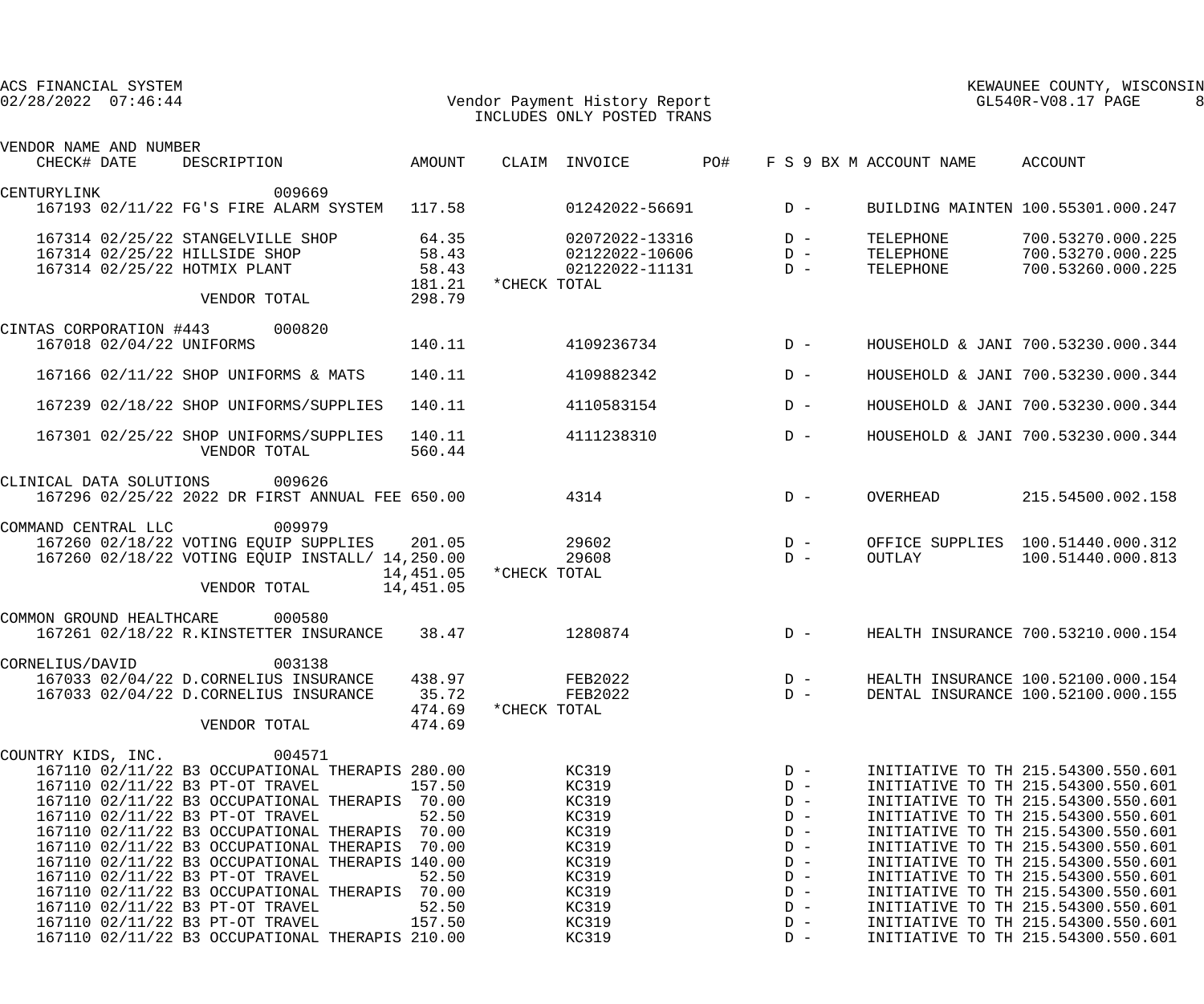| ACS FINANCIAL SYSTEM<br>$02/28/2022$ $07:46:44$                  |                                                                                                   |                        | Vendor Payment History Report<br>INCLUDES ONLY POSTED TRANS                                                    |     |                  |                         | KEWAUNEE COUNTY, WISCONSIN<br>GL540R-V08.17 PAGE                         |  |
|------------------------------------------------------------------|---------------------------------------------------------------------------------------------------|------------------------|----------------------------------------------------------------------------------------------------------------|-----|------------------|-------------------------|--------------------------------------------------------------------------|--|
|                                                                  |                                                                                                   |                        |                                                                                                                |     |                  |                         |                                                                          |  |
| VENDOR NAME AND NUMBER<br>CHECK# DATE                            | DESCRIPTION                                                                                       | AMOUNT                 | CLAIM INVOICE                                                                                                  | PO# |                  | F S 9 BX M ACCOUNT NAME | ACCOUNT                                                                  |  |
|                                                                  |                                                                                                   |                        |                                                                                                                |     |                  |                         |                                                                          |  |
| COUNTRY KIDS, INC.                                               | 004571                                                                                            |                        |                                                                                                                |     |                  |                         |                                                                          |  |
|                                                                  | 167110 02/11/22 B3 PT-OT TRAVEL                                                                   | 105.00                 | KC319                                                                                                          |     | $D -$            |                         | INITIATIVE TO TH 215.54300.550.601                                       |  |
|                                                                  | 167110 02/11/22 B3 OCCUPATIONAL THERAPIS 140.00                                                   |                        | KC319                                                                                                          |     | $D -$            |                         | INITIATIVE TO TH 215.54300.550.601                                       |  |
|                                                                  | 167110 02/11/22 B3 OCCUPATIONAL THERAPIS 140.00                                                   |                        | KC319                                                                                                          |     | $D -$            |                         | INITIATIVE TO TH 215.54300.550.601                                       |  |
|                                                                  | 167110 02/11/22 B3 OCCUPATIONAL THERAPIS 105.00<br>167110 02/11/22 B3 OCCUPATIONAL THERAPIS 52.50 |                        | KC319<br>KC319                                                                                                 |     | $D -$<br>$D -$   |                         | INITIATIVE TO TH 215.54300.550.601<br>INITIATIVE TO TH 215.54300.550.601 |  |
|                                                                  | 167110 02/11/22 B3 OCCUPATIONAL THERAPIS                                                          | 70.00                  | KC319                                                                                                          |     | $D -$            |                         | INITIATIVE TO TH 215.54300.550.601                                       |  |
|                                                                  | 167110 02/11/22 B-3 TEAM MEETING                                                                  | 122.50                 | KC319                                                                                                          |     | $D -$            |                         | INITIATIVE TO TH 215.54300.550.601                                       |  |
|                                                                  |                                                                                                   | 2,117.50               | *CHECK TOTAL                                                                                                   |     |                  |                         |                                                                          |  |
|                                                                  | VENDOR TOTAL                                                                                      | 2,117.50               |                                                                                                                |     |                  |                         |                                                                          |  |
|                                                                  |                                                                                                   |                        |                                                                                                                |     |                  |                         |                                                                          |  |
| COUNTRY VISIONS COOPERAT 005954<br>167167 02/11/22 LP 1333.9 GAL |                                                                                                   | 2,054.21               | 47868                                                                                                          |     | $D -$            | GAS                     | 700.53230.000.224                                                        |  |
|                                                                  | 167167 02/11/22 LP 297.2 GAL BRUEMMER 457.69                                                      |                        | 47869                                                                                                          |     | $D -$            | GAS                     | 100.55200.000.224                                                        |  |
|                                                                  | 167167 02/11/22 LP 241.3 GAL WINTER PARK 371.60                                                   |                        | 47870                                                                                                          |     | $D -$            | GAS                     | 100.55441.000.224                                                        |  |
|                                                                  | 167167 02/11/22 LP 275.1 GAL RYAN PARK 423.65                                                     |                        | 47899                                                                                                          |     | $D -$            |                         | RYAN PARK EXPENS 229.55466.000.601                                       |  |
| 167167 02/11/22 LP 1451.1 GAL                                    |                                                                                                   | 2,234.69               | 47928                                                                                                          |     | $D -$            | GAS                     | 700.53230.000.224                                                        |  |
| 167167 02/11/22 LP 1369 GAL                                      |                                                                                                   | 2,108.26               | 48034                                                                                                          |     | $D -$            | GAS                     | 700.53230.000.224                                                        |  |
| 167167 02/11/22 LP 1544 GAL                                      |                                                                                                   | 2,377.76               | 48076                                                                                                          |     | $D -$            | GAS                     | 700.53230.000.224                                                        |  |
| 167167 02/11/22 LP 1451.1 GAL                                    |                                                                                                   | 2,234.69               | 48163                                                                                                          |     | $D -$            | GAS                     | 700.53230.000.224                                                        |  |
|                                                                  | VENDOR TOTAL                                                                                      | 12,262.55<br>12,262.55 | *CHECK TOTAL                                                                                                   |     |                  |                         |                                                                          |  |
|                                                                  |                                                                                                   |                        |                                                                                                                |     |                  |                         |                                                                          |  |
| CURA PERSONALIS LLC                                              | 000167                                                                                            |                        |                                                                                                                |     |                  |                         |                                                                          |  |
|                                                                  | 167111 02/11/22 B3 PT-OT TRAVEL                                                                   | 83.75                  | January 2022                                                                                                   |     | D N 01           |                         | INITIATIVE TO TH 215.54300.550.601                                       |  |
|                                                                  | 167111 02/11/22 B3 PHYSICAL THERAPIST                                                             | 134.00                 | January 2022                                                                                                   |     | D N 01           |                         | INITIATIVE TO TH 215.54300.550.601                                       |  |
|                                                                  | 167111 02/11/22 B3 PT-OT TRAVEL                                                                   | 50.25                  | January 2022                                                                                                   |     | D N 01           |                         | INITIATIVE TO TH 215.54300.550.601                                       |  |
|                                                                  | 167111 02/11/22 B3 PHYSICAL THERAPIST<br>167111 02/11/22 B-3 TEAM MEETING                         | 50.25<br>134.00        | January 2022<br>JAN2022                                                                                        |     | D N 01<br>D N 01 |                         | INITIATIVE TO TH 215.54300.550.601<br>INITIATIVE TO TH 215.54300.550.601 |  |
|                                                                  |                                                                                                   | 452.25                 | *CHECK TOTAL                                                                                                   |     |                  |                         |                                                                          |  |
|                                                                  | VENDOR TOTAL                                                                                      | 452.25                 |                                                                                                                |     |                  |                         |                                                                          |  |
|                                                                  |                                                                                                   |                        |                                                                                                                |     |                  |                         |                                                                          |  |
| DANDALLIANCE LLC                                                 | 001402                                                                                            |                        |                                                                                                                |     |                  |                         |                                                                          |  |
|                                                                  | 167112 02/11/22 CCS GROUP PEER SUPPORT - 108.82                                                   |                        | BB013122 and the state of the state of the state of the state of the state of the state of the state of the st |     | D N 01           |                         | COMPREHENSIVE CO 215.54359.000.601                                       |  |
|                                                                  | 167112 02/11/22 CCS GROUP PEER SUPPORT - 54.41<br>167112 02/11/22 CCS GROUP PEER SUPPORT - 54.41  |                        | GK013122<br>RD013122B                                                                                          |     | D N 01<br>D N 01 |                         | COMPREHENSIVE CO 215.54359.000.601<br>COMPREHENSIVE CO 215.54359.000.601 |  |
|                                                                  |                                                                                                   | 217.64                 | *CHECK TOTAL                                                                                                   |     |                  |                         |                                                                          |  |
|                                                                  | VENDOR TOTAL                                                                                      | 217.64                 |                                                                                                                |     |                  |                         |                                                                          |  |
|                                                                  |                                                                                                   |                        |                                                                                                                |     |                  |                         |                                                                          |  |
| DAWSON/BRYANA<br>167113 02/11/22 JANUARY TRAVEL                  | 001441                                                                                            | 81.32                  | 01312022                                                                                                       |     | $D -$            | OVERHEAD                | 215.54359.000.158                                                        |  |
| 167113 02/11/22 JANUARY TRAVEL                                   |                                                                                                   | 15.21                  | 01312022                                                                                                       |     | $D -$            | OVERHEAD                | 215.54362.561.158                                                        |  |
|                                                                  |                                                                                                   | 96.53                  | *CHECK TOTAL                                                                                                   |     |                  |                         |                                                                          |  |
|                                                                  | VENDOR TOTAL                                                                                      | 96.53                  |                                                                                                                |     |                  |                         |                                                                          |  |
| DAX/LARRY H & CAROLYN J 005902                                   |                                                                                                   |                        |                                                                                                                |     |                  |                         |                                                                          |  |
| 167194 02/11/22 2022 SIGN RENT                                   |                                                                                                   | 200.00                 | 2022 SIGN RENT                                                                                                 |     | D M 01           |                         | SIGN RENTAL FEES 100.56700.000.601                                       |  |
|                                                                  |                                                                                                   |                        |                                                                                                                |     |                  |                         |                                                                          |  |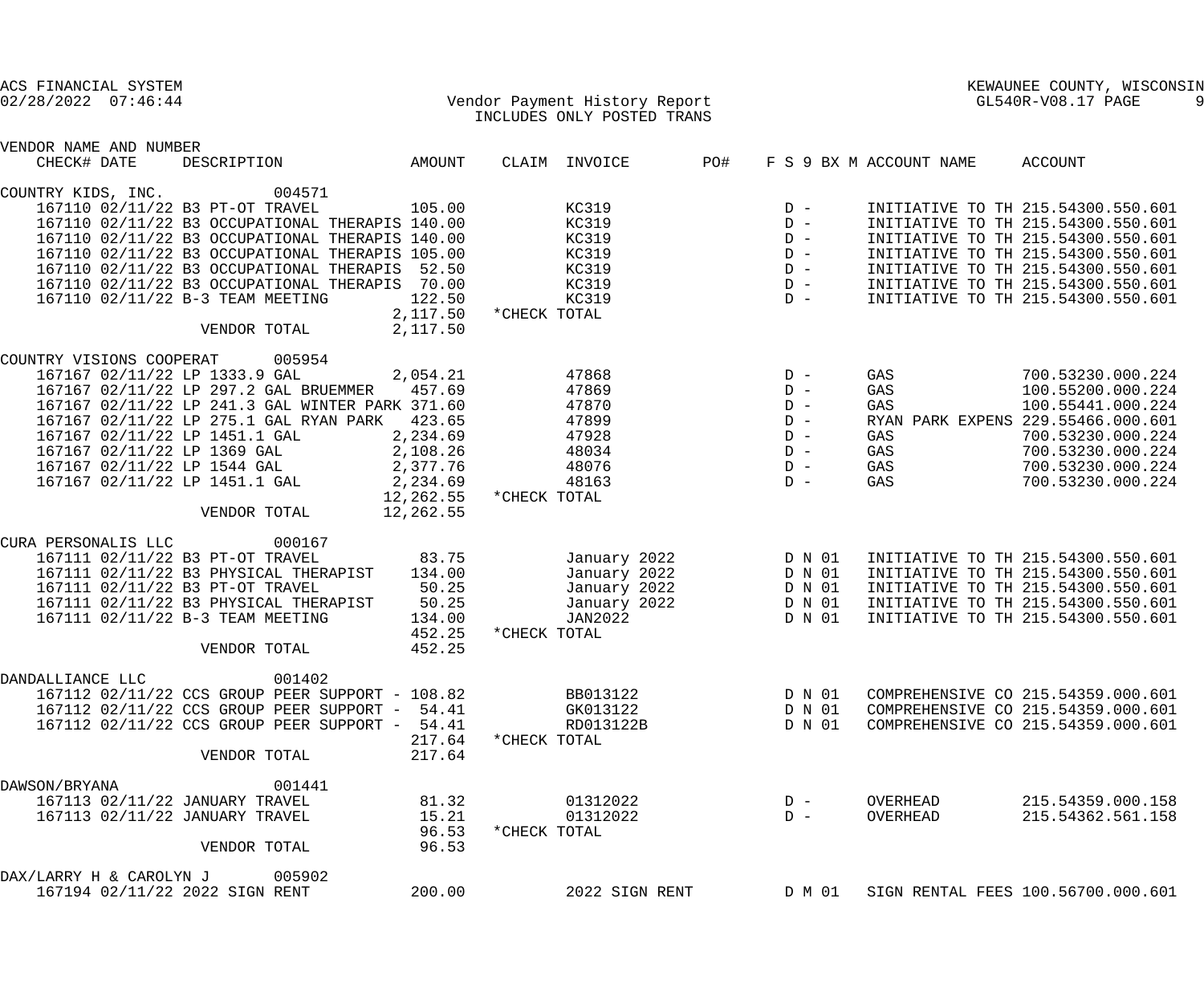| ACS FINANCIAL SYSTEM<br>$02/28/2022$ $07:46:44$ |                                                                                                                                                                                                                                                                                                        |                                                                                             |              | Vendor Payment History Report<br>INCLUDES ONLY POSTED TRANS                                                                  |       |                                                                              | GL540R-V08.17 PAGE               | KEWAUNEE COUNTY, WISCONSIN<br>10                                                                                                                                                                                                                                                                           |
|-------------------------------------------------|--------------------------------------------------------------------------------------------------------------------------------------------------------------------------------------------------------------------------------------------------------------------------------------------------------|---------------------------------------------------------------------------------------------|--------------|------------------------------------------------------------------------------------------------------------------------------|-------|------------------------------------------------------------------------------|----------------------------------|------------------------------------------------------------------------------------------------------------------------------------------------------------------------------------------------------------------------------------------------------------------------------------------------------------|
| VENDOR NAME AND NUMBER                          |                                                                                                                                                                                                                                                                                                        |                                                                                             |              |                                                                                                                              |       |                                                                              |                                  |                                                                                                                                                                                                                                                                                                            |
| CHECK# DATE                                     | DESCRIPTION                                                                                                                                                                                                                                                                                            | AMOUNT                                                                                      |              | CLAIM INVOICE                                                                                                                | PO#   |                                                                              | F S 9 BX M ACCOUNT NAME          | ACCOUNT                                                                                                                                                                                                                                                                                                    |
| DC PRINTING, LLC                                | 008625<br>167315 02/25/22 MEDS INFORMD CONSNT FORM 42.90<br>167315 02/25/22 MEDS INFORMD CONSNT FORM 42.90<br>167315 02/25/22 MEDS INFORMD CONSNT FORM 42.90<br>VENDOR TOTAL                                                                                                                           | 128.70<br>128.70                                                                            | *CHECK TOTAL | 981712<br>981712<br>981712                                                                                                   | $D -$ | $D -$<br>$D -$                                                               | OVERHEAD<br>OVERHEAD<br>OVERHEAD | 215.54352.561.158<br>215.54355.561.158<br>215.54359.000.158                                                                                                                                                                                                                                                |
| DEBAKER/NELLIE                                  | 008045<br>167114 02/11/22 DRIVER ESCORT VOLUNTEER<br>167114 02/11/22 *21* DRIVE ESC VOLUNTEER<br>VENDOR TOTAL                                                                                                                                                                                          | 26.91<br>36.96<br>63.87<br>63.87                                                            | *CHECK TOTAL | 0122nd<br>1221nd                                                                                                             |       | D N 01<br>D N 01                                                             |                                  | TRAVEL EXPENSES 215.54607.000.332<br>TRAVEL EXPENSES 215.54607.000.332                                                                                                                                                                                                                                     |
| DELCHAMBRE / IMELDA                             | 008551<br>167115 02/11/22 TRANSLATOR<br>167115 02/11/22 TRANSLAOR MILES<br>167115 02/11/22 TRANSLATOR MILES<br>167115 02/11/22 B3 TRANSLATOR<br>167115 02/11/22 TRANSLATOR MILES<br>167115 02/11/22 B3 TRANSLATOR<br>167115 02/11/22 TRANSLATOR MILES<br>167115 02/11/22 B3 TRANSLATOR<br>VENDOR TOTAL | 250.00<br>83.07<br>19.89<br>60.00<br>32.76<br>110.00<br>65.52<br>150.00<br>771.24<br>771.24 | *CHECK TOTAL | January 2022<br>January 2022<br>January 2022<br>January 2022<br>January 2022<br>January 2022<br>January 2022<br>January 2022 |       | D N 01<br>D N 01<br>D N 01<br>D N 01<br>D N 01<br>D N 01<br>D N 01<br>D N 01 |                                  | CHILDREN'S LONG 215.54300.429.601<br>CHILDREN'S LONG 215.54300.429.601<br>INITIATIVE TO TH 215.54300.550.601<br>INITIATIVE TO TH 215.54300.550.601<br>INITIATIVE TO TH 215.54300.550.601<br>INITIATIVE TO TH 215.54300.550.601<br>INITIATIVE TO TH 215.54300.550.601<br>INITIATIVE TO TH 215.54300.550.601 |
| DELTA DENTAL                                    | 000025<br>167195 02/11/22 K.VANDERMOSS INSURANCE 611.16                                                                                                                                                                                                                                                |                                                                                             |              | 02112022                                                                                                                     |       | $D -$                                                                        |                                  | DENTAL INSURANCE 215.54410.076.155                                                                                                                                                                                                                                                                         |
| DEPARTMENT OF ADMINISTRA                        | 009711<br>167196 02/11/22 JAN RLF PMT                                                                                                                                                                                                                                                                  | 6, 204.44                                                                                   |              | JAN2022                                                                                                                      |       | $D -$                                                                        |                                  | RLF-CLOSE FUNDS 301.56702.000.602                                                                                                                                                                                                                                                                          |
|                                                 | DEPARTMENT OF HEALTH SER 006435<br>167262 02/18/22 VITAL REC SECURITY PAPER 263.48 435-0000086883                                                                                                                                                                                                      |                                                                                             |              |                                                                                                                              |       | $D -$                                                                        |                                  | OFFICE SUPPLIES 100.51710.000.312                                                                                                                                                                                                                                                                          |
| DEPAS/JESSICA                                   | 001218<br>167316 02/25/22 1/25-2/1 MILEAGE                                                                                                                                                                                                                                                             | 23.40                                                                                       |              | 02012022                                                                                                                     |       | $D -$                                                                        |                                  | TRAVEL EXPENSES 222.54110.000.332                                                                                                                                                                                                                                                                          |
| DERINGER/APRIL                                  | 001429<br>167231 02/18/22 RESPITE                                                                                                                                                                                                                                                                      | 254.00                                                                                      |              | DE 1/2022                                                                                                                    |       | D N 01                                                                       | RESPITE CARE                     | 215.54501.341.201                                                                                                                                                                                                                                                                                          |
| DEY COUNSELING SERVICE L                        | 001014<br>167116 02/11/22 CCS PSYCHOTHERAPY - AU 1,244.40                                                                                                                                                                                                                                              |                                                                                             |              | 112523U                                                                                                                      |       | D N 01                                                                       |                                  | COMPREHENSIVE CO 215.54359.000.601                                                                                                                                                                                                                                                                         |
| DIRECTPATH, LLC                                 | 000969<br>167317 02/25/22 FEBRUARY BILLING                                                                                                                                                                                                                                                             | 520.80                                                                                      |              | AT50346                                                                                                                      |       | D N 01                                                                       |                                  | ADMINISTRATION F 710.51541.000.601                                                                                                                                                                                                                                                                         |
| DOOR COUNTY                                     | 006687<br>167117 02/11/22 CCS COORDINATOR                                                                                                                                                                                                                                                              | 4,123.18                                                                                    |              | 2021-70000035                                                                                                                |       | $D -$                                                                        |                                  | COMPREHENSIVE CO 215.54359.000.601                                                                                                                                                                                                                                                                         |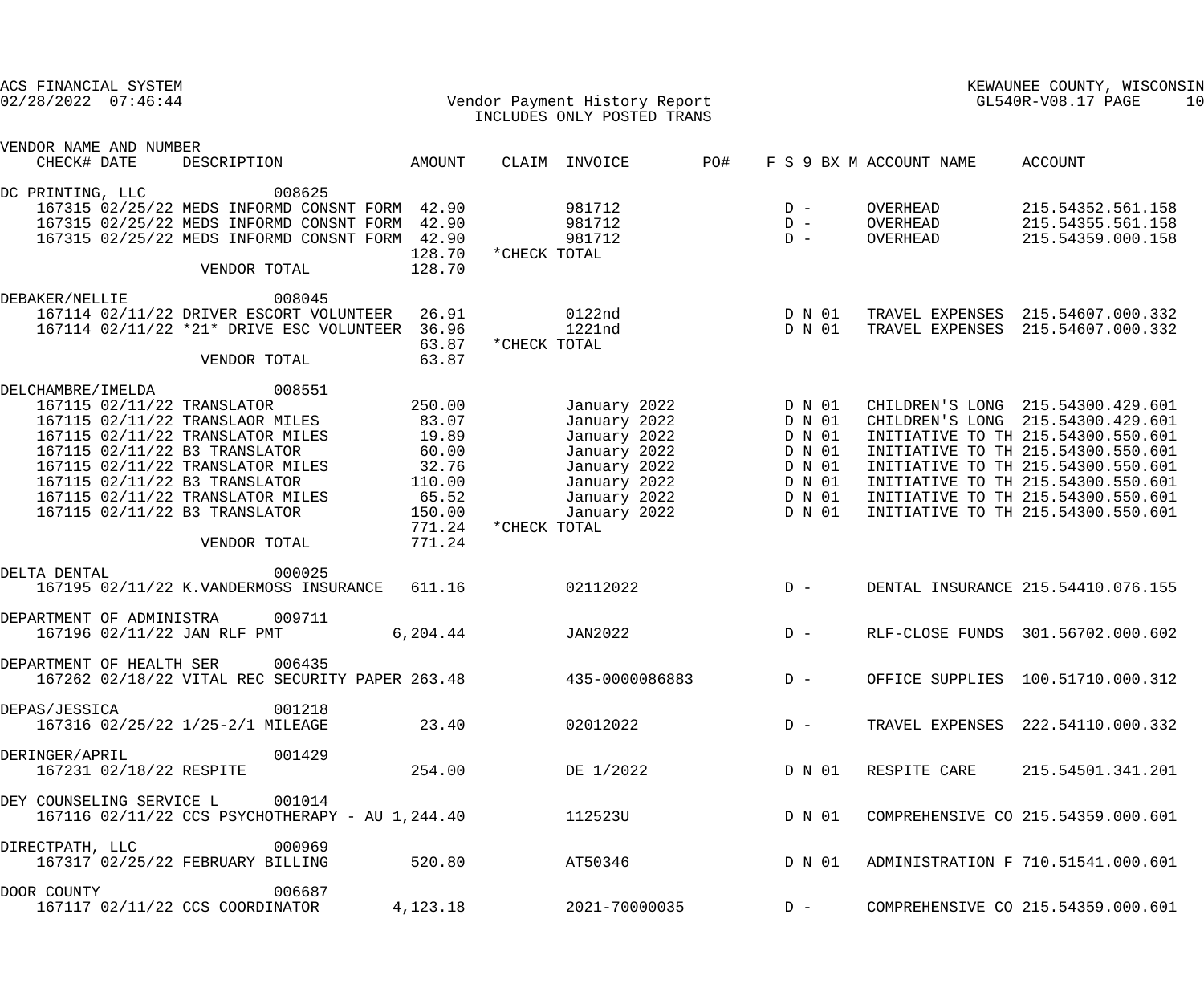| ACS FINANCIAL SYSTEM<br>Vendor Payment History Report<br>$02/28/2022$ $07:46:44$ |                                       |                                                                       |  |                                                  |                                                                                                                                                                |                                                                  |              | INCLUDES ONLY POSTED TRANS           |     | KEWAUNEE COUNTY, WISCONSIN<br>GL540R-V08.17 PAGE<br>11 |                              |                                                                                                                                                                                            |  |
|----------------------------------------------------------------------------------|---------------------------------------|-----------------------------------------------------------------------|--|--------------------------------------------------|----------------------------------------------------------------------------------------------------------------------------------------------------------------|------------------------------------------------------------------|--------------|--------------------------------------|-----|--------------------------------------------------------|------------------------------|--------------------------------------------------------------------------------------------------------------------------------------------------------------------------------------------|--|
|                                                                                  | VENDOR NAME AND NUMBER<br>CHECK# DATE |                                                                       |  | DESCRIPTION                                      |                                                                                                                                                                | AMOUNT                                                           |              | CLAIM INVOICE                        | PO# |                                                        | F S 9 BX M ACCOUNT NAME      | ACCOUNT                                                                                                                                                                                    |  |
|                                                                                  | DOOR COUNTY COOPERATIVE               | 167034 02/04/22 CORD<br>167034 02/04/22 BELTS<br>167034 02/04/22 BELT |  | 167034 02/04/22 MAILBOXES (50)<br>VENDOR TOTAL   | 001147<br>167034 02/04/22 BOLTS FOR SHELVING                                                                                                                   | 4.58<br>23.98<br>13.99CR<br>854.50<br>4.07<br>873.14<br>873.14   | *CHECK TOTAL | 8918<br>8918<br>8920<br>8969<br>9013 |     | $D -$<br>$D -$<br>$D -$<br>$D -$<br>$D -$              |                              | BUILDING MAINTEN 100.51602.000.247<br>BUILDING MAINTEN 100.52102.000.247<br>BUILDING MAINTEN 100.52102.000.247<br>MATERIAL CHARGES 700.53310.045.490<br>SMALL ITEMS OF E 100.52116.000.314 |  |
|                                                                                  | DOOR COUNTY SHERIFF'S DE              |                                                                       |  |                                                  | 001221<br>167035 02/04/22 21-JC-09 PAPER SERVICE                                                                                                               | 130.00                                                           |              | 28477                                |     | $D -$                                                  | LEGAL FEES                   | 100.51320.000.212                                                                                                                                                                          |  |
|                                                                                  | DOOR COUNTY TREASURER                 |                                                                       |  |                                                  | 008580<br>167036 02/04/22 *21*DECEMBER BOARD                                                                                                                   | 3,640.00                                                         |              | 2022-28000003                        |     | $D -$                                                  |                              | BOARD OF PRISONE 100.52102.010.293                                                                                                                                                         |  |
|                                                                                  |                                       |                                                                       |  | 167318 02/25/22 JANUARY BOARDING<br>VENDOR TOTAL |                                                                                                                                                                | 3,224.00<br>6,864.00                                             |              | 2022-28000011                        |     | $D -$                                                  |                              | BOARD OF PRISONE 100.52102.010.293                                                                                                                                                         |  |
|                                                                                  | DOROBA/LINDSEY                        |                                                                       |  |                                                  | 001261<br>167037 02/04/22 1/17-1/28 CONTACT TRACIN 772.50                                                                                                      |                                                                  |              | 01282022                             |     | D N 01                                                 |                              | CONTRACTED SERVI 227.54129.802.296                                                                                                                                                         |  |
|                                                                                  |                                       |                                                                       |  |                                                  | 167197 02/11/22 JAN BREAST FEED PEER                                                                                                                           | 381.00                                                           |              | JAN2022                              |     | D N 01                                                 |                              | CONTRACTED SERVI 100.54113.000.296                                                                                                                                                         |  |
|                                                                                  |                                       |                                                                       |  | VENDOR TOTAL                                     | 167263 02/18/22 1/31-2/11 CONTACT TRACIN 630.00                                                                                                                | 1,783.50                                                         |              | 02112022                             |     | D N 01                                                 |                              | CONTRACTED SERVI 227.54129.802.296                                                                                                                                                         |  |
|                                                                                  | DOWNING/KENNETH R.                    |                                                                       |  | VENDOR TOTAL                                     | 000814<br>167118 02/11/22 JANUARY CONSULTING<br>167118 02/11/22 JANUARY CONSULTING<br>167118 02/11/22 JANUARY CONSULTING<br>167118 02/11/22 JANUARY CONSULTING | 4,496.65<br>250.71<br>3,340.14<br>575.00<br>8,662.50<br>8,662.50 | *CHECK TOTAL | 58<br>58<br>58<br>58A                |     | D N 01<br>D N 01<br>D N 01<br>D N 01                   | PSYCHOLOGIST<br>PSYCHOLOGIST | 215.54352.516.261<br>215.54355.561.261<br>CONTRACTED SERVI 215.54359.000.296<br>MH BLOCK GRANT P 215.54300.569.601                                                                         |  |
|                                                                                  | DRAGUN CORPORATION                    |                                                                       |  |                                                  | 001440<br>167038 02/04/22 *21*ISOTOPIC WELL TEST 2,510.00                                                                                                      |                                                                  |              | 10554                                |     | $D -$                                                  |                              | OTHER OPER SUPPL 227.54129.803.345                                                                                                                                                         |  |
|                                                                                  | DRIVERS LICENSE GUIDE CO              |                                                                       |  | 167039 02/04/22 ID CHECKING GUIDE                | 000519                                                                                                                                                         | 31.95                                                            |              | 792384                               |     | $D -$                                                  |                              | OFFICE SUPPLIES 100.51420.000.312                                                                                                                                                          |  |
|                                                                                  | DVORAK/MARY CHRIS A                   |                                                                       |  |                                                  | 001268<br>167040 02/04/22 1/24-1/28 CONTACT TRACIN 654.50                                                                                                      |                                                                  |              | 01282022                             |     | D N 01                                                 |                              | CONTRACTED SERVI 227.54129.802.296                                                                                                                                                         |  |
|                                                                                  |                                       |                                                                       |  |                                                  | 167198 02/11/22 1/31-2/4 CONTACT TRACING 561.00                                                                                                                |                                                                  |              | 02042022                             |     | D N 01                                                 |                              | CONTRACTED SERVI 227.54129.802.296                                                                                                                                                         |  |
|                                                                                  |                                       |                                                                       |  |                                                  | 167264 02/18/22 2/7-2/11 CONTACT TRACING 527.00                                                                                                                |                                                                  |              | 02112022                             |     | D N 01                                                 |                              | CONTRACTED SERVI 227.54129.802.296                                                                                                                                                         |  |
|                                                                                  |                                       |                                                                       |  | VENDOR TOTAL                                     | 167319 02/25/22 2/14-2/18 CONTACT TRACIN 484.50                                                                                                                | 2,227.00                                                         |              | 02182022                             |     | D N 01                                                 |                              | CONTRACTED SERVI 227.54129.802.296                                                                                                                                                         |  |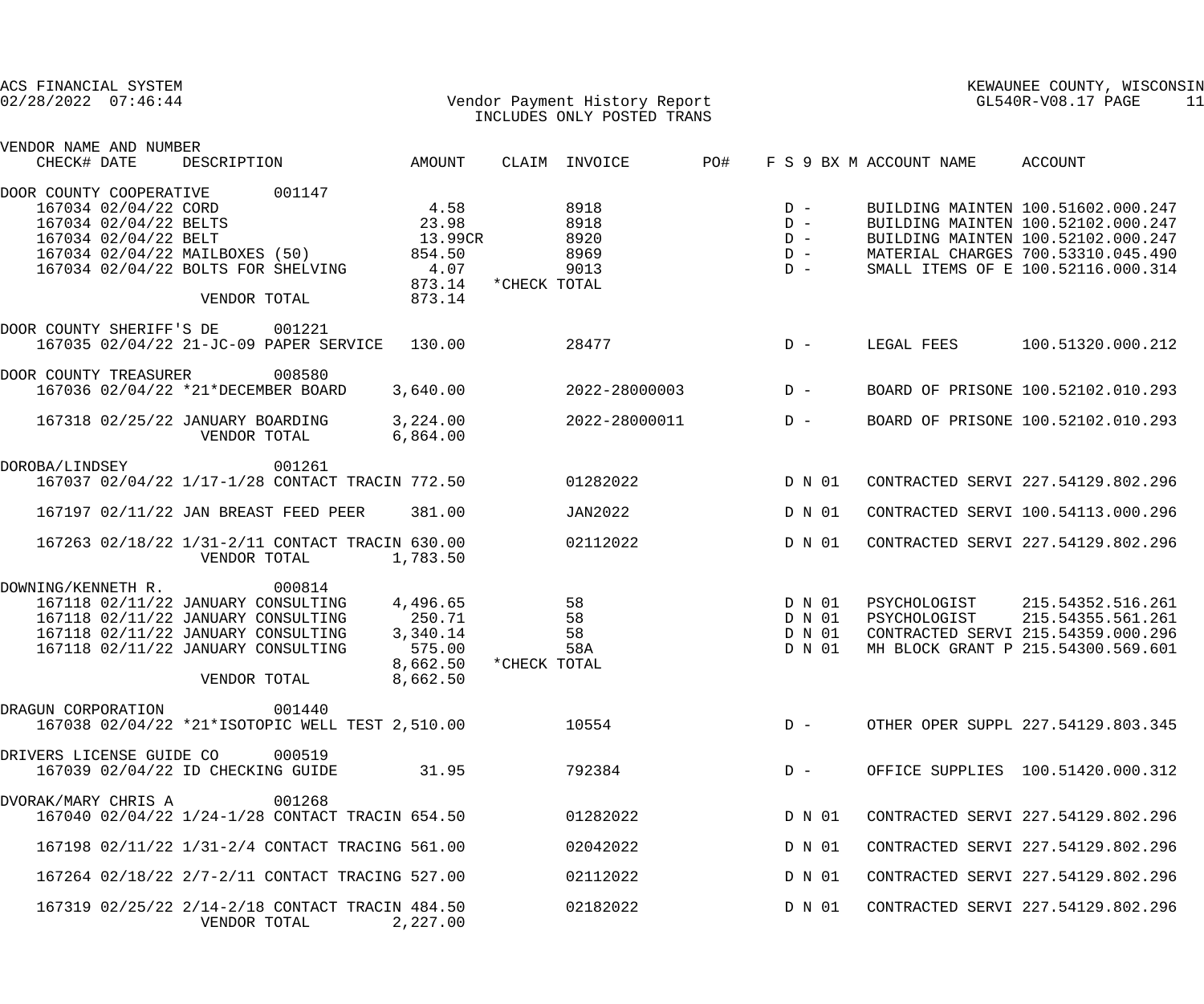|                 | ACS FINANCIAL SYSTEM<br>$02/28/2022$ $07:46:44$ |                                                 |                       |              | Vendor Payment History Report<br>INCLUDES ONLY POSTED TRANS |     |        |                            | KEWAUNEE COUNTY, WISCONSIN<br>GL540R-V08.17 PAGE<br>12 |
|-----------------|-------------------------------------------------|-------------------------------------------------|-----------------------|--------------|-------------------------------------------------------------|-----|--------|----------------------------|--------------------------------------------------------|
|                 | VENDOR NAME AND NUMBER<br>CHECK# DATE           | DESCRIPTION                                     | AMOUNT                |              | CLAIM INVOICE                                               | PO# |        | F S 9 BX M ACCOUNT NAME    | ACCOUNT                                                |
|                 | EAST SHORE INDUSTRIES                           | 000157                                          |                       |              |                                                             |     |        |                            |                                                        |
|                 |                                                 | 167119 02/11/22 CSP WORK RELATED                | 487.50                |              | 5457                                                        |     | $D -$  |                            | EAST SHORE INDUS 215.54355.561.169                     |
|                 |                                                 | 167119 02/11/22 CSP DAY SERVICES                | 115.54                |              | 5457                                                        |     | $D -$  |                            | EAST SHORE INDUS 215.54355.561.169                     |
|                 |                                                 | 167119 02/11/22 CSP WORK RELATED                | 558.75                |              | 5457                                                        |     | $D -$  |                            | EAST SHORE INDUS 215.54355.561.169                     |
|                 |                                                 | 167119 02/11/22 CCS SLS-SOCIAL-LEISURE S 104.64 |                       |              | 5457                                                        |     | $D -$  |                            | COMPREHENSIVE CO 215.54359.000.601                     |
|                 |                                                 | VENDOR TOTAL                                    | 1,266.43<br>1,266.43  | *CHECK TOTAL |                                                             |     |        |                            |                                                        |
|                 | EIS/MICHAEL JOHANNES                            | 001208                                          |                       |              |                                                             |     |        |                            |                                                        |
|                 |                                                 | 167120 02/11/22 JANUARY TRAVEL                  | 1,741.10              |              | JAN2022                                                     |     | D N 01 | OVERHEAD                   | 215.54352.561.158                                      |
|                 |                                                 | 167120 02/11/22 JANUARY CONSULTING              | 12,085.71             |              | JAN2022                                                     |     | D N 01 | PSYCHIATRIST               | 215.54352.561.262                                      |
|                 |                                                 | 167120 02/11/22 JANUARY CONSULTING              | 771.43                |              | JAN2022                                                     |     | D N 01 | PSYCHIATRIST               | 215.54355.561.262                                      |
|                 |                                                 | 167120 02/11/22 JANUARY CONSULTING              | 1,542.86              |              | JAN2022                                                     |     | D N 01 |                            | COMPREHENSIVE CO 215.54359.000.601                     |
|                 |                                                 |                                                 | 16,141.10             | *CHECK TOTAL |                                                             |     |        |                            |                                                        |
|                 |                                                 | VENDOR TOTAL                                    | 16,141.10             |              |                                                             |     |        |                            |                                                        |
|                 | ELLISVILLE-LUXEMBURG CO-                        | 001046                                          |                       |              |                                                             |     |        |                            |                                                        |
|                 |                                                 | 167019 02/04/22 DIESEL FUEL                     | 8,513.10              |              | 036270                                                      |     | $D -$  | DIESEL FUEL                | 700.16126                                              |
|                 |                                                 | 167019 02/04/22 DIESEL FUEL                     | 6,846.08              |              | 036270                                                      |     | $D -$  | DIESEL FUEL                | 700.16126                                              |
|                 |                                                 | 167019 02/04/22 FUEL TAX                        | 1,670.15<br>17,029.33 | *CHECK TOTAL | 036270                                                      |     | $D -$  | STATE FUEL TAX             | 700.16127                                              |
|                 |                                                 |                                                 |                       |              |                                                             |     |        |                            |                                                        |
|                 |                                                 | 167168 02/11/22 KEROSENE                        | 19.00                 |              | 35492                                                       |     | $D -$  |                            | WINTER PARK RECR 100.55441.000.601                     |
|                 |                                                 | 167240 02/18/22 2798 GAL GAS                    | 7,162.88              |              | 37055                                                       |     | $D -$  | GASOLINE                   | 700.16125                                              |
|                 |                                                 | 167240 02/18/22 DIESEL FUEL 2850 GAL            | 8,151.00              |              | 37055                                                       |     | $D -$  | DIESEL FUEL                | 700.16126                                              |
|                 |                                                 | 167240 02/18/22 DIESEL FUEL 1500 GAL            | 4,815.00              |              | 37055                                                       |     | $D -$  | DIESEL FUEL                | 700.16126                                              |
|                 |                                                 | 167240 02/18/22 GAS FUEL TAX                    | 864.58                |              | 37055                                                       |     | $D -$  | STATE FUEL TAX             | 700.16127                                              |
|                 |                                                 | 167240 02/18/22 FUEL TAX 4350 GAL               | 1,344.15              |              | 37055                                                       |     | $D -$  | STATE FUEL TAX             | 700.16127                                              |
|                 |                                                 |                                                 | 22,337.61             | *CHECK TOTAL |                                                             |     |        |                            |                                                        |
|                 |                                                 | VENDOR TOTAL                                    | 39, 385.94            |              |                                                             |     |        |                            |                                                        |
| ET PRODUCTS LLC |                                                 | 000901                                          |                       |              |                                                             |     |        |                            |                                                        |
|                 |                                                 | 167241 02/18/22 WINTER POWERMAX                 | 2,293.50              |              | 2200227                                                     |     | $D -$  | OIL, GREASE & AN 700.16128 |                                                        |
|                 | EVENFLO COMPANY INC                             | 001342                                          |                       |              |                                                             |     |        |                            |                                                        |
|                 |                                                 | 167041 02/04/22 CAR SEATS                       | 289.40                |              | 3587879                                                     |     | $D -$  |                            | EDUCATIONAL MATE 100.54100.000.348                     |
|                 |                                                 | 167320 02/25/22 CARSEATS                        | 260.40                |              | 3602887                                                     |     | $D -$  |                            | EDUCATIONAL MATE 100.54100.000.348                     |
|                 |                                                 | VENDOR TOTAL                                    | 549.80                |              |                                                             |     |        |                            |                                                        |
|                 |                                                 | FAMILY SERVICES OF NORTH 003185                 |                       |              |                                                             |     |        |                            |                                                        |
|                 |                                                 | 167121 02/11/22 CRISIS CENTER                   | 2,499.66              |              | 01312022                                                    |     | $D -$  |                            | CONTRACTED SERVI 215.54352.561.296                     |
|                 |                                                 | 167121 02/11/22 CRISIS CENTER                   | 2,499.67              |              | 01312022                                                    |     | $D -$  |                            | CONTRACTED SERVI 215.54354.561.296                     |
|                 |                                                 |                                                 | 4,999.33              | *CHECK TOTAL |                                                             |     |        |                            |                                                        |
|                 |                                                 | VENDOR TOTAL                                    | 4,999.33              |              |                                                             |     |        |                            |                                                        |
|                 |                                                 | FOX COMMUNITIES CREDIT U 000134                 |                       |              |                                                             |     |        |                            |                                                        |
|                 |                                                 | 167042 02/04/22 FEB 4 PAYROLL                   | 1,020.00              |              | 02042022                                                    |     | $D -$  | CREDIT UNION DED 800.21561 |                                                        |
|                 |                                                 |                                                 |                       |              |                                                             |     |        |                            |                                                        |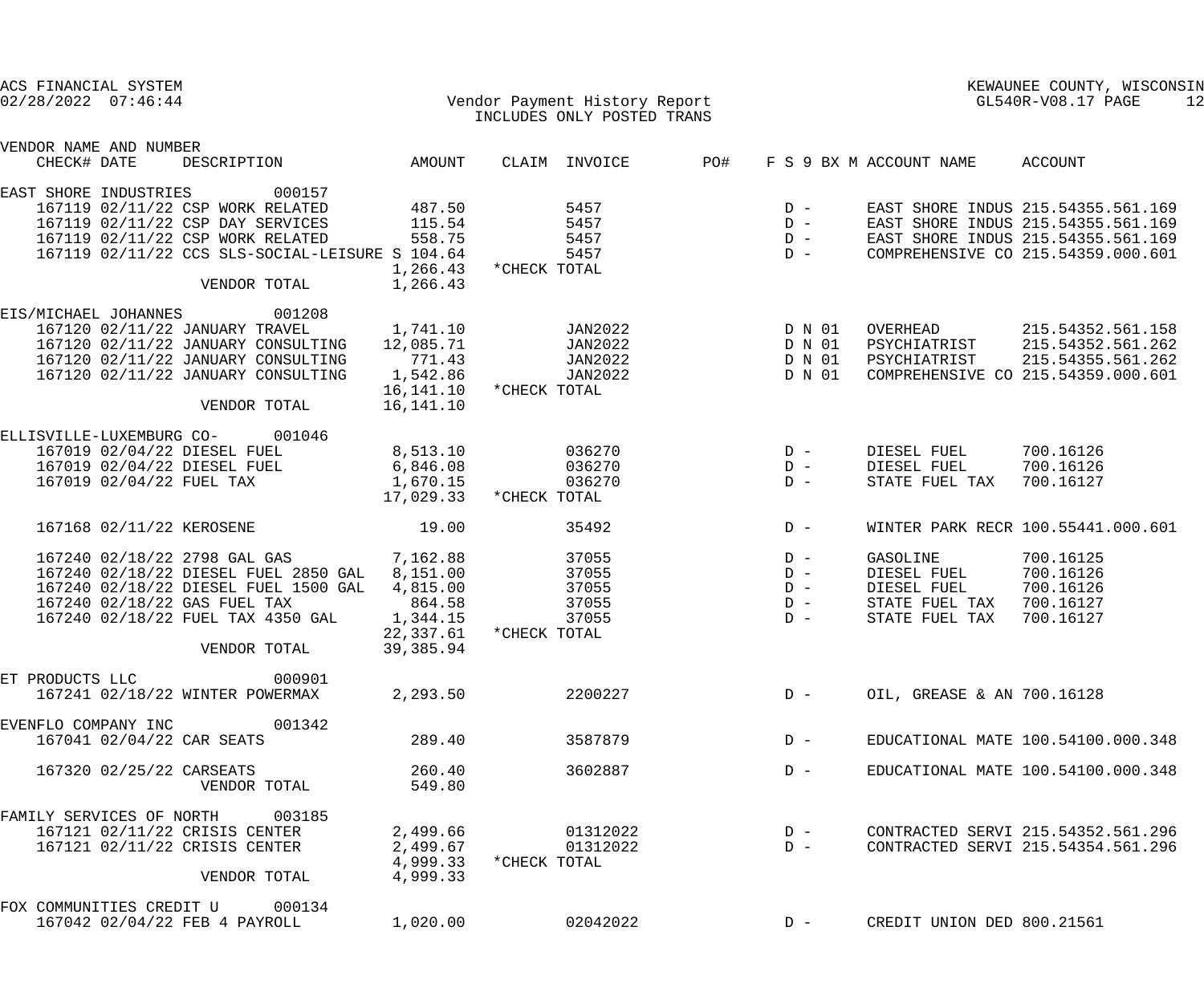| ACS FINANCIAL SYSTEM<br>$02/28/2022$ $07:46:44$                                                                                                                                                                                                                                                                                                                                                             |                                                       | Vendor Payment History Report<br>INCLUDES ONLY POSTED TRANS                                          |                                                                    |                              | KEWAUNEE COUNTY, WISCONSIN<br>GL540R-V08.17 PAGE<br>13                                                                                                                                                                                                                 |
|-------------------------------------------------------------------------------------------------------------------------------------------------------------------------------------------------------------------------------------------------------------------------------------------------------------------------------------------------------------------------------------------------------------|-------------------------------------------------------|------------------------------------------------------------------------------------------------------|--------------------------------------------------------------------|------------------------------|------------------------------------------------------------------------------------------------------------------------------------------------------------------------------------------------------------------------------------------------------------------------|
| VENDOR NAME AND NUMBER<br>CHECK# DATE<br>DESCRIPTION                                                                                                                                                                                                                                                                                                                                                        | AMOUNT                                                | CLAIM INVOICE<br>PO#                                                                                 | F S 9 BX M ACCOUNT NAME                                            |                              | ACCOUNT                                                                                                                                                                                                                                                                |
| FOX COMMUNITIES CREDIT U<br>000134<br>167265 02/18/22 2/18 PAYROLL<br>VENDOR TOTAL                                                                                                                                                                                                                                                                                                                          | 520.00<br>1,540.00                                    | 02182022                                                                                             | $D -$                                                              | CREDIT UNION DED 800.21561   |                                                                                                                                                                                                                                                                        |
| FOX SPECIALTY COMPANY LL<br>001958<br>167199 02/11/22 TPAPER/GEN PURPOSE WIPES 258.40<br>167199 02/11/22 CLEANING SUPPLIES<br>VENDOR TOTAL                                                                                                                                                                                                                                                                  | 336.74<br>595.14<br>595.14                            | 106325<br>48139<br>*CHECK TOTAL                                                                      | $D -$<br>$D -$                                                     |                              | HOUSEHOLD & JANI 700.53230.000.344<br>WINTER PARK RECR 100.55441.000.601                                                                                                                                                                                               |
| FOX/PAMELA LEE<br>001047<br>167122 02/11/22 JANUARY CONSULTING<br>167122 02/11/22 JANUARY CONSULTING<br>167122 02/11/22 JANUARY CONSULTING<br>VENDOR TOTAL                                                                                                                                                                                                                                                  | 912.00<br>4,685.40<br>798.00<br>6,395.40<br>6, 395.40 | 44<br>44<br>44A<br>*CHECK TOTAL                                                                      | D N 01<br>D N 01<br>D N 01                                         |                              | CONTRACTED SERVI 215.54352.516.296<br>CONTRACTED SERVI 215.54359.000.296<br>MH BLOCK GRANT P 215.54300.569.601                                                                                                                                                         |
| FRANKLIN TOWN TREASURER<br>000109<br>167200 02/11/22 TREASURER FEE                                                                                                                                                                                                                                                                                                                                          | 52.25                                                 | 2021 DOG                                                                                             | $D -$                                                              | 1 VOUCHERS PAYABLE 850.21100 |                                                                                                                                                                                                                                                                        |
| 167201 02/11/22 2021 DOG REFUND<br>VENDOR TOTAL                                                                                                                                                                                                                                                                                                                                                             | 570.68<br>622.93                                      | 2021DOG REFUND                                                                                       | $D -$                                                              | 2 VOUCHERS PAYABLE 850.21100 |                                                                                                                                                                                                                                                                        |
| FRISQUE/RANDY<br>009565<br>167123 02/11/22 DRIVER ESCORT VOLUNTEER 57.33                                                                                                                                                                                                                                                                                                                                    |                                                       | 0122RF                                                                                               | D N 01                                                             |                              | TRAVEL EXPENSES 215.54607.000.332                                                                                                                                                                                                                                      |
| 001425<br>GARRINGER/DIANA L<br>167124 02/11/22 RESPITE<br>167124 02/11/22 *21*RESPITE<br>VENDOR TOTAL                                                                                                                                                                                                                                                                                                       | 1,240.00<br>1,240.00<br>2,480.00<br>2,480.00          | 01/2022<br>12/2021<br>*CHECK TOTAL                                                                   | D N 01<br>D N 01                                                   | RESPITE CARE<br>RESPITE CARE | 215.54501.341.201<br>215.54501.341.201                                                                                                                                                                                                                                 |
| 005685<br>GARTZKE/SCOTT<br>167125 02/11/22 JANUARY TRAVEL                                                                                                                                                                                                                                                                                                                                                   | 56.83                                                 | 01312022                                                                                             | $D -$                                                              | OVERHEAD                     | 215.54354.561.158                                                                                                                                                                                                                                                      |
| GENERATIONS COMMUNITY SV<br>001356<br>167126 02/11/22 CCS INDIVIDUAL SKILLS DE 325.00<br>167126 02/11/22 *21* CCS IND SKILLS DE<br>167126 02/11/22 CCS WELLNESS MANAGE & 2,600.00<br>167126 02/11/22 CCS INDIVIDUAL AND-OR FA 275.40<br>167126 02/11/22 CCS SERVICE PLANNING - A 51.00<br>167126 02/11/22 CCS INDIVIDUAL AND-OR 1,377.00<br>167126 02/11/22 CCS INDIVIDUAL SKILLS DE 401.20<br>VENDOR TOTAL | 830.00<br>5,859.60<br>5,859.60                        | CD013122A<br>HG123121<br>KV013122B<br>MB013122B<br>MB013122B<br>RK013122<br>XD013122<br>*CHECK TOTAL | D N 01<br>D N 01<br>D N 01<br>D N 01<br>D N 01<br>D N 01<br>D N 01 |                              | COMPREHENSIVE CO 215.54359.000.601<br>COMPREHENSIVE CO 215.54359.000.601<br>COMPREHENSIVE CO 215.54359.000.601<br>COMPREHENSIVE CO 215.54359.000.601<br>COMPREHENSIVE CO 215.54359.000.601<br>COMPREHENSIVE CO 215.54359.000.601<br>COMPREHENSIVE CO 215.54359.000.601 |
| 001317<br>GFL ENVIRONMENTAL<br>167043 02/04/22 DUMPSTERS<br>167043 02/04/22 DUMPSTERS<br>167043 02/04/22 DUMPSTERS                                                                                                                                                                                                                                                                                          | 132.00<br>264.02<br>132.00                            | U60000038884<br>U60000038884<br>U60000038884                                                         | $D -$<br>$D -$<br>$D -$                                            |                              | REFUSE COLLECTIO 100.51602.000.297<br>REFUSE COLLECTIO 100.51605.000.297<br>REFUSE COLLECTIO 100.52102.000.297                                                                                                                                                         |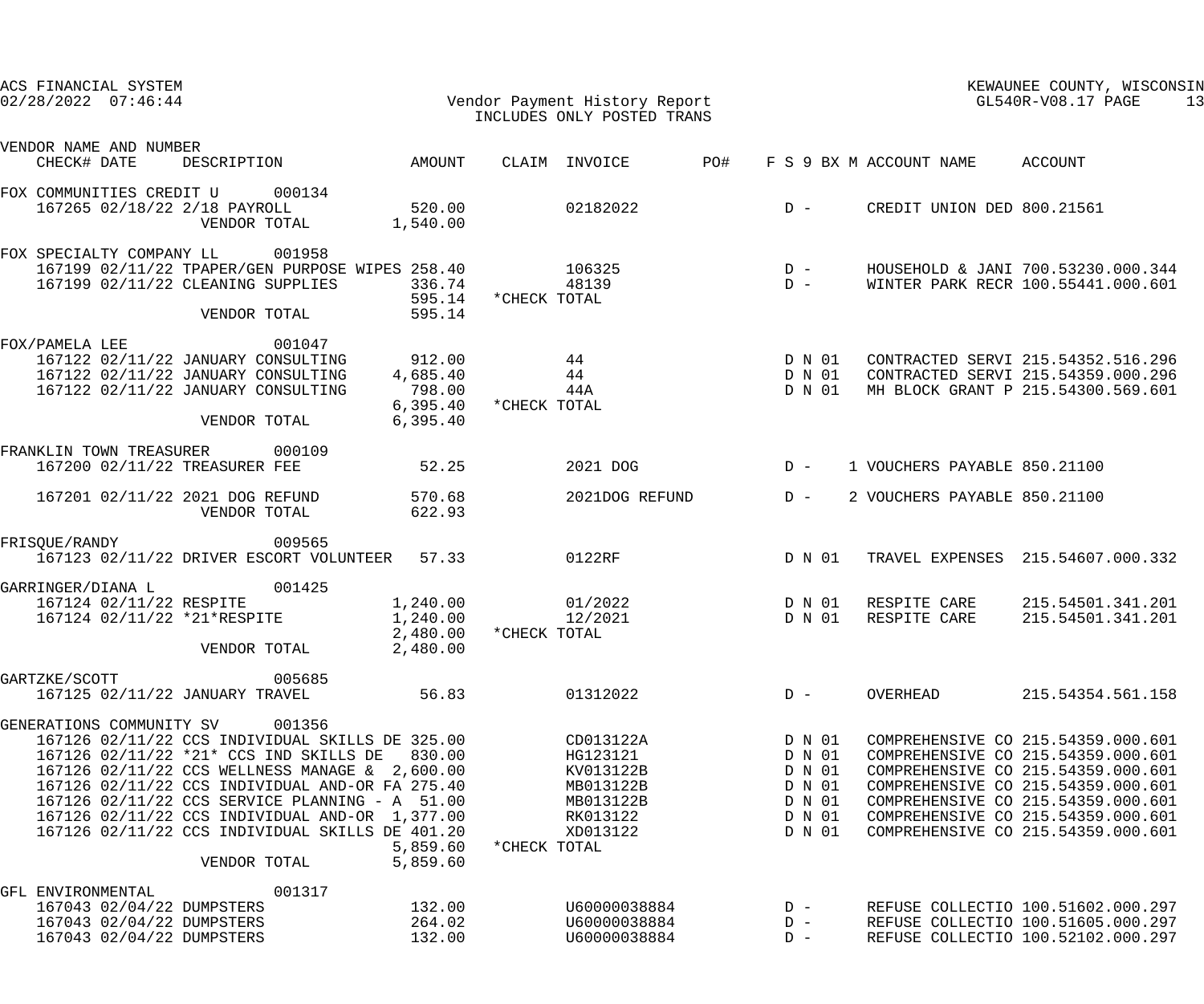|                 | ACS FINANCIAL SYSTEM<br>$02/28/2022$ $07:46:44$                             |                                                                                                                                                                                 |                                                |              | Vendor Payment History Report<br>INCLUDES ONLY POSTED TRANS                  |     |                                           |                                                          | KEWAUNEE COUNTY, WISCONSIN<br>GL540R-V08.17 PAGE                                                                                                                                           | 14 |
|-----------------|-----------------------------------------------------------------------------|---------------------------------------------------------------------------------------------------------------------------------------------------------------------------------|------------------------------------------------|--------------|------------------------------------------------------------------------------|-----|-------------------------------------------|----------------------------------------------------------|--------------------------------------------------------------------------------------------------------------------------------------------------------------------------------------------|----|
| CHECK# DATE     | VENDOR NAME AND NUMBER                                                      | DESCRIPTION                                                                                                                                                                     | AMOUNT                                         |              | CLAIM INVOICE                                                                | PO# |                                           | F S 9 BX M ACCOUNT NAME                                  | ACCOUNT                                                                                                                                                                                    |    |
|                 | GFL ENVIRONMENTAL                                                           | 001317                                                                                                                                                                          |                                                |              |                                                                              |     |                                           |                                                          |                                                                                                                                                                                            |    |
|                 |                                                                             | 167043 02/04/22 DUMPSTERS<br>167043 02/04/22 DUMPSTERS<br>167043 02/04/22 DUMPSTERS<br>167043 02/04/22 DUMPSTERS<br>167043 02/04/22 DUMPSTERS                                   | 275.62<br>132.00<br>264.02<br>132.00<br>275.62 |              | U60000039711<br>U60000045884<br>U60000045884<br>U60000045884<br>U60000046676 |     | $D -$<br>$D -$<br>$D -$<br>$D -$<br>$D -$ |                                                          | REFUSE COLLECTIO 100.55301.000.297<br>REFUSE COLLECTIO 100.51602.000.297<br>REFUSE COLLECTIO 100.51605.000.297<br>REFUSE COLLECTIO 100.52102.000.297<br>REFUSE COLLECTIO 100.55301.000.297 |    |
|                 |                                                                             | VENDOR TOTAL                                                                                                                                                                    | 1,607.28<br>1,607.28                           | *CHECK TOTAL |                                                                              |     |                                           |                                                          |                                                                                                                                                                                            |    |
| GRIESE/MELANIE  |                                                                             | 001336<br>167085 02/11/22 000809705401/01/2022 031 545.00<br>167085 02/11/22 000809705401/01/2022 031 280.00<br>167085 02/11/22 000809705401/01/2022 031 403.00<br>VENDOR TOTAL | 1,228.00<br>1,228.00                           | *CHECK TOTAL | 002207 IM 02/03/2022<br>002207 IM 02/03/2022<br>002207 IM 02/03/2022         |     | D N 01<br>D N 01<br>D N 01                |                                                          | OUT OF HOME CARE 215.54501.341.414<br>OUT OF HOME CARE 215.54501.341.414<br>OUT OF HOME CARE 215.54501.341.414                                                                             |    |
| HAEGELE/SUSAN A |                                                                             | 001414<br>167044 02/04/22 1/17-1/27 CONTACT TRACIN 714.00                                                                                                                       |                                                |              | 01272022                                                                     |     | D N 01                                    |                                                          | CONTRACTED SERVI 227.54129.802.296                                                                                                                                                         |    |
|                 |                                                                             | 167266 02/18/22 1/31-2/10 CONTACT TRACIN 450.50<br>VENDOR TOTAL                                                                                                                 | 1,164.50                                       |              | 02102022                                                                     |     | D N 01                                    |                                                          | CONTRACTED SERVI 227.54129.802.296                                                                                                                                                         |    |
| HAEN/STEVE      |                                                                             | 000514<br>167045 02/04/22 S.HAEN INSURANCE<br>167045 02/04/22 S.HAEN INSURANCE<br>VENDOR TOTAL                                                                                  | 323.84<br>77.52<br>401.36<br>401.36            | *CHECK TOTAL | <b>FEB2022</b><br><b>FEB2022</b>                                             |     | $D -$<br>$D -$                            |                                                          | HEALTH INSURANCE 100.52100.000.154<br>DENTAL INSURANCE 100.52100.000.155                                                                                                                   |    |
|                 | HALRON LUBRICANTS, INC.<br>167169 02/11/22 DEICER<br>167169 02/11/22 GREASE | 002339                                                                                                                                                                          | 385.56<br>245.20<br>630.76                     | *CHECK TOTAL | 1295528<br>129552801                                                         |     | $D -$<br>$D -$                            | OIL, GREASE & AN 700.16128                               | HOUSEHOLD & JANI 700.53230.000.344                                                                                                                                                         |    |
|                 | 167302 02/25/22 15W40                                                       | 167302 02/25/22 HYDRAULIC OIL<br>VENDOR TOTAL                                                                                                                                   | 1,879.50<br>1,493.72<br>3,373.22<br>4,003.98   | *CHECK TOTAL | 1301194<br>1302338                                                           |     | $D -$<br>$D -$                            | OIL, GREASE & AN 700.16128<br>OIL, GREASE & AN 700.16128 |                                                                                                                                                                                            |    |
|                 | HAND-N-HAND OF NE WI INC                                                    | .03848<br>167127 02/11/22 *21* EARLY SUPPORT SVS<br>167127 02/11/22 EARLY SUPPORT SVS<br>VENDOR TOTAL                                                                           | 95.00<br>155.00<br>250.00<br>250.00            | *CHECK TOTAL | 02042022<br>02042022                                                         |     | $D -$<br>$D -$                            |                                                          | CHILDREN'S LONG 215.54300.429.601<br>CHILDREN'S LONG 215.54300.429.601                                                                                                                     |    |
|                 |                                                                             | HEARTLAND BUSINESS SYSTE 000140<br>167267 02/18/22 UPFRONT SUBSCRIPTION<br>167267 02/18/22 HPE NIMBLE HARDWARE&SU 1,556.75<br>167267 02/18/22 BARRACUDA 1 YEAR SUBSC 2,800.00   | 4,321.76                                       |              | 493735-H<br>493737-H<br>493738-H                                             |     | $D -$<br>$D -$<br>$D -$                   |                                                          | MAINTENANCE AGRE 100.51450.000.249<br>MAINTENANCE AGRE 100.51450.000.249<br>MAINTENANCE AGRE 100.51450.000.249                                                                             |    |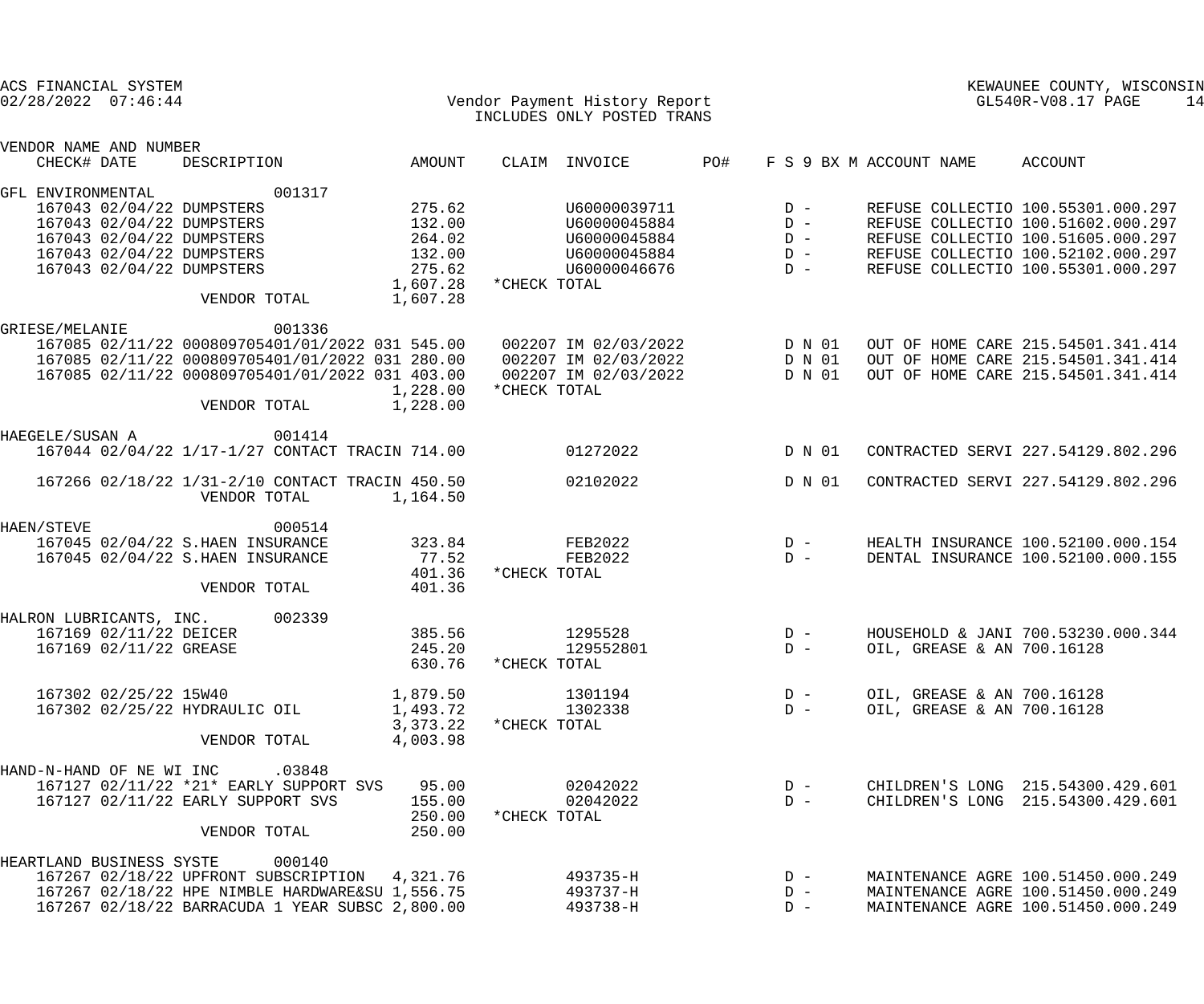|              | ACS FINANCIAL SYSTEM                  |                                                |           |              |                               |     |        |                         | KEWAUNEE COUNTY, WISCONSIN         |    |
|--------------|---------------------------------------|------------------------------------------------|-----------|--------------|-------------------------------|-----|--------|-------------------------|------------------------------------|----|
|              | $02/28/2022$ $07:46:44$               |                                                |           |              | Vendor Payment History Report |     |        |                         | GL540R-V08.17 PAGE                 | 15 |
|              |                                       |                                                |           |              | INCLUDES ONLY POSTED TRANS    |     |        |                         |                                    |    |
|              |                                       |                                                |           |              |                               |     |        |                         |                                    |    |
|              | VENDOR NAME AND NUMBER<br>CHECK# DATE | DESCRIPTION                                    |           |              |                               | PO# |        |                         |                                    |    |
|              |                                       |                                                | AMOUNT    |              | CLAIM INVOICE                 |     |        | F S 9 BX M ACCOUNT NAME | ACCOUNT                            |    |
|              | HEARTLAND BUSINESS SYSTE              | 000140                                         |           |              |                               |     |        |                         |                                    |    |
|              |                                       | 167267 02/18/22 OFFICE LICENSE (3)             | 1,204.23  |              | 495436-H                      |     | $D -$  | OUTLAY                  | 100.51330.000.813                  |    |
|              |                                       | 167267 02/18/22 OFFICE LICENSE                 | 401.41    |              | 495437-H                      |     | $D -$  | OUTLAY                  | 100.51100.000.813                  |    |
|              |                                       |                                                | 10,284.15 | *CHECK TOTAL |                               |     |        |                         |                                    |    |
|              |                                       | VENDOR TOTAL                                   | 10,284.15 |              |                               |     |        |                         |                                    |    |
| HEIM/SUSAN L |                                       | 001430                                         |           |              |                               |     |        |                         |                                    |    |
|              |                                       | 167128 02/11/22 DRIVER ESCORT VOLUNTEER 28.67  |           |              | 0122sh                        |     | D N 01 |                         | TRAVEL EXPENSES 215.54607.000.332  |    |
|              |                                       |                                                |           |              |                               |     |        |                         |                                    |    |
|              | HELPING HANDS CAREGIVERS              | 010094                                         |           |              |                               |     |        |                         |                                    |    |
|              |                                       | 167129 02/11/22 *21* OTHER WAGES               | 1,370.28  |              | 1152241b                      |     | $D -$  |                         | CONTRACTED SERVI 215.54607.000.296 |    |
|              |                                       | 167129 02/11/22 BUS DRIVER WAGES               | 516.38    |              | 115827dw                      |     | $D -$  |                         | CONTRACTED SERVI 215.54608.000.296 |    |
|              |                                       | 167129 02/11/22 BUS DRIVER WAGES               | 273.38    |              | 115827jr                      |     | $D -$  |                         | CONTRACTED SERVI 215.54620.000.296 |    |
|              |                                       | 167129 02/11/22 OTHER WAGES                    | 1,384.25  |              | 1158271b                      |     | $D -$  |                         | CONTRACTED SERVI 215.54607.000.296 |    |
|              |                                       | 167129 02/11/22 BUS DRIVER WAGES               | 121.51    |              | 115827tk                      |     | $D -$  |                         | CONTRACTED SERVI 215.54608.000.296 |    |
|              |                                       | 167129 02/11/22 FINANCIAL MANAGEMENT SER 48.00 |           |              | 115828                        |     | $D -$  |                         | CONTRACTED SERVI 215.54353.561.296 |    |
|              |                                       | 167129 02/11/22 FINANCIAL MANAGEMENT SER 48.00 |           |              | 115828                        |     | $D -$  |                         | CONTRACTED SERVI 215.54353.561.296 |    |
|              |                                       | 167129 02/11/22 FINANCIAL MANAGEMENT SER 48.00 |           |              | 115828                        |     | $D -$  |                         | CONTRACTED SERVI 215.54353.561.296 |    |
|              |                                       | 167129 02/11/22 FINANCIAL MANAGEMENT SER 48.00 |           |              | 115828                        |     | $D -$  |                         | CONTRACTED SERVI 215.54353.561.296 |    |
|              |                                       | 167129 02/11/22 REPRESENTATIVE PAYEE           | 48.00     |              | 115828A                       |     | $D -$  |                         | CONTRACTED SERVI 215.54359.000.296 |    |
|              |                                       | 167129 02/11/22 REPRESENTATIVE PAYEE           | 48.00     |              | 115828A                       |     | $D -$  |                         | CONTRACTED SERVI 215.54359.000.296 |    |
|              |                                       | 167129 02/11/22 JANUARY BILLING                | 2,110.07  |              | 115829                        |     | $D -$  |                         | CONTRACTED SERVI 215.54300.429.296 |    |
|              |                                       | 167129 02/11/22 JANUARY BILLING                | 5,433.68  |              | 115829                        |     | $D -$  |                         | CONTRACTED SERVI 215.54300.429.296 |    |
|              |                                       | 167129 02/11/22 JANUARY BILLING                | 541.98    |              | 115829                        |     | $D -$  |                         | CONTRACTED SERVI 215.54300.429.296 |    |
|              |                                       | 167129 02/11/22 JANUARY BILLING                | 35.56     |              | 115829                        |     | $D -$  |                         | CHILDREN'S LONG 215.54300.429.601  |    |
|              |                                       | 167129 02/11/22 JANUARY BILLING                | 5,128.37  |              | 115829                        |     | $D -$  |                         | CONTRACTED SERVI 215.54359.000.296 |    |
|              |                                       | 167129 02/11/22 JANUARY BILLING                | 1,264.79  |              | 115829                        |     | $D -$  |                         | CONTRACTED SERVI 215.54359.000.296 |    |
|              |                                       |                                                |           |              |                               |     |        |                         |                                    |    |
|              |                                       | 167129 02/11/22 JANUARY BILLING                | 936.80    |              | 115829                        |     | $D -$  |                         | CONTRACTED SERVI 215.54359.000.296 |    |
|              |                                       | 167129 02/11/22 JANUARY BILLING                | 157.35    |              | 115829                        |     | $D -$  |                         | CONTRACTED SERVI 215.54362.561.296 |    |
|              |                                       | 167129 02/11/22 JANUARY BILLING                | 268.23    |              | 115829                        |     | $D -$  |                         | CONTRACTED SERVI 215.54500.002.296 |    |
|              |                                       | 167129 02/11/22 JANUARY BILLING                | 62.59     |              | 115829                        |     | $D -$  |                         | CONTRACTED SERVI 215.54500.811.296 |    |
|              |                                       | 167129 02/11/22 JANUARY BILLING                | 82.75     |              | 115829                        |     | $D -$  |                         | CONTRACTED SERVI 215.54500.811.296 |    |
|              |                                       | 167129 02/11/22 JANUARY BILLING                | 478.34    |              | 115829                        |     | $D -$  |                         | CONTRACTED SERVI 215.54608.000.296 |    |
|              |                                       | 167129 02/11/22 JANUARY BILLING                | 1,551.26  |              | 115829                        |     | $D -$  |                         | CONTRACTED SERVI 215.54620.000.296 |    |
|              |                                       | 167129 02/11/22 *21* BUS DRIVER WAGES          | 413.10    |              | 1221dw                        |     | $D -$  |                         | CONTRACTED SERVI 215.54608.000.296 |    |
|              |                                       |                                                | 22,418.67 | *CHECK TOTAL |                               |     |        |                         |                                    |    |
|              |                                       | VENDOR TOTAL                                   | 22,418.67 |              |                               |     |        |                         |                                    |    |
|              | HENDRIES/CYNTHIA L                    | 001345                                         |           |              |                               |     |        |                         |                                    |    |
|              | 167232 02/18/22 RESPITE               |                                                | 150.00    |              | AMG 1/2022                    |     | D N 01 | RESPITE CARE            | 215.54501.341.201                  |    |
|              | 167232 02/18/22 RESPITE               |                                                | 200.00    |              | ARG 1/2022                    |     | D N 01 | RESPITE CARE            | 215.54501.341.201                  |    |
|              | 167232 02/18/22 RESPITE               |                                                | 200.00    |              | CAG 1/2022                    |     | D N 01 | RESPITE CARE            | 215.54501.341.201                  |    |
|              | 167232 02/18/22 RESPITE               |                                                | 150.00    |              | COG 1/2022                    |     | D N 01 | RESPITE CARE            | 215.54501.341.201                  |    |
|              | 167232 02/18/22 RESPITE               |                                                | 100.00    |              | TYG 1/2022                    |     | D N 01 | RESPITE CARE            | 215.54501.341.201                  |    |
|              |                                       |                                                | 800.00    | *CHECK TOTAL |                               |     |        |                         |                                    |    |
|              |                                       | VENDOR TOTAL                                   | 800.00    |              |                               |     |        |                         |                                    |    |
| HENRY/HEIDI  |                                       | 000700                                         |           |              |                               |     |        |                         |                                    |    |
|              |                                       | 167268 02/18/22 SPRING PRIMARY                 | 40.00     |              | 02152022                      |     | $D -$  |                         | BD OF CANVASSERS 100.51440.000.141 |    |
|              |                                       | 167268 02/18/22 SPRING PRIMARY                 | 16.38     |              | 02152022                      |     | $D -$  |                         | TRAVEL EXPENSES 100.51440.000.332  |    |
|              |                                       |                                                |           |              |                               |     |        |                         |                                    |    |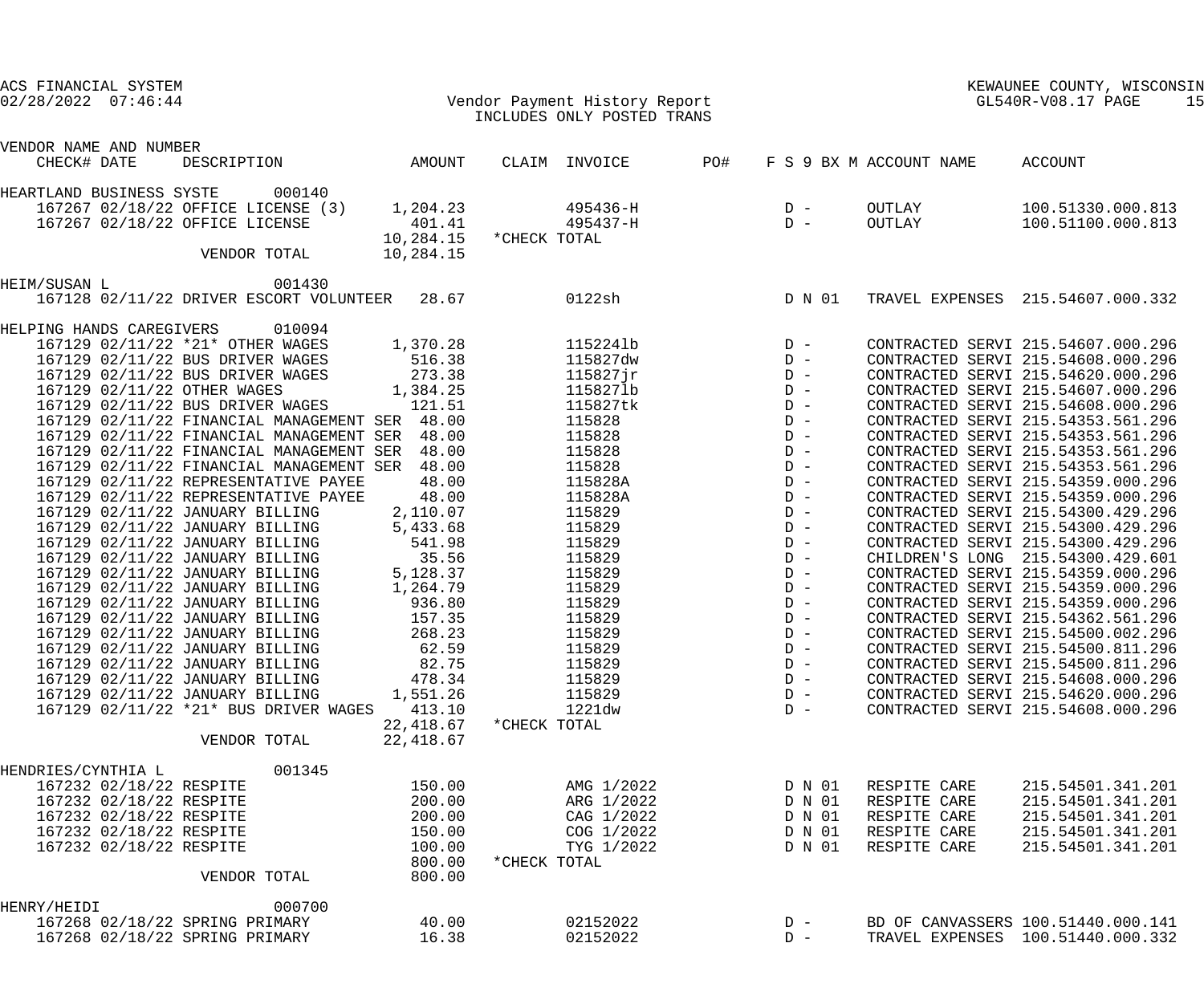| ACS FINANCIAL SYSTEM<br>$02/28/2022$ $07:46:44$                                                                                          |                                                                                                                                                                                                                                                                                                                                      |                                                                                                                            |              | Vendor Payment History Report<br>INCLUDES ONLY POSTED TRANS                                                                                  |     |                                                                                        |                                | KEWAUNEE COUNTY, WISCONSIN<br>GL540R-V08.17 PAGE<br>16                                                                                                                                                                                                                                                                                             |
|------------------------------------------------------------------------------------------------------------------------------------------|--------------------------------------------------------------------------------------------------------------------------------------------------------------------------------------------------------------------------------------------------------------------------------------------------------------------------------------|----------------------------------------------------------------------------------------------------------------------------|--------------|----------------------------------------------------------------------------------------------------------------------------------------------|-----|----------------------------------------------------------------------------------------|--------------------------------|----------------------------------------------------------------------------------------------------------------------------------------------------------------------------------------------------------------------------------------------------------------------------------------------------------------------------------------------------|
| VENDOR NAME AND NUMBER<br>CHECK# DATE                                                                                                    | DESCRIPTION                                                                                                                                                                                                                                                                                                                          | AMOUNT                                                                                                                     |              | CLAIM INVOICE                                                                                                                                | PO# |                                                                                        | F S 9 BX M ACCOUNT NAME        | ACCOUNT                                                                                                                                                                                                                                                                                                                                            |
| HENRY/HEIDI                                                                                                                              | 000700                                                                                                                                                                                                                                                                                                                               |                                                                                                                            |              |                                                                                                                                              |     |                                                                                        |                                |                                                                                                                                                                                                                                                                                                                                                    |
|                                                                                                                                          | VENDOR TOTAL                                                                                                                                                                                                                                                                                                                         | 56.38<br>56.38                                                                                                             | *CHECK TOTAL |                                                                                                                                              |     |                                                                                        |                                |                                                                                                                                                                                                                                                                                                                                                    |
| HEUER/RON                                                                                                                                | 000694<br>167321 02/25/22 SPRING PRIMARY CANVASS<br>167321 02/25/22 SPRING PRIMARY CANVASS<br>VENDOR TOTAL                                                                                                                                                                                                                           | 40.00<br>7.02<br>47.02<br>47.02                                                                                            | *CHECK TOTAL | 02222022<br>02222022                                                                                                                         |     | D N 01<br>D N 01                                                                       |                                | BD OF CANVASSERS 100.51440.000.141<br>TRAVEL EXPENSES 100.51440.000.332                                                                                                                                                                                                                                                                            |
| HOIDA/FRANCIS<br>167202 02/11/22 2022 SIGN RENT                                                                                          | 005903                                                                                                                                                                                                                                                                                                                               | 250.00                                                                                                                     |              | 2022 SIGN RENT                                                                                                                               |     | D M 01                                                                                 |                                | SIGN RENTAL FEES 100.56700.000.601                                                                                                                                                                                                                                                                                                                 |
| HOLDEN/ATTORNEY STEPHEN                                                                                                                  | 001855<br>167322 02/25/22 CH 54/55 16-GN-11                                                                                                                                                                                                                                                                                          | 250.00                                                                                                                     |              | 16GN11-021622                                                                                                                                |     | D N 01                                                                                 |                                | GUARDIAN AD LITE 100.51230.000.209                                                                                                                                                                                                                                                                                                                 |
| HORN/KATIE MARIE                                                                                                                         | 000849<br>167086 02/11/22 000809705501/01/2022 006 89.03<br>167086 02/11/22 000809705501/01/2022 006 60.39<br>167086 02/11/22 000809705501/01/2022 006 148.84<br>167086 02/11/22 000809705501/01/2022 006 89.03<br>167086 02/11/22 000809705501/01/2022 006 52.65<br>167086 02/11/22 000809705501/01/2022 006 115.35<br>VENDOR TOTAL | 555.29<br>555.29                                                                                                           | *CHECK TOTAL | 002207 IM 02/03/2022<br>002207 IM 02/03/2022<br>002207 IM 02/03/2022<br>002207 IM 02/03/2022<br>002207 IM 02/03/2022<br>002207 IM 02/03/2022 |     | D N 01<br>D N 01<br>D N 01<br>D N 01<br>D N 01<br>D N 01                               |                                | OUT OF HOME CARE 215.54501.341.414<br>OUT OF HOME CARE 215.54501.341.414<br>OUT OF HOME CARE 215.54501.341.414<br>OUT OF HOME CARE 215.54501.341.414<br>OUT OF HOME CARE 215.54501.341.414<br>OUT OF HOME CARE 215.54501.341.414                                                                                                                   |
| HUMANA INSURANCE COMPANY<br>167323 02/25/22 ADMIN FEE<br>167323 02/25/22 ADMIN FEE<br>167323 02/25/22 VISION                             | 001577<br>167323 02/25/22 STOP LOSS PREMIUM<br>VENDOR TOTAL                                                                                                                                                                                                                                                                          | 5,170.41<br>85,449.58<br>732.70<br>1,046.42<br>92,399.11<br>92,399.11                                                      | *CHECK TOTAL | 410469316<br>410469316<br>410469316<br>410469316                                                                                             |     | $D -$<br>$D -$<br>$D -$<br>$D -$                                                       | VISION INSURANCE 800.21545     | ADMINISTRATION F 710.51541.000.601<br>STOP LOSS PREMIU 710.51937.000.601<br>ADMINISTRATION F 720.51541.000.601                                                                                                                                                                                                                                     |
| HUMANA, INC.<br>167324 02/25/22 PHARMACY<br>167324 02/25/22 SHARED SAVINGS<br>167324 02/25/22 PHARMACY<br>167324 02/25/22 SHARED SAVINGS | 002980<br>167324 02/25/22 PRIOR YEAR STOP LOSS<br>167324 02/25/22 FINACIAL RECOVERY<br>167324 02/25/22 CODE EDIT SAVINGS<br>167324 02/25/22 FINANCIAL RECOVERY<br>167324 02/25/22 CODE EDIT SAVINGS<br>167324 02/25/22 NON AUTO PROCESS CLAIM F 245.00<br>VENDOR TOTAL                                                               | 559.75<br>35,162.97CR<br>26,559.75<br>24.68<br>43.29<br>5,401.13CR<br>29,804.85<br>7.05<br>23.68<br>16,703.95<br>16,703.95 | *CHECK TOTAL | 667241<br>667241<br>667241<br>667241<br>667241<br>680241<br>680241<br>680241<br>680241<br>680241                                             |     | $D -$<br>$D -$<br>$D -$<br>$D -$<br>$D -$<br>$D -$<br>$D -$<br>$D -$<br>$D -$<br>$D -$ | REIMBURSEMNT FRO 710.48411.000 | HEALTH INSURANCE 710.51935.000.601<br>HEALTH INSURANCE 710.51935.000.601<br>HEALTH INSURANCE 710.51935.000.601<br>HEALTH INSURANCE 710.51935.000.601<br>HEALTH INSURANCE 710.51935.000.601<br>HEALTH INSURANCE 710.51935.000.601<br>HEALTH INSURANCE 710.51935.000.601<br>HEALTH INSURANCE 710.51935.000.601<br>HEALTH INSURANCE 710.51935.000.601 |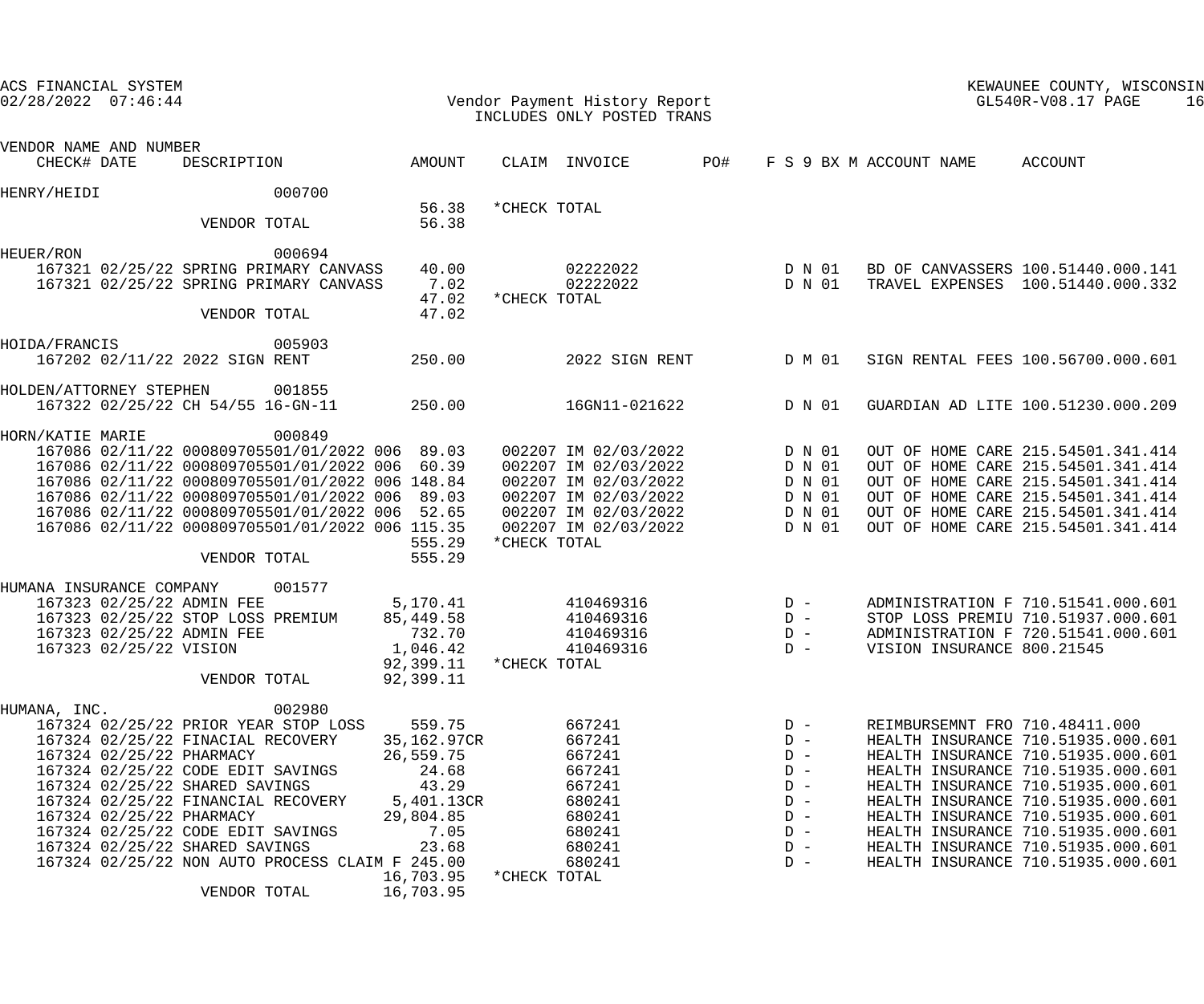| VENDOR NAME AND NUMBER<br>CHECK# DATE                                                                                                                                                                                                                                                                                                                                                                                                                                                                                                                                                                                                                                                                                                                                                             | DESCRIPTION                                                                                     | AMOUNT                                                                                                                                                                                           | CLAIM INVOICE        | PO#                                                                                                                                                                                                                                 |                                                                                                                                                                                                    | F S 9 BX M ACCOUNT NAME                      | ACCOUNT                                                                                                                                                                                                                                                                                                                                                                                                                                                                                                                                                                                                                                                                                                                                                                                      |
|---------------------------------------------------------------------------------------------------------------------------------------------------------------------------------------------------------------------------------------------------------------------------------------------------------------------------------------------------------------------------------------------------------------------------------------------------------------------------------------------------------------------------------------------------------------------------------------------------------------------------------------------------------------------------------------------------------------------------------------------------------------------------------------------------|-------------------------------------------------------------------------------------------------|--------------------------------------------------------------------------------------------------------------------------------------------------------------------------------------------------|----------------------|-------------------------------------------------------------------------------------------------------------------------------------------------------------------------------------------------------------------------------------|----------------------------------------------------------------------------------------------------------------------------------------------------------------------------------------------------|----------------------------------------------|----------------------------------------------------------------------------------------------------------------------------------------------------------------------------------------------------------------------------------------------------------------------------------------------------------------------------------------------------------------------------------------------------------------------------------------------------------------------------------------------------------------------------------------------------------------------------------------------------------------------------------------------------------------------------------------------------------------------------------------------------------------------------------------------|
| HYDROCLEAN EQUIPMENT, IN                                                                                                                                                                                                                                                                                                                                                                                                                                                                                                                                                                                                                                                                                                                                                                          | 001922<br>167020 02/04/22 LABOR AND PARTS                                                       | 245.88                                                                                                                                                                                           | 13267                |                                                                                                                                                                                                                                     | $D -$                                                                                                                                                                                              |                                              | CONTRACTED SERVI 700.53270.000.296                                                                                                                                                                                                                                                                                                                                                                                                                                                                                                                                                                                                                                                                                                                                                           |
| IC SOLUTIONS                                                                                                                                                                                                                                                                                                                                                                                                                                                                                                                                                                                                                                                                                                                                                                                      | 010014<br>167269 02/18/22 JANUARY BILLING                                                       | 1,041.99                                                                                                                                                                                         | 80131                |                                                                                                                                                                                                                                     | $D -$                                                                                                                                                                                              |                                              | CANTEEN EXPENDIT 255.52106.000.295                                                                                                                                                                                                                                                                                                                                                                                                                                                                                                                                                                                                                                                                                                                                                           |
| ID NETWORKS                                                                                                                                                                                                                                                                                                                                                                                                                                                                                                                                                                                                                                                                                                                                                                                       | 008934<br>167046 02/04/22 ANNUAL MAINT FEE                                                      | 2,495.00                                                                                                                                                                                         | 278755               |                                                                                                                                                                                                                                     | $D -$                                                                                                                                                                                              | OUTLAY                                       | 250.52104.000.813                                                                                                                                                                                                                                                                                                                                                                                                                                                                                                                                                                                                                                                                                                                                                                            |
| JAMES IMAGING SYSTEMS<br>167203 02/11/22 JANUARY COPIES<br>167203 02/11/22 JANUARY COPIES<br>167203 02/11/22 JANUARY COPIES<br>167203 02/11/22 JANUARY COPIES<br>167203 02/11/22 JANUARY COPIES<br>167203 02/11/22 JANUARY COPIES<br>167203 02/11/22 JANUARY COPIES<br>167203 02/11/22 JANUARY COPIES<br>167203 02/11/22 JANUARY COPIES<br>167203 02/11/22 JANUARY COPIES<br>167203 02/11/22 JANUARY COPIES<br>167203 02/11/22 JANUARY COPIES<br>167203 02/11/22 JANUARY COPIES<br>167203 02/11/22 JANUARY COPIES<br>167203 02/11/22 JANUARY COPIES<br>167203 02/11/22 JANUARY COPIES<br>167203 02/11/22 JANUARY COPIES<br>167203 02/11/22 JANUARY COPIES<br>167203 02/11/22 JANUARY COPIES<br>167203 02/11/22 JANUARY COPIES<br>167203 02/11/22 JANUARY COPIES<br>167203 02/11/22 JANUARY COPIES | 001369                                                                                          | 108.68<br>199.71<br>185.20<br>54.77<br>15.31<br>2.69<br>75.47<br>6.68<br>18.04<br>11.29<br>13.46<br>3.63<br>8.33<br>5.30<br>2.17<br>10.39<br>10.39<br>10.70<br>23.65<br>390.34<br>78.81<br>67.98 | 1155919              | 1153420<br>1153421<br>1153422<br>1153423<br>1153424<br>1153425<br>1153426<br>1153427<br>1153428<br>1153429<br>1153430<br>1153431<br>1153432<br>1153433<br>1153434<br>1153435<br>1153435<br>1153435<br>1153435<br>1155918<br>1155920 | $D -$<br>$D -$<br>$D -$<br>$D -$<br>$D -$<br>$D -$<br>$D -$<br>$D -$<br>$D -$<br>$D -$<br>$D -$<br>$D -$<br>$D -$<br>$D -$<br>$D -$<br>$D -$<br>$D -$<br>$D -$<br>$D -$<br>$D -$<br>$D -$<br>$D -$ | OVERHEAD<br>OVERHEAD<br>OVERHEAD<br>OVERHEAD | EQUIPMENT RENTAL 100.51410.000.533<br>215.54500.002.158<br>EQUIPMENT RENTAL 100.55620.000.533<br>215.54500.002.158<br>215.54500.002.158<br>EQUIPMENT RENTAL 100.54701.000.533<br>EQUIPMENT RENTAL 100.54100.000.533<br>EQUIPMENT RENTAL 100.51710.000.533<br>215.54500.002.158<br>EQUIPMENT RENTAL 100.52102.000.533<br>EQUIPMENT RENTAL 100.52102.000.533<br>EQUIPMENT RENTAL 100.51210.000.533<br>EQUIPMENT RENTAL 100.51220.000.533<br>EQUIPMENT RENTAL 240.56101.000.533<br>EQUIPMENT RENTAL 100.51230.000.533<br>EQUIPMENT RENTAL 100.52600.000.533<br>EQUIPMENT RENTAL 100.52601.000.533<br>EQUIPMENT RENTAL 100.52602.000.533<br>EQUIPMENT RENTAL 240.56101.000.533<br>EQUIPMENT RENTAL 100.51100.000.533<br>EQUIPMENT RENTAL 700.53111.000.533<br>EQUIPMENT RENTAL 100.51330.000.533 |
|                                                                                                                                                                                                                                                                                                                                                                                                                                                                                                                                                                                                                                                                                                                                                                                                   | VENDOR TOTAL                                                                                    | 1,302.99<br>1,302.99                                                                                                                                                                             | *CHECK TOTAL         |                                                                                                                                                                                                                                     |                                                                                                                                                                                                    |                                              |                                                                                                                                                                                                                                                                                                                                                                                                                                                                                                                                                                                                                                                                                                                                                                                              |
| JONET/JERRY                                                                                                                                                                                                                                                                                                                                                                                                                                                                                                                                                                                                                                                                                                                                                                                       | 003072<br>167204 02/11/22 1/3-1/11 MILEAGE<br>167204 02/11/22 1/15-1/28 MILEAGE<br>VENDOR TOTAL | 74.88<br>49.73<br>124.61<br>124.61                                                                                                                                                               | *CHECK TOTAL         | 01112022<br>01282022                                                                                                                                                                                                                | $D -$<br>$D -$                                                                                                                                                                                     | SNOW REMOVAL<br>SNOW REMOVAL                 | 100.55301.000.235<br>100.55301.000.235                                                                                                                                                                                                                                                                                                                                                                                                                                                                                                                                                                                                                                                                                                                                                       |
| JV TRANSLATOR, LLC<br>167270 02/18/22 21-CF-65<br>167270 02/18/22 21-CF-65                                                                                                                                                                                                                                                                                                                                                                                                                                                                                                                                                                                                                                                                                                                        | 000960<br>VENDOR TOTAL                                                                          | 50.00<br>203.04<br>253.04<br>253.04                                                                                                                                                              | *CHECK TOTAL         | KDA-220121<br>KDA-220208                                                                                                                                                                                                            | D N 01<br>D N 01                                                                                                                                                                                   | INTERPRETERS<br>INTERPRETERS                 | 100.51310.000.149<br>100.51310.000.149                                                                                                                                                                                                                                                                                                                                                                                                                                                                                                                                                                                                                                                                                                                                                       |
| KARNITZ/CARLA A.                                                                                                                                                                                                                                                                                                                                                                                                                                                                                                                                                                                                                                                                                                                                                                                  | 000411<br>167087 02/11/22 000805895201/01/2022 031 232.00                                       |                                                                                                                                                                                                  | 002207 IM 02/03/2022 |                                                                                                                                                                                                                                     | $D -$                                                                                                                                                                                              |                                              | SUBSIDIZED GUARD 215.54501.341.724                                                                                                                                                                                                                                                                                                                                                                                                                                                                                                                                                                                                                                                                                                                                                           |

# 02/28/2022 07:46:44 Vendor Payment History Report GL540R-V08.17 PAGE 17 INCLUDES ONLY POSTED TRANS

ACS FINANCIAL SYSTEM KEWAUNEE COUNTY, WISCONSIN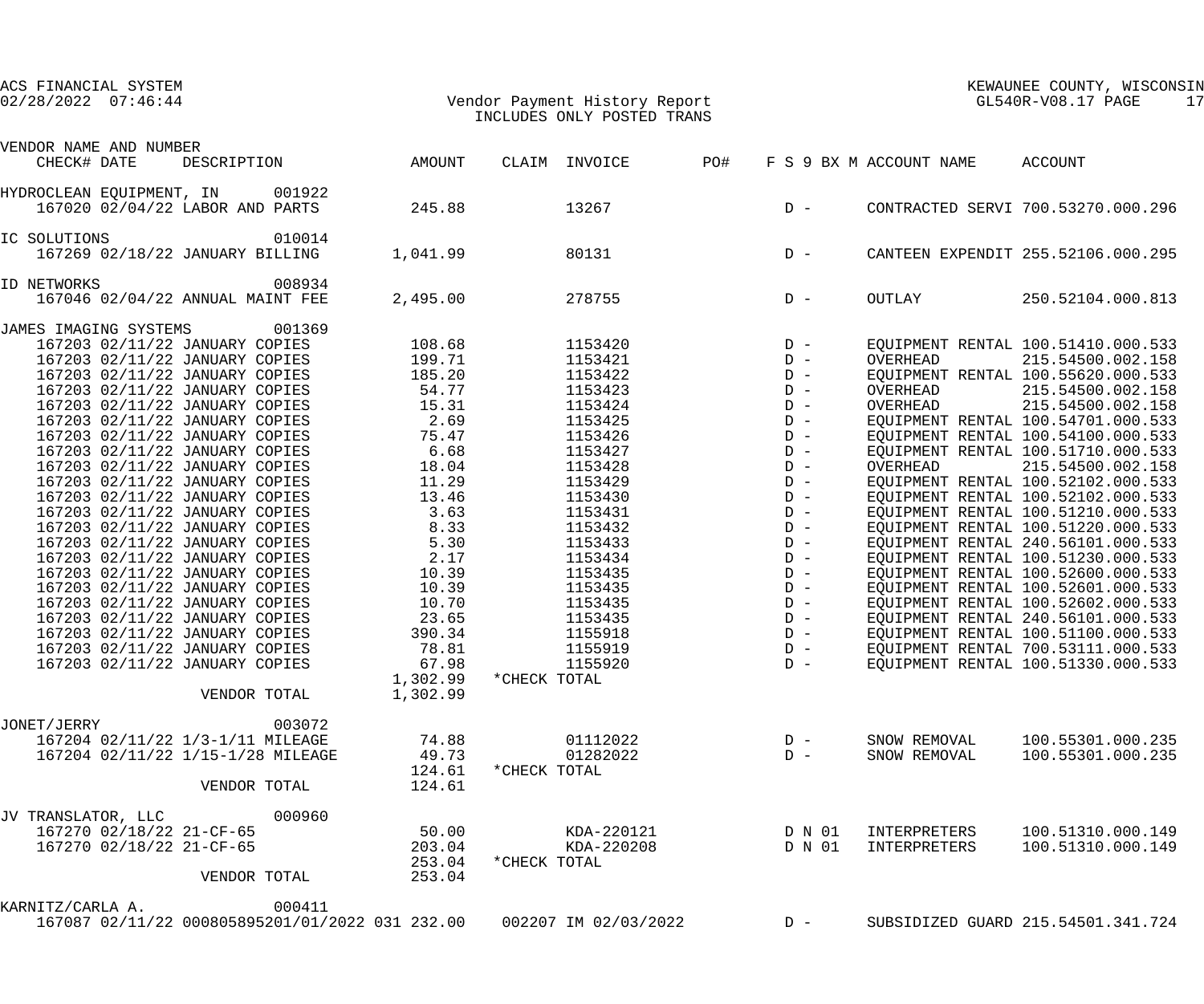| ACS FINANCIAL SYSTEM<br>$02/28/2022$ $07:46:44$                                                                                                      |                                             | Vendor Payment History Report<br>INCLUDES ONLY POSTED TRANS                                                                                                                       |                                                             | KEWAUNEE COUNTY, WISCONSIN<br>GL540R-V08.17 PAGE<br>18      |
|------------------------------------------------------------------------------------------------------------------------------------------------------|---------------------------------------------|-----------------------------------------------------------------------------------------------------------------------------------------------------------------------------------|-------------------------------------------------------------|-------------------------------------------------------------|
| VENDOR NAME AND NUMBER<br>CHECK# DATE                                                                                                                |                                             | DESCRIPTION AMOUNT CLAIM INVOICE PO#                                                                                                                                              | F S 9 BX M ACCOUNT NAME ACCOUNT                             |                                                             |
| 001659<br>KARNOPP/KAREN A.<br>167130 02/11/22 DRIVER ESCORT VOLUNTEER 334.04 0122kk                                                                  |                                             |                                                                                                                                                                                   |                                                             | D N 01 TRAVEL EXPENSES 215.54607.000.332                    |
|                                                                                                                                                      |                                             |                                                                                                                                                                                   |                                                             |                                                             |
| 001382<br>KARNOPP/KERI<br>167131 02/11/22 RSPITE<br>167131 02/11/22 CHILD CARE 600.00<br>VENDOR TOTAL 1,065.00                                       |                                             | 465.00       AC 1/2022          D N 01   RESPITE CARE    215.54501.341.201<br>600.00       AC 1/2022          D N 01   RESPITE CARE    215.54501.341.201<br>1,065.00 *CHECK TOTAL |                                                             |                                                             |
| KARST JR/DAVID ALLEN 001435<br>167132 02/11/22 DRIVER ESCORT VOLUNTEER 123.44 0122dk                                                                 |                                             |                                                                                                                                                                                   | D N 01                                                      | TRAVEL EXPENSES 215.54607.000.332                           |
| 000164<br>KEWAUNEE CITY<br>167170 02/11/22 HAUL LEACHATE 447.60<br>167170 02/11/22 WASH BAY 298.40<br>VENDOR TOTAL 746.00                            | 746.00                                      | *CHECK TOTAL                                                                                                                                                                      |                                                             |                                                             |
| KEWAUNEE CITY CLERK-TREA 000163<br>80.50<br>167205 02/11/22 TREASURER FEE                                                                            |                                             | 2021 DOG                                                                                                                                                                          | D - 1 VOUCHERS PAYABLE 850.21100                            |                                                             |
| 167206 02/11/22 2021 DOG REFUND 793.99<br>VENDOR TOTAL 874.49                                                                                        |                                             | 2021DOG REFUND D-                                                                                                                                                                 |                                                             | 2 VOUCHERS PAYABLE 850.21100                                |
| KEWAUNEE POLICE DEPARTME 004492<br>167325 02/25/22 JAN CLICK IT OR TICKET 528.16 JAN22 CLICK IT D -                                                  |                                             |                                                                                                                                                                                   |                                                             | SEATBELT ENFORCE 100.43523.010                              |
| KEWAUNEE PUBLIC LIBRARY 000153<br>167271 02/18/22 2020 MANITOWOC USAGE  1,076.50  2020 MANITOWOC  D -                                                |                                             |                                                                                                                                                                                   |                                                             | LIBRARY STATE AI 100.43571.000                              |
| KINNARD/CINDY 004157<br>167048 02/04/22 JANUARY MILEAGE                                                                                              | 51.48                                       | 01312022                                                                                                                                                                          | $D -$                                                       | TRAVEL EXPENSES 100.54106.000.332                           |
| KINSTETTER JR/ RICHARD 007237<br>167272 02/18/22 R.KINSTETTER INSURANCE                                                                              | 54.00                                       | 02182022                                                                                                                                                                          | D N 01                                                      | HEALTH INSURANCE 700.53210.000.154                          |
| 007451<br>KONKOL/CORINNE<br>167133 02/11/22 JANUARY TRAVEL<br>167133 02/11/22 JANUARY TRAVEL<br>167133 02/11/22 *21* DECEMBER TRAVEL<br>VENDOR TOTAL | 18.14<br>73.71<br>63.84<br>155.69<br>155.69 | 01312022<br>01312022<br>12312021<br>*CHECK TOTAL                                                                                                                                  | OVERHEAD<br>$D -$<br>$D -$<br>OVERHEAD<br>OVERHEAD<br>$D -$ | 215.54500.811.158<br>215.54501.341.158<br>215.54501.341.158 |
| 002166<br>KONOP/TOM W<br>167134 02/11/22 DRIVER ESCORT VOLUNTEER 174.92                                                                              |                                             | 0122tk                                                                                                                                                                            | D N 01                                                      | TRAVEL EXPENSES 215.54607.000.332                           |
| .03850<br>KOSS/CHAD<br>167326 02/25/22 TAX OVER PMT                                                                                                  | 72.04                                       | 02252022                                                                                                                                                                          | $D -$                                                       | VOUCHERS PAYABLE 100.21100                                  |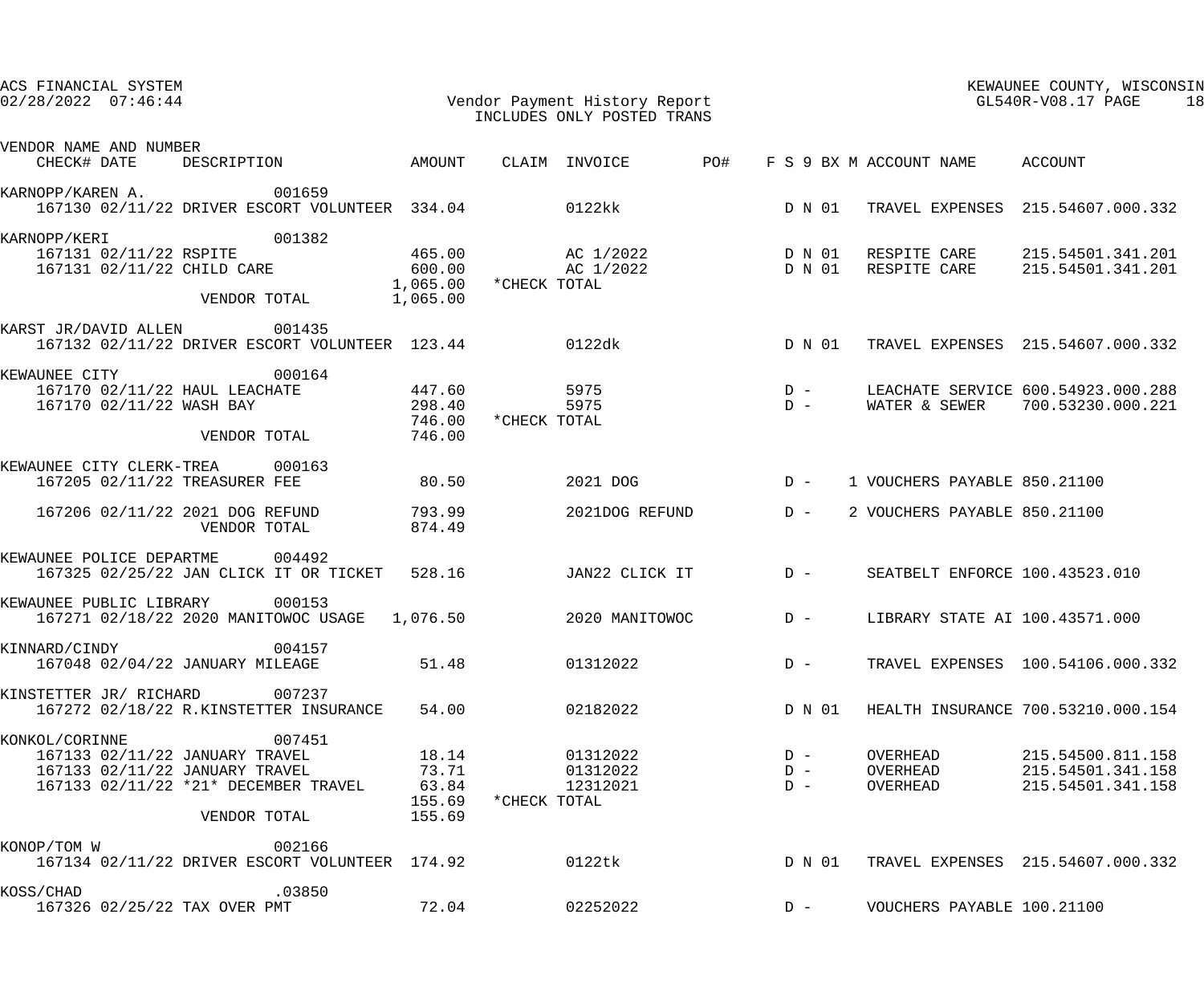| ACS FINANCIAL SYSTEM<br>$02/28/2022$ $07:46:44$                                |                | Vendor Payment History Report |            |                                            |                         | KEWAUNEE COUNTY, WISCONSIN<br>GL540R-V08.17 PAGE<br>19 |
|--------------------------------------------------------------------------------|----------------|-------------------------------|------------|--------------------------------------------|-------------------------|--------------------------------------------------------|
|                                                                                |                | INCLUDES ONLY POSTED TRANS    |            |                                            |                         |                                                        |
| VENDOR NAME AND NUMBER                                                         |                |                               |            |                                            |                         |                                                        |
| CHECK# DATE<br>DESCRIPTION                                                     | AMOUNT         | CLAIM INVOICE                 | <b>PO#</b> |                                            | F S 9 BX M ACCOUNT NAME | ACCOUNT                                                |
| 001300<br>KOVNESKY/KELLY                                                       |                |                               |            |                                            |                         |                                                        |
| 167135 02/11/22 JANUARY TRAVEL                                                 | 7.50           | 01312022                      |            | $D -$                                      | OVERHEAD                | 215.54352.561.158                                      |
| 167135 02/11/22 JANUARY TRAVEL                                                 | 51.96          | 01312022                      |            | $D -$                                      | OVERHEAD                | 215.54359.000.158                                      |
| VENDOR TOTAL                                                                   | 59.46<br>59.46 | *CHECK TOTAL                  |            |                                            |                         |                                                        |
| 007581<br>KRIETE GROUP                                                         |                |                               |            |                                            |                         |                                                        |
| 167242 02/18/22 *21* PANEL                                                     | 1,138.46       | X105021227                    |            | $D -$                                      | REPAIR PARTS            | 700.16121                                              |
| 167242 02/18/22 *21* COVER                                                     | 34.45          | X105021441                    |            | $D -$                                      | REPAIR PARTS            | 700.16121                                              |
| 167242 02/18/22 *21* SPRING                                                    | 158.58         | X105021690                    |            | $D -$                                      | REPAIR PARTS            | 700.16121                                              |
| 167242 02/18/22 *21* STEERING GEAR RET 2,000.00CR                              |                | X105021736                    |            | $\begin{array}{c} D \\ D \\ D \end{array}$ | REPAIR PARTS            | 700.16121                                              |
|                                                                                | 677.66         | X105021785                    |            |                                            | REPAIR PARTS            | 700.16121                                              |
| 167242 02/18/22 *21* WATER PUMP KIT<br>167242 02/18/22 *21* SENSOR & VALVE     | 299.53         | X105021848                    |            | $D -$                                      | REPAIR PARTS            | 700.16121                                              |
| 167242 02/18/22 *21* STEERING GEAR RET                                         | 585.00CR       | X105021874                    |            | $D -$                                      | REPAIR PARTS            | 700.16121                                              |
| 167242 02/18/22 *21* RELAY                                                     | 127.28         | X105022409                    |            | $D -$                                      | REPAIR PARTS            | 700.16121                                              |
| 167242 02/18/22 STRAPS & INSULATORS                                            | 824.44         | X105022926                    |            | $D -$                                      | REPAIR PARTS            | 700.16121                                              |
| 167242 02/18/22 VALVE, ELBOW, CONNECTORS 129.50                                |                | X105023170                    |            | $D -$                                      | REPAIR PARTS            | 700.16121                                              |
| 167242 02/18/22 CREDIT OF RESTOCK FEE                                          | 500.00CR       | X105023192                    |            | $D -$                                      | REPAIR PARTS            | 700.16121                                              |
| 167242 02/18/22 SCREWS, RINGS, PIPE 1,237.81                                   |                | X105023374                    |            | $D -$                                      | REPAIR PARTS            | 700.16121                                              |
| 167242 02/18/22 PANELS                                                         | 104.88         | X105023379                    |            | $D -$                                      | REPAIR PARTS            | 700.16121                                              |
| 167242 02/18/22 SCREWS, CLAMPS, GASKET 1,079.59                                |                | X105023380                    |            | $D -$                                      | REPAIR PARTS            | 700.16121                                              |
| 167242 02/18/22 PIPE AND BRACE 1,270.68<br>167242 02/18/22 COOLANT PIPE 165.41 |                | X105023380                    |            | $D -$                                      | REPAIR PARTS            | 700.16121                                              |
|                                                                                |                | X105023418                    |            | $D -$                                      | REPAIR PARTS            | 700.16121                                              |
| 167242 02/18/22 GASKET, CLAMPS, RINGS 366.48                                   |                | X105023429                    |            | $D -$                                      | REPAIR PARTS            | 700.16121                                              |
| 167242 02/18/22 V-CLAMP                                                        | 30.91CR        | X105023430                    |            | $D -$                                      | REPAIR PARTS            | 700.16121                                              |
| 167242 02/18/22 V-BAND CLAMP                                                   | 28.59          | X105023431                    |            | $D -$                                      | REPAIR PARTS            | 700.16121                                              |
|                                                                                |                | 4,527.43 *CHECK TOTAL         |            |                                            |                         |                                                        |
| VENDOR TOTAL                                                                   | 4,527.43       |                               |            |                                            |                         |                                                        |
| 008538<br>LABORATORY CORPORATION O<br>167327 02/25/22 LAB TESTING              | 92.00          | 71838819                      |            | $D -$                                      |                         | MEDICAL SERVICES 100.51330.000.211                     |
|                                                                                |                |                               |            |                                            |                         |                                                        |
| 009206<br>LAKESHORE HEATING & COOL                                             |                |                               |            |                                            |                         |                                                        |
| 167243 02/18/22 CLEANED BURNERS/SENSORS 110.00                                 |                | 14217                         |            | $D -$                                      |                         | CONTRACTED SERVI 700.53270.000.296                     |
| 167303 02/25/22 FURNACE @ HILLSIDE                                             | 3,900.00       | 14273                         |            | $D -$                                      |                         | CONTRACTED SERVI 700.53270.000.296                     |
| VENDOR TOTAL                                                                   | 4,010.00       |                               |            |                                            |                         |                                                        |
| 010121<br>LALUZERNE/CHAD                                                       |                |                               |            |                                            |                         |                                                        |
| 167136 02/11/22 JANUARY TRAVEL                                                 | 105.89         | 01312022                      |            | $D -$                                      |                         | FAMILIY PRESERVA 215.54500.303.601                     |
| 167136 02/11/22 JANUARY TRAVEL                                                 | 80.15          | 01312022                      |            | $D -$                                      |                         | FAMILY REUNIFICA 215.54500.304.601                     |
| 167136 02/11/22 JANUARY TRAVEL                                                 | 37.44          | 01312022                      |            | $D -$                                      | OVERHEAD                | 215.54500.366.158                                      |
| 167136 02/11/22 JANUARY TRAVEL                                                 | 20.00          | 01312022                      |            | $D -$                                      | OVERHEAD                | 215.54500.414.158                                      |
| 167136 02/11/22 JANUARY TRAVEL                                                 | 8.78           | 01312022                      |            | $D -$                                      | OVERHEAD                | 215.54500.811.158                                      |
| 167136 02/11/22 JANUARY TRAVEL                                                 | 176.09         | 01312022                      |            | $D -$                                      | OVERHEAD                | 215.54501.341.158                                      |
|                                                                                | 428.35         | *CHECK TOTAL                  |            |                                            |                         |                                                        |
| VENDOR TOTAL                                                                   | 428.35         |                               |            |                                            |                         |                                                        |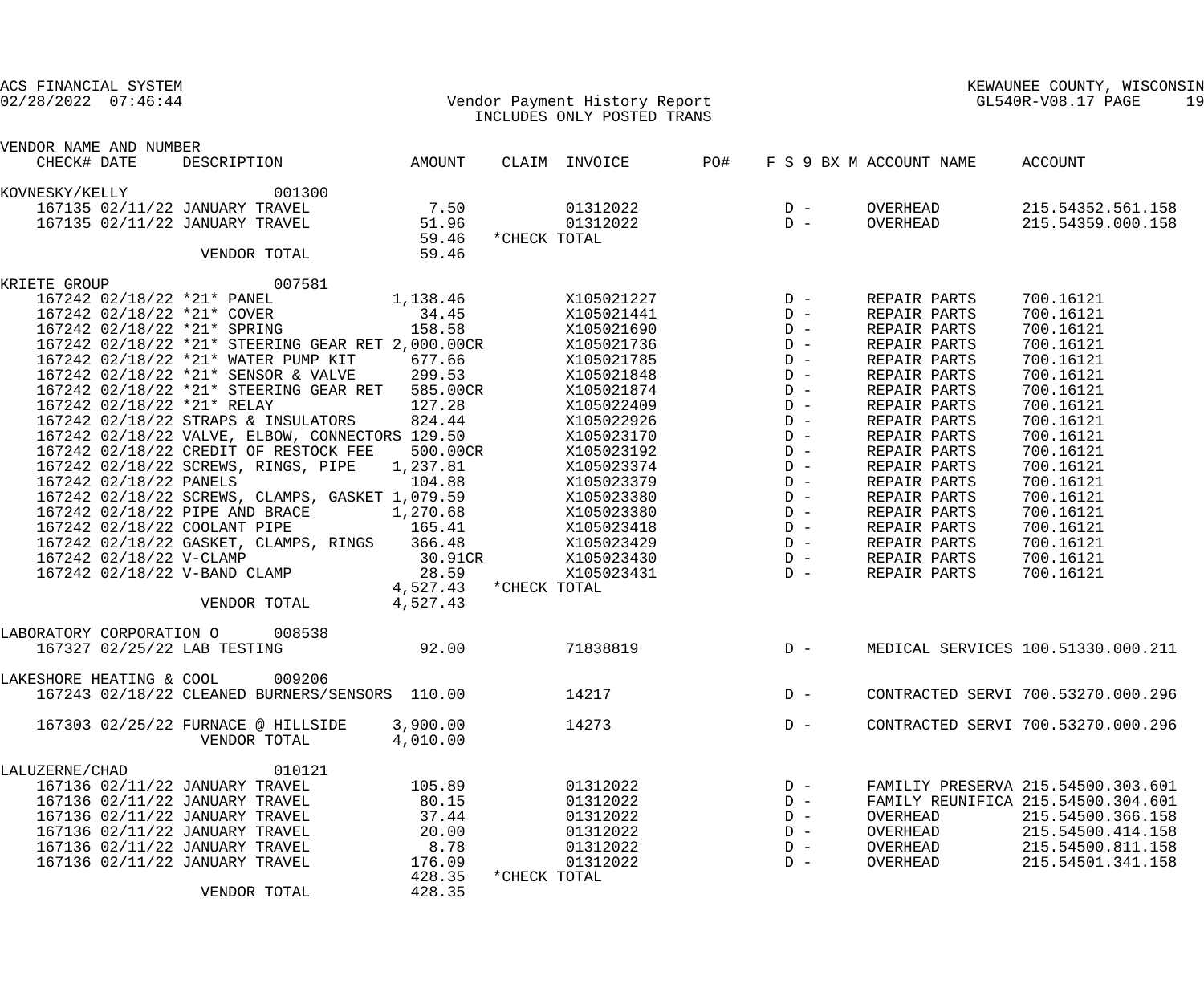| ACS FINANCIAL SYSTEM<br>$02/28/2022$ $07:46:44$                                                           | Vendor Payment History Report<br>INCLUDES ONLY POSTED TRANS |                    |                      |       |                |  |                                 | KEWAUNEE COUNTY, WISCONSIN<br>$GL540R-\mathrm{V08.17\;\;PAGE}$<br>20 |
|-----------------------------------------------------------------------------------------------------------|-------------------------------------------------------------|--------------------|----------------------|-------|----------------|--|---------------------------------|----------------------------------------------------------------------|
| VENDOR NAME AND NUMBER<br>CHECK# DATE DESCRIPTION AMOUNT                                                  |                                                             |                    | CLAIM INVOICE PO#    |       |                |  | F S 9 BX M ACCOUNT NAME ACCOUNT |                                                                      |
| LANGUAGE LINE SERVICES, 007051<br>167137 02/11/22 JANUARY INTERPRETER 254.86 10451736                     |                                                             |                    |                      | $D -$ |                |  |                                 | OVERHEAD 215.54410.076.158                                           |
| LAWSON PRODUCTS, INC. 000445<br>167304 02/25/22 EYELET HOOKS 16.79                                        |                                                             |                    | 9309297706           |       |                |  |                                 | D - FIELD SMALL TOOL 700.53220.000.365                               |
| LAZANSKY/JOANNE 000281<br>167138 02/11/22 DRIVER ESCORT VOLUNTEER 312.98                                  |                                                             |                    | 0122jl               |       |                |  |                                 | D N 01 TRAVEL EXPENSES 215.54607.000.332                             |
| LEE & ASSOCIATES, INC/ROB 000184<br>167021 02/04/22 LEACHATE MONITORING 625.00                            |                                                             |                    | 81234                |       | $D -$          |  |                                 | CONTRACTED SERVI 600.54923.000.296                                   |
| LEMENS WATERCARE INC. 003392<br>167022 02/04/22 WATER                                                     | 27.00                                                       |                    | 004183               | $D -$ |                |  |                                 | CONTRACTED SERVI 700.53270.000.296                                   |
| 167244 02/18/22 GALLONS WATER<br>VENDOR TOTAL                                                             | 13.50<br>40.50                                              |                    | 4239                 | $D -$ |                |  |                                 | CONTRACTED SERVI 700.53270.000.296                                   |
| LIBERTY TIRE RECYCLING, 000269<br>167023 02/04/22 TIRE DISPOSAL                                           | 1,986.90                                                    |                    | 2205128              |       |                |  |                                 | D N 01 REFUSE COLLECTIO 700.53230.000.297                            |
| LINCOLN TOWN TREASURER 000189<br>167207 02/11/22 TREASURER FEE                                            | 42.00                                                       |                    | 2021 DOG             |       | $D -$          |  | 1 VOUCHERS PAYABLE 850.21100    |                                                                      |
| 167208 02/11/22 2021 DOG REFUND<br>VENDOR TOTAL                                                           | 522.36<br>564.36                                            |                    | 2021DOG REFUND D-    |       |                |  | 2 VOUCHERS PAYABLE 850.21100    |                                                                      |
| LIPPOLD/BRANDY 001381<br>167139 02/11/22 JANUARY TRAVEL<br>167139 02/11/22 JANUARY TRAVEL<br>VENDOR TOTAL | 14.04<br>46.22<br>60.26                                     | 60.26 *CHECK TOTAL | 01312022<br>01312022 |       | $D -$<br>$D -$ |  | OVERHEAD<br>OVERHEAD            | 215.54500.366.158<br>215.54501.341.158                               |
| LIVING NOW COUNSELING LL 001397<br>167140 02/11/22 CCS PSYCHOTHERAPY - AU 1,917.60                        |                                                             |                    | FK013122             |       | $D -$          |  |                                 | COMPREHENSIVE CO 215.54359.000.601                                   |
| 001212<br>LOCUMTENENS.COM LLC<br>167141 02/11/22 CONSULTING<br>167141 02/11/22 CONSULTING                 | 1,301.90<br>1,301.91<br>2,603.81 * CHECK TOTAL              |                    | AS602617<br>AS602617 |       | $D -$<br>$D -$ |  | PSYCHIATRIST<br>PSYCHIATRIST    | 215.54352.561.262<br>215.54359.000.262                               |
| 167297 02/25/22 2/9 CONSULTING<br>167297 02/25/22 2/9 CONSULTING<br>VENDOR TOTAL                          | 682.97<br>682.98<br>1,365.95 *CHECK TOTAL<br>3,969.76       |                    | AS606316<br>AS606316 |       | $D -$<br>$D -$ |  | PSYCHIATRIST<br>PSYCHIATRIST    | 215.54352.561.262<br>215.54359.000.262                               |
| LOFFLER COMPANIES, INC. 006241<br>167049 02/04/22 1/15-2/15 PAYMENT                                       | 917.40                                                      |                    | 463399519            |       | $D -$          |  |                                 | EQUIPMENT RENTAL 100.52102.000.533                                   |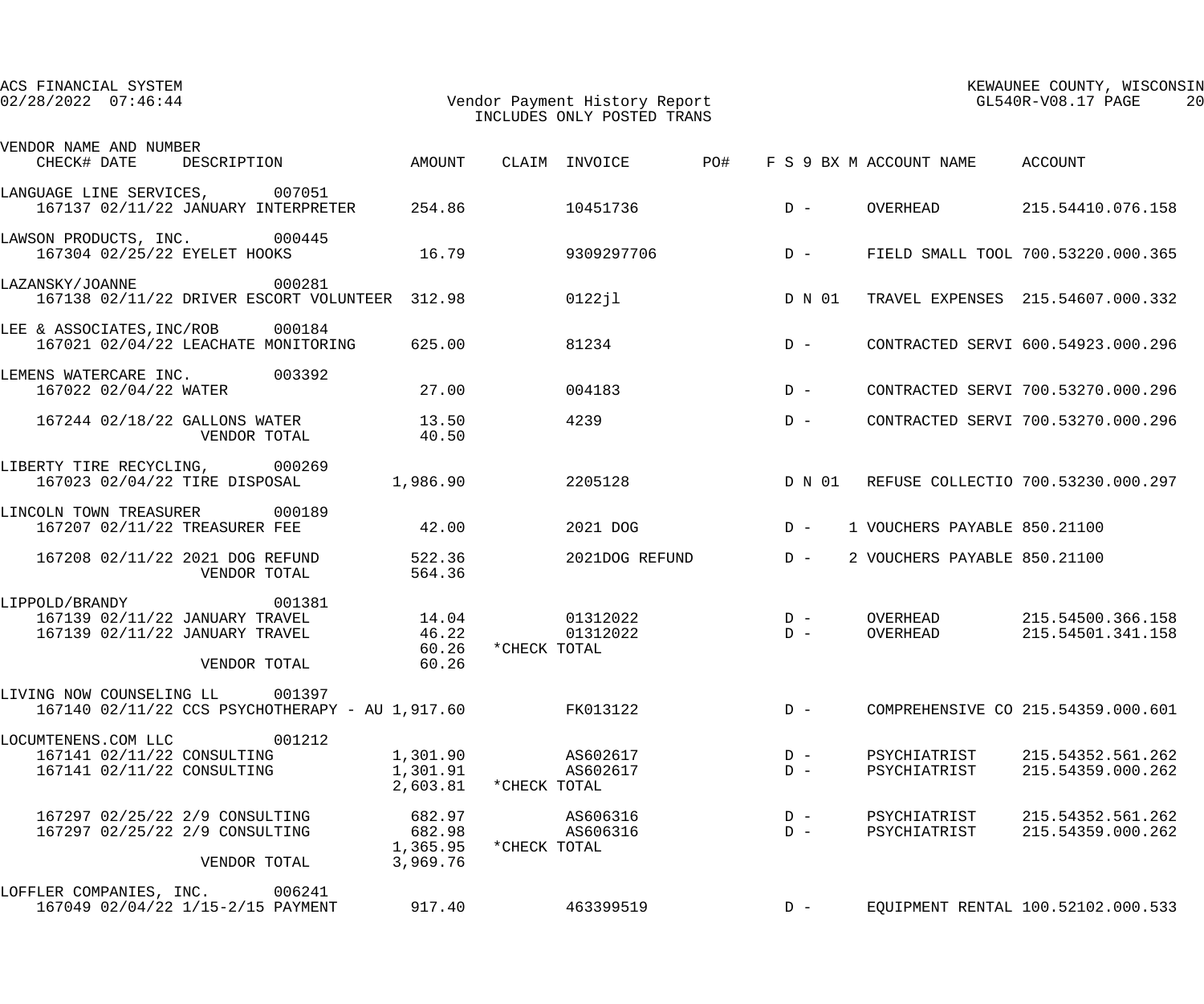| ACS FINANCIAL SYSTEM<br>$02/28/2022$ $07:46:44$                                                                                                                                                                                                                                                                                                               |                                                                                              | Vendor Payment History Report<br>INCLUDES ONLY POSTED TRANS                                                                                                             |                                                                                                  | KEWAUNEE COUNTY, WISCONSIN<br>GL540R-V08.17 PAGE<br>21                                                                                                                                                                                                                                                                                                                                   |
|---------------------------------------------------------------------------------------------------------------------------------------------------------------------------------------------------------------------------------------------------------------------------------------------------------------------------------------------------------------|----------------------------------------------------------------------------------------------|-------------------------------------------------------------------------------------------------------------------------------------------------------------------------|--------------------------------------------------------------------------------------------------|------------------------------------------------------------------------------------------------------------------------------------------------------------------------------------------------------------------------------------------------------------------------------------------------------------------------------------------------------------------------------------------|
| VENDOR NAME AND NUMBER<br>CHECK# DATE<br>DESCRIPTION                                                                                                                                                                                                                                                                                                          | AMOUNT                                                                                       | PO#<br>CLAIM INVOICE                                                                                                                                                    | F S 9 BX M ACCOUNT NAME                                                                          | ACCOUNT                                                                                                                                                                                                                                                                                                                                                                                  |
| LOFFLER COMPANIES, INC. 006241<br>167328 02/25/22 2/15-3/15 PAYMENT<br>VENDOR TOTAL                                                                                                                                                                                                                                                                           | 917.40<br>1,834.80                                                                           | 465826402                                                                                                                                                               | $D -$                                                                                            | EQUIPMENT RENTAL 100.52102.000.533                                                                                                                                                                                                                                                                                                                                                       |
| 006310<br>LUXEMBURG MOTOR COMPANY<br>167305 02/25/22 STARTER                                                                                                                                                                                                                                                                                                  | 450.00                                                                                       | 93164                                                                                                                                                                   | $D -$<br>REPAIR PARTS                                                                            | 700.16121                                                                                                                                                                                                                                                                                                                                                                                |
| 000193<br>LUXEMBURG PUBLIC UTILITY<br>167209 02/11/22 WATER<br>167209 02/11/22 WATER<br>VENDOR TOTAL                                                                                                                                                                                                                                                          | 90.08<br>109.20<br>199.28<br>199.28                                                          | 01142022-0598<br>01142022-1003<br>*CHECK TOTAL                                                                                                                          | $D -$<br>WATER & SEWER<br>$D -$<br>WATER & SEWER                                                 | 100.55300.000.221<br>100.55301.000.221                                                                                                                                                                                                                                                                                                                                                   |
| 000194<br>LUXEMBURG TOWN TREASURER<br>167210 02/11/22 TREASURER FEE                                                                                                                                                                                                                                                                                           | 49.00                                                                                        | 2021 DOG                                                                                                                                                                | $D -$                                                                                            | 1 VOUCHERS PAYABLE 850.21100                                                                                                                                                                                                                                                                                                                                                             |
| 167211 02/11/22 2021 DOG REFUND<br>VENDOR TOTAL                                                                                                                                                                                                                                                                                                               | 556.96<br>605.96                                                                             | 2021DOG REFUND                                                                                                                                                          | $D -$                                                                                            | 2 VOUCHERS PAYABLE 850.21100                                                                                                                                                                                                                                                                                                                                                             |
| LUXEMBURG VILLAGE CLERK-<br>000198<br>167212 02/11/22 TREASURER FEE                                                                                                                                                                                                                                                                                           | 80.75                                                                                        | 2021 DOG                                                                                                                                                                | $D -$                                                                                            | 1 VOUCHERS PAYABLE 850.21100                                                                                                                                                                                                                                                                                                                                                             |
| 167213 02/11/22 2021 DOG REFUND<br>VENDOR TOTAL                                                                                                                                                                                                                                                                                                               | 806.39<br>887.14                                                                             | 2021DOG REFUND                                                                                                                                                          | $D -$                                                                                            | 2 VOUCHERS PAYABLE 850.21100                                                                                                                                                                                                                                                                                                                                                             |
| 001536<br>MALACH/TAMMY<br>167273 02/18/22 SPRING PRIMARY                                                                                                                                                                                                                                                                                                      | 40.00                                                                                        | 02152022                                                                                                                                                                | $D -$                                                                                            | BD OF CANVASSERS 100.51440.000.141                                                                                                                                                                                                                                                                                                                                                       |
| 006432<br>MANCOSKE/DEBRA R.<br>167050 02/04/22 CH 48 21-JC-01<br>167050 02/04/22 CH 48 21-JC-09<br>167050 02/04/22 CH 48 21-TP-01                                                                                                                                                                                                                             | 100.00<br>160.00<br>25.00<br>285.00                                                          | 21JC01-012622<br>21JC09-020122<br>21TP01-020122<br>*CHECK TOTAL                                                                                                         | D N 01<br>D N 01                                                                                 | GUARDIAN AD LITE 100.51230.000.209<br>D N 01 GUARDIAN AD LITE 100.51230.000.209<br>GUARDIAN AD LITE 100.51230.000.209                                                                                                                                                                                                                                                                    |
| 167274 02/18/22 CH 767 08-PA-14PJ<br>167274 02/18/22 CH 767 14-FA-102<br>167274 02/18/22 CH 767 17-FA-75<br>167274 02/18/22 CH 767 17-FA-78<br>167274 02/18/22 CH 767 18-FA-49<br>167274 02/18/22 CH 767 20-FA-36<br>167274 02/18/22 CH 767 20-FA-37<br>167274 02/18/22 CH 767 20-FA-52<br>167274 02/18/22 CH 767 20-FA-53<br>167274 02/18/22 CH 767 20-FA-60 | 120.00<br>70.00<br>500.00<br>470.00<br>260.00<br>550.00<br>20.00<br>120.00<br>50.00<br>90.00 | 08PA14-020122<br>14FA102-020122<br>17FA75-020122<br>17FA78-020122<br>18FA49-020122<br>20FA36-020122<br>20FA37-020122<br>20FA52-020122<br>20FA53-020122<br>20FA60-020122 | D N 01<br>D N 01<br>D N 01<br>D N 01<br>D N 01<br>D N 01<br>D N 01<br>D N 01<br>D N 01<br>D N 01 | GUARDIAN AD LITE 100.51220.000.209<br>GUARDIAN AD LITE 100.51220.000.209<br>GUARDIAN AD LITE 100.51220.000.209<br>GUARDIAN AD LITE 100.51220.000.209<br>GUARDIAN AD LITE 100.51220.000.209<br>GUARDIAN AD LITE 100.51220.000.209<br>GUARDIAN AD LITE 100.51220.000.209<br>GUARDIAN AD LITE 100.51220.000.209<br>GUARDIAN AD LITE 100.51220.000.209<br>GUARDIAN AD LITE 100.51220.000.209 |
| 167274 02/18/22 CH 767 20-PA-02PJ<br>167274 02/18/22 CH 767 21-FA-02<br>167274 02/18/22 CH 767 21-FA-03<br>167274 02/18/22 CH 767 21-FA-26                                                                                                                                                                                                                    | 190.00<br>250.00<br>130.00<br>200.00                                                         | 20PA02-020122<br>21FA02-020122<br>21FA03-020122<br>21FA26-020122                                                                                                        | D N 01<br>D N 01<br>D N 01<br>D N 01                                                             | GUARDIAN AD LITE 100.51220.000.209<br>GUARDIAN AD LITE 100.51220.000.209<br>GUARDIAN AD LITE 100.51220.000.209<br>GUARDIAN AD LITE 100.51220.000.209                                                                                                                                                                                                                                     |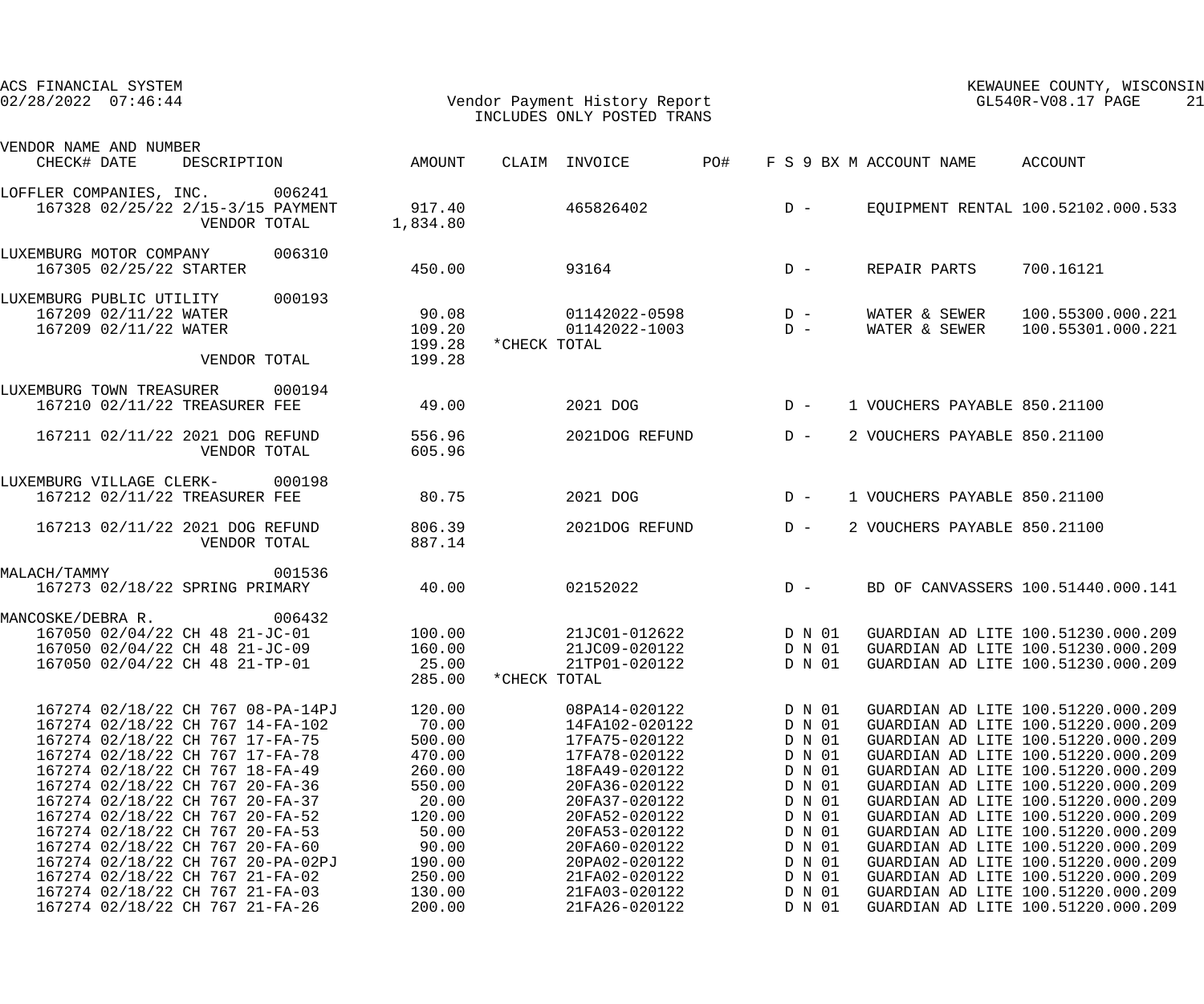| ACS FINANCIAL SYSTEM<br>$02/28/2022$ $07:46:44$            |                                                                                                                                                                                                                                                                                                                                                                                                                                                                                                                                                                                      |                                                                                                            | Vendor Payment History Report<br>INCLUDES ONLY POSTED TRANS                                                                                                                                                                                                                                                  |                | KEWAUNEE COUNTY, WISCONSIN<br>GL540R-V08.17 PAGE<br>22                                                               |                          |                                                                                                                                                                                                                                                                                                                                                                                                                                                                      |
|------------------------------------------------------------|--------------------------------------------------------------------------------------------------------------------------------------------------------------------------------------------------------------------------------------------------------------------------------------------------------------------------------------------------------------------------------------------------------------------------------------------------------------------------------------------------------------------------------------------------------------------------------------|------------------------------------------------------------------------------------------------------------|--------------------------------------------------------------------------------------------------------------------------------------------------------------------------------------------------------------------------------------------------------------------------------------------------------------|----------------|----------------------------------------------------------------------------------------------------------------------|--------------------------|----------------------------------------------------------------------------------------------------------------------------------------------------------------------------------------------------------------------------------------------------------------------------------------------------------------------------------------------------------------------------------------------------------------------------------------------------------------------|
| VENDOR NAME AND NUMBER<br>CHECK# DATE                      | DESCRIPTION                                                                                                                                                                                                                                                                                                                                                                                                                                                                                                                                                                          | AMOUNT                                                                                                     | CLAIM INVOICE                                                                                                                                                                                                                                                                                                | PO#            |                                                                                                                      | F S 9 BX M ACCOUNT NAME  | ACCOUNT                                                                                                                                                                                                                                                                                                                                                                                                                                                              |
| MANCOSKE/DEBRA R. 006432<br>167274 02/18/22 CH 48 21-JC 09 | 167274 02/18/22 CH 767 21-PA-04PJ<br>VENDOR TOTAL                                                                                                                                                                                                                                                                                                                                                                                                                                                                                                                                    | 630.00<br>40.00<br>3,690.00<br>3,975.00                                                                    | *CHECK TOTAL                                                                                                                                                                                                                                                                                                 |                |                                                                                                                      |                          | 21JC09-020822 D N 01 GUARDIAN AD LITE 100.51230.000.209<br>21PA04-020122 D N 01 GUARDIAN AD LITE 100.51220.000.209                                                                                                                                                                                                                                                                                                                                                   |
| MANHATTAN LIFE<br>167051 02/04/22 LIFE INSURANCE           | 001056                                                                                                                                                                                                                                                                                                                                                                                                                                                                                                                                                                               | 88.84                                                                                                      | 84692                                                                                                                                                                                                                                                                                                        |                | $D -$                                                                                                                | LIFE INSURANCE 800.21541 |                                                                                                                                                                                                                                                                                                                                                                                                                                                                      |
| MANITOWOC CALUMET LIBRAR 009275                            | 167275 02/18/22 2020 REIMBURSEMENT                                                                                                                                                                                                                                                                                                                                                                                                                                                                                                                                                   | 4,886.00                                                                                                   |                                                                                                                                                                                                                                                                                                              | 2020 REIMBURSE | $D -$                                                                                                                |                          | ACT 420 PAYMENTS 100.55110.000.598                                                                                                                                                                                                                                                                                                                                                                                                                                   |
| MARTIN/ALYSHA<br>167052 02/04/22 JANUARY MILEAGE           | 001121                                                                                                                                                                                                                                                                                                                                                                                                                                                                                                                                                                               | 41.54                                                                                                      | 01312022                                                                                                                                                                                                                                                                                                     |                | $D -$                                                                                                                |                          | TRAVEL EXPENSES 100.54100.000.332                                                                                                                                                                                                                                                                                                                                                                                                                                    |
| MARTIN/STEPHEN T 001451                                    | 167329 02/25/22 CH 48 21-JC-01                                                                                                                                                                                                                                                                                                                                                                                                                                                                                                                                                       | 1,666.00                                                                                                   | $21 - JC - 01$                                                                                                                                                                                                                                                                                               |                | D N 01                                                                                                               | LEGAL FEES               | 100.51230.000.212                                                                                                                                                                                                                                                                                                                                                                                                                                                    |
| MASSEY WECKLER/TIONA .03847                                | 167214 02/11/22 WITNESS FEE 21-JC-09 16.00<br>167214 02/11/22 WITNESS FEE 21-JC-09<br>VENDOR TOTAL                                                                                                                                                                                                                                                                                                                                                                                                                                                                                   | 35.10<br>51.10<br>51.10                                                                                    | 02042022<br>02042022<br>*CHECK TOTAL                                                                                                                                                                                                                                                                         |                | $D -$<br>$D -$                                                                                                       | WITNESS FEES             | 100.51230.000.143<br>WITNESS TRAVEL 100.51230.000.340                                                                                                                                                                                                                                                                                                                                                                                                                |
| MASTER'S DRIVING SCHOOL/ 001264                            | 167142 02/11/22 *21* RECREATION                                                                                                                                                                                                                                                                                                                                                                                                                                                                                                                                                      | 250.00                                                                                                     | $21 - 208.1$                                                                                                                                                                                                                                                                                                 |                | D N 01                                                                                                               |                          | CHILDRENS COMM O 215.54300.578.601                                                                                                                                                                                                                                                                                                                                                                                                                                   |
| MATUSZAK THERAPY SOLUTIO                                   | 001439<br>167143 02/11/22 CCS PSYCHOTHERAPY - AU 1,734.00 DS013122<br>167143 02/11/22 CCS PSYCHOTHERAPY - AU 1,315.80<br>VENDOR TOTAL                                                                                                                                                                                                                                                                                                                                                                                                                                                | 3,049.80<br>3,049.80                                                                                       | JB013122<br>*CHECK TOTAL                                                                                                                                                                                                                                                                                     |                | $D -$<br>$D -$                                                                                                       |                          | COMPREHENSIVE CO 215.54359.000.601<br>COMPREHENSIVE CO 215.54359.000.601                                                                                                                                                                                                                                                                                                                                                                                             |
| MCCLURE/DIANNA L.                                          | 001254<br>167088 02/11/22 000809725501/01/2022 006 101.03<br>167088 02/11/22 000809725501/01/2022 006<br>167088 02/11/22 000809725501/01/2022 006<br>167088 02/11/22 000809725501/01/2022 006<br>167088 02/11/22 000809725501/01/2022 006<br>167088 02/11/22 000809725501/01/2022 006<br>167088 02/11/22 000809725501/01/2022 006<br>167088 02/11/22 000809725501/01/2022 006<br>167088 02/11/22 000809725501/01/2022 006<br>167088 02/11/22 000809725501/01/2022 006<br>167088 02/11/22 000809725501/01/2022 006<br>167088 02/11/22 000809725501/01/2022 006 117.10<br>VENDOR TOTAL | 17.03<br>77.42<br>89.03<br>63.48<br>19.35<br>81.29<br>27.87<br>77.42<br>89.03<br>30.97<br>791.02<br>791.02 | 002207 IM 02/03/2022<br>002207 IM 02/03/2022<br>002207 IM 02/03/2022<br>002207 IM 02/03/2022<br>002207 IM 02/03/2022<br>002207 IM 02/03/2022<br>002207 IM 02/03/2022<br>002207 IM 02/03/2022<br>002207 IM 02/03/2022<br>002207 IM 02/03/2022<br>002207 IM 02/03/2022<br>002207 IM 02/03/2022<br>*CHECK TOTAL |                | D N 01<br>D N 01<br>D N 01<br>D N 01<br>D N 01<br>D N 01<br>D N 01<br>D N 01<br>D N 01<br>D N 01<br>D N 01<br>D N 01 |                          | OUT OF HOME CARE 215.54501.341.414<br>OUT OF HOME CARE 215.54501.341.414<br>OUT OF HOME CARE 215.54501.341.414<br>OUT OF HOME CARE 215.54501.341.414<br>OUT OF HOME CARE 215.54501.341.414<br>OUT OF HOME CARE 215.54501.341.414<br>OUT OF HOME CARE 215.54501.341.414<br>OUT OF HOME CARE 215.54501.341.414<br>OUT OF HOME CARE 215.54501.341.414<br>OUT OF HOME CARE 215.54501.341.414<br>OUT OF HOME CARE 215.54501.341.414<br>OUT OF HOME CARE 215.54501.341.414 |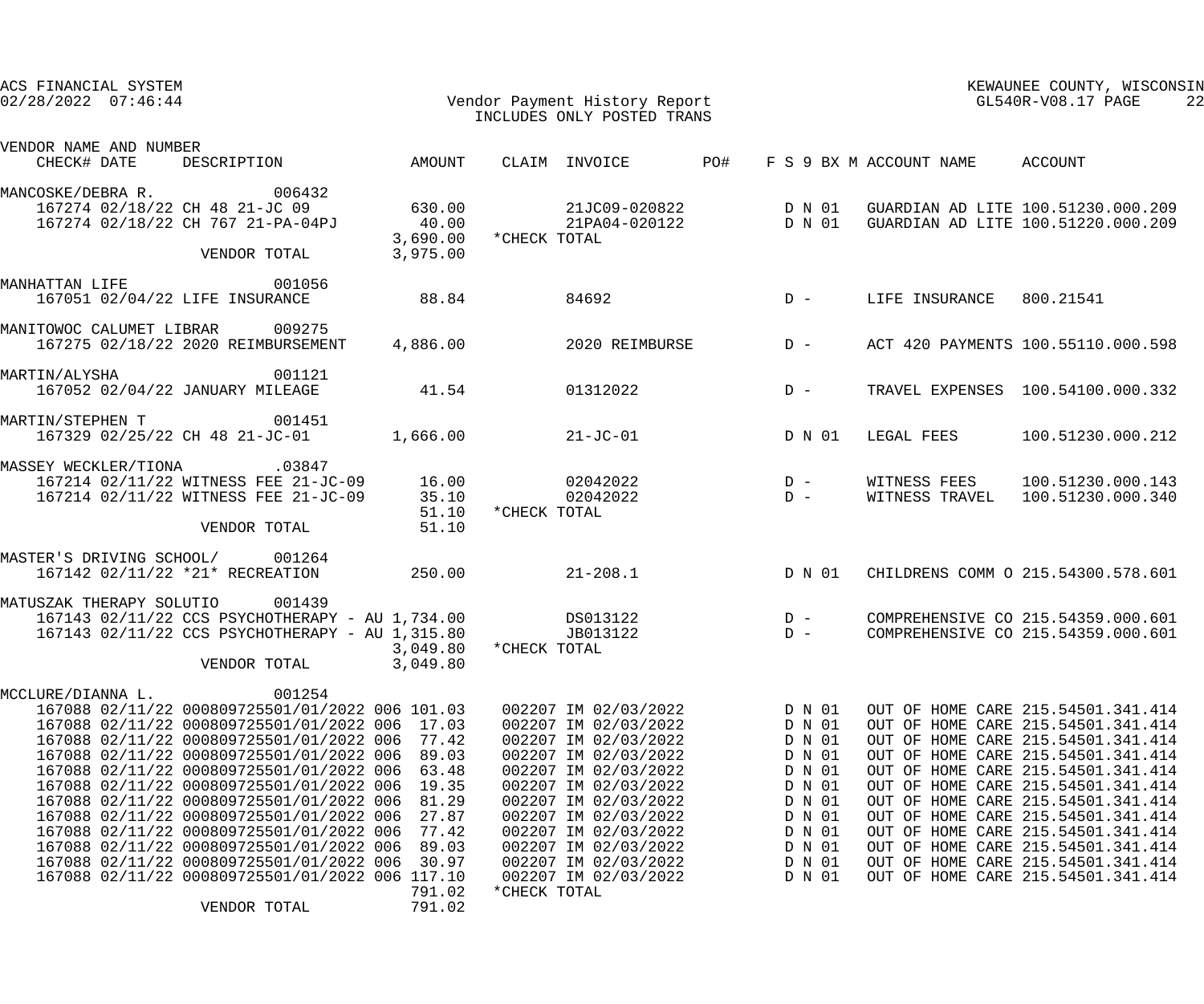| ACS FINANCIAL SYSTEM<br>Vendor Payment History Report<br>$02/28/2022$ $07:46:44$                                                           |                                                             |               | INCLUDES ONLY POSTED TRANS                           | KEWAUNEE COUNTY, WISCONSIN<br>$GL540R-\mathrm{V08.17}$ PAGE<br>23 |                                  |                                                                                    |                                                                                                              |
|--------------------------------------------------------------------------------------------------------------------------------------------|-------------------------------------------------------------|---------------|------------------------------------------------------|-------------------------------------------------------------------|----------------------------------|------------------------------------------------------------------------------------|--------------------------------------------------------------------------------------------------------------|
| VENDOR NAME AND NUMBER                                                                                                                     |                                                             |               |                                                      |                                                                   |                                  |                                                                                    |                                                                                                              |
| DESCRIPTION<br>CHECK# DATE                                                                                                                 | AMOUNT                                                      | CLAIM INVOICE |                                                      | PO#                                                               |                                  | F S 9 BX M ACCOUNT NAME                                                            | ACCOUNT                                                                                                      |
| MEDICARE PREMIUM COLLECT<br>000498<br>167276 02/18/22 A.WALLANDER INSURANCE 478.50                                                         |                                                             |               | 01272022                                             | $D -$                                                             |                                  |                                                                                    | HEALTH INSURANCE 240.56101.000.154                                                                           |
| 000770<br>MESSMANN LAW OFFICE<br>167053 02/04/22 MONTHLY PMT<br>167053 02/04/22 MONTHLY PMT<br>167053 02/04/22 MONTHLY PMT<br>VENDOR TOTAL | 1,615.50<br>497.83<br>83.33<br>2,196.66                     |               | FEB2022 D N 01<br>FEB2022<br>FEB2022                 | D N 01<br>D N 01                                                  |                                  |                                                                                    | CONTRACTED SERVI 100.51202.000.296<br>LUMP SUM OFFICE 100.51202.000.310<br>OFFICE SUPPLIES 100.51202.000.312 |
| MESSMANN/RONALD C 001446<br>167277 02/18/22 *21* 12/28 BAIL HEARINGS 100.00                                                                |                                                             |               | 12282021                                             | D N 01                                                            |                                  |                                                                                    | LEGAL FEES 100.51220.000.212                                                                                 |
| MID-STATES ORGANIZED CRI<br>000954<br>167054 02/04/22 2022 DUES                                                                            | 150.00                                                      |               | 92047-1033                                           | $D -$                                                             |                                  |                                                                                    | MEMBERSHIP DUES 100.52100.000.324                                                                            |
| 000209<br>MILLER-BRADFORD & RISBER<br>167245 02/18/22 VERTICAL MOTOR                                                                       | 620.92                                                      | 14573         |                                                      | $D -$                                                             |                                  | REPAIR PARTS                                                                       | 700.16121                                                                                                    |
| 009202<br>MILLER/KEVIN WAYNE<br>167047 02/04/22 CH 54/55 EXAM 21-GN-07 875.00                                                              |                                                             | 3931          |                                                      | $D -$                                                             |                                  |                                                                                    | MEDICAL SERVICES 100.51230.000.211                                                                           |
| MIRACLE LEAGUE-GREEN BAY .03849<br>167144 02/11/22 PLAYER REGISTRATION 45.00                                                               |                                                             |               | 02032022                                             | $D -$                                                             |                                  |                                                                                    | CHILDRENS COMM O 215.54300.578.601                                                                           |
| 000656<br>MITCHLER/SCOTT<br>167089 02/11/22 000806356801/01/2022 0 1,381.00  002207 IM 02/03/2022                                          |                                                             |               |                                                      |                                                                   | $D -$                            |                                                                                    | SUBSIDIZED GUARD 215.54501.341.724                                                                           |
| 000213<br>MONTPELIER TOWN TREASURE<br>167278 02/18/22 M.ROBERTS SPECIAL<br>167278 02/18/22 M.ROBERTS SPECIAL                               | 180.00<br>19.80<br>199.80                                   | *CHECK TOTAL  | 02182022<br>02182022                                 |                                                                   | $D -$<br>$D -$                   | SPCL CHARGE-PRIN 100.24447<br>SPCL CHARGE-INT- 100.24467                           |                                                                                                              |
| 167330 02/25/22 2021 TREASURER FEE                                                                                                         | 45.75                                                       |               | 2021 DOG FEE                                         |                                                                   | $D -$                            | 1 VOUCHERS PAYABLE 850.21100                                                       |                                                                                                              |
| 167331 02/25/22 2021 DOG REFUND<br>VENDOR TOTAL                                                                                            | 576.55<br>822.10                                            |               | 2021 DOGREFUND                                       |                                                                   | $D -$                            | 2 VOUCHERS PAYABLE 850.21100                                                       |                                                                                                              |
| 003243<br>MORTON SALT, INC.<br>167024 02/04/22 SALT<br>167024 02/04/22 SALT<br>167024 02/04/22 SALT<br>167024 02/04/22 SALT                | 19,925.59<br>19,785.44<br>4,194.00<br>7,792.20<br>51,697.23 | *CHECK TOTAL  | 5402493897<br>5402499522<br>5402499523<br>5402501453 |                                                                   | $D -$<br>$D -$<br>$D -$<br>$D -$ | SODIUM CHLORIDE 700.16114<br>SODIUM CHLORIDE<br>SODIUM CHLORIDE<br>SODIUM CHLORIDE | 700.16114<br>700.16114<br>700.16114                                                                          |
| 167246 02/18/22 SALT<br>167246 02/18/22 SALT<br>167246 02/18/22 SALT                                                                       | 3,797.85<br>7,421.90<br>7,509.57                            |               | 5402515929<br>5402515930<br>5402515931               |                                                                   | $D -$<br>$D -$<br>$D -$          | SODIUM CHLORIDE<br>SODIUM CHLORIDE<br>SODIUM CHLORIDE                              | 700.16114<br>700.16114<br>700.16114                                                                          |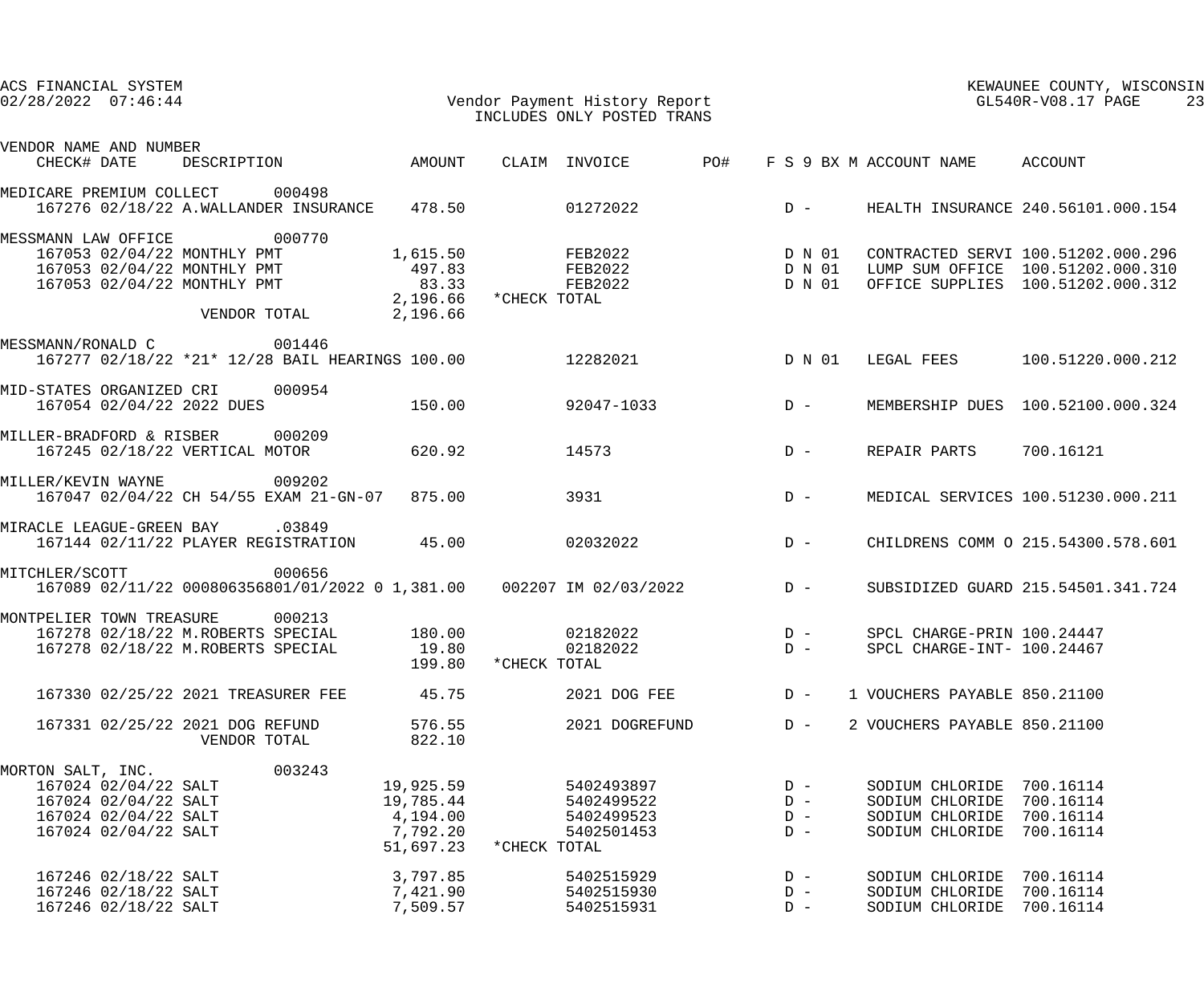| ACS FINANCIAL SYSTEM<br>$02/28/2022$ $07:46:44$                                            |                                                       |                                               | Vendor Payment History Report<br>INCLUDES ONLY POSTED TRANS                                                                                                                                                                     |                |                                      | KEWAUNEE COUNTY, WISCONSIN<br>$GL540R-V08.17$ PAGE<br>24                                                       |
|--------------------------------------------------------------------------------------------|-------------------------------------------------------|-----------------------------------------------|---------------------------------------------------------------------------------------------------------------------------------------------------------------------------------------------------------------------------------|----------------|--------------------------------------|----------------------------------------------------------------------------------------------------------------|
| VENDOR NAME AND NUMBER<br>CHECK# DATE                                                      | DESCRIPTION                                           | AMOUNT                                        | CLAIM INVOICE                                                                                                                                                                                                                   | PO#            | F S 9 BX M ACCOUNT NAME              | ACCOUNT                                                                                                        |
| MORTON SALT, INC.<br>167246 02/18/22 SALT                                                  | 003243                                                | 8,997.08                                      | 5402515932<br>27,726.40 * CHECK TOTAL                                                                                                                                                                                           | $D -$          |                                      | SODIUM CHLORIDE 700.16114                                                                                      |
|                                                                                            | VENDOR TOTAL                                          | 79,423.63                                     |                                                                                                                                                                                                                                 |                |                                      |                                                                                                                |
| MURPHY/TERRY<br>167025 02/04/22 TOOLS                                                      | 000446                                                | 565.00                                        | 147785                                                                                                                                                                                                                          |                | D N 01                               | FIELD SMALL TOOL 700.53220.000.365                                                                             |
| NATIONWIDE RETIREMENT SO<br>167055 02/04/22 FEB 4 PAYROLL                                  | 007035                                                | 9,321.92                                      | 02042022                                                                                                                                                                                                                        | $D -$          |                                      | DEFERRED COMPENS 800.21570                                                                                     |
| 167279 02/18/22 2/18 PAYROLL                                                               | VENDOR TOTAL                                          | 9,321.92<br>18,643.84                         | 02182022                                                                                                                                                                                                                        | $D -$          |                                      | DEFERRED COMPENS 800.21570                                                                                     |
| NELLIS/LORI<br>167145 02/11/22 JANUARY TRAVEL<br>167145 02/11/22 JANUARY TRAVEL            | 005591                                                | 193.08<br>7.61                                | 01312022<br>01312022                                                                                                                                                                                                            | $D -$<br>$D -$ | OVERHEAD<br>OVERHEAD                 | 215.54500.366.158<br>215.54500.811.158                                                                         |
| 167145 02/11/22 JANUARY TRAVEL                                                             | VENDOR TOTAL                                          | 99.45<br>300.14<br>300.14                     | 01312022<br>*CHECK TOTAL                                                                                                                                                                                                        | $D -$          | OVERHEAD                             | 215.54501.341.158                                                                                              |
| NETWORK HEALTH ADMINISTR                                                                   | 001445<br>167215 02/11/22 FSP ADMIN 2022 01           | 50.00                                         | KEWAA0122                                                                                                                                                                                                                       |                | $D -$                                | ADMINISTRATION F 710.51541.000.601                                                                             |
| NEVEAU/TIFFANY                                                                             | 009902<br>VENDOR TOTAL                                | 1,106.40<br>1,106.40                          | 167090 02/11/22 000806801801/01/2022 031 421.98  002207 IM 02/03/2022  D N 01<br>167090 02/11/22 000806801801/01/2022 031 563.64<br>167090 02/11/22 000806801801/01/2022 031 120.78 002207 IM 02/03/2022 D N 01<br>*CHECK TOTAL |                |                                      | OUT OF HOME CARE 215.54501.341.414<br>OUT OF HOME CARE 215.54501.341.414<br>OUT OF HOME CARE 215.54501.341.414 |
| NEW LIGHTING SOLUTIONS, 000755<br>167216 02/11/22 LIGHTBULBS<br>167216 02/11/22 LIGHTBULBS | 167216 02/11/22 BRUEMMER LIGHT REPAIR<br>VENDOR TOTAL | 95.50<br>637.50<br>212.50<br>945.50<br>945.50 | 2912<br>2919<br>2919<br>*CHECK TOTAL                                                                                                                                                                                            |                | D N 01<br>D N 01<br>OUTLAY<br>D N 01 | GROUNDS & GROUND 100.55200.000.245<br>100.51605.000.813<br>BUILDING MAINTEN 100.52116.000.247                  |
| NICOLET FEDERATED LIBRAR 008470                                                            | 167217 02/11/22 JANUARY DELIVERY                      | 340.48                                        | 2618                                                                                                                                                                                                                            | $D -$          |                                      | NICOLET FED LIB 100.55110.000.599                                                                              |
| NORTON/SUSAN<br>167146 02/11/22 JANUARY TRAVEL<br>167146 02/11/22 JANUARY TRAVEL           | 010148<br>VENDOR TOTAL                                | 88.34<br>15.80<br>104.14<br>104.14            | 01312022<br>01312022<br>*CHECK TOTAL                                                                                                                                                                                            | $D -$<br>$D -$ | OVERHEAD<br>OVERHEAD                 | 215.54359.000.158<br>215.54500.811.158                                                                         |
| NOTARY BOND RENEWAL SERV 006897                                                            | 167332 02/25/22 T.LACROSSE NOTARY RENEWL 30.00        |                                               | 2022 TL RENEW                                                                                                                                                                                                                   |                | $D -$                                | OFFICE SUPPLIES 100.54701.000.312                                                                              |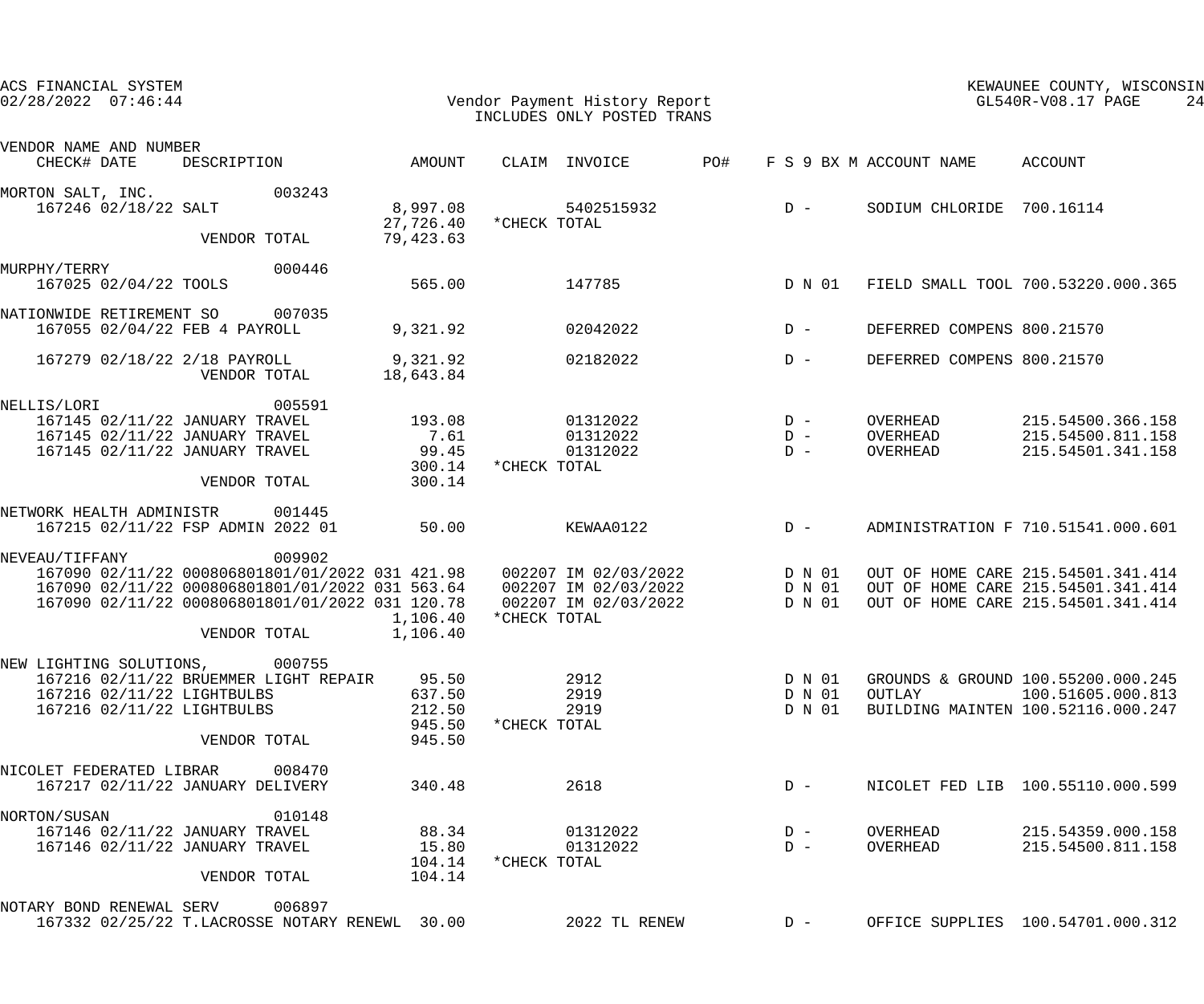# 02/28/2022 07:46:44 Vendor Payment History Report GL540R-V08.17 PAGE 25 INCLUDES ONLY POSTED TRANS

| VENDOR NAME AND NUMBER        |                                                |          |              |               |     |                |                         |                                    |
|-------------------------------|------------------------------------------------|----------|--------------|---------------|-----|----------------|-------------------------|------------------------------------|
| CHECK# DATE                   | DESCRIPTION                                    | AMOUNT   |              | CLAIM INVOICE | PO# |                | F S 9 BX M ACCOUNT NAME | ACCOUNT                            |
| NUHLICEK/CHARLES A.           | 000538                                         |          |              |               |     |                |                         |                                    |
|                               | 167333 02/25/22 SQUAD303 OIL CHANGE            | 53.30    |              | 129085        |     | D N 01         |                         | CAR/TRUCK MAINTE 100.52100.000.241 |
| OFFICE DEPOT                  | 007015                                         |          |              |               |     |                |                         |                                    |
| 167334 02/25/22 ENVELOPES     |                                                | 44.58    |              | 221851198001  |     | $D -$          |                         | OFFICE SUPPLIES 100.52102.000.312  |
|                               | 167334 02/25/22 HANGING FOLDERS                | 19.92    |              | 222342954001  |     | $D -$          |                         | OFFICE SUPPLIES 100.52102.000.312  |
| 167334 02/25/22 INK CARTRIDGE |                                                | 32.99    |              | 222346904001  |     | $\mathbb{D}$ – |                         | OFFICE SUPPLIES 100.52102.000.312  |
| 167334 02/25/22 BINDERS       |                                                | 29.66    |              | 223119888001  |     | $\mathbb{D}$ – |                         | OFFICE SUPPLIES 240.56101.000.312  |
| 167334 02/25/22 MOUSE         |                                                | 21.67    |              | 223119888001  |     | $\mathbb{D}$ – |                         | NUTRIENT MGMT-FA 240.56117.000.601 |
| 167334 02/25/22 SCISSORS      |                                                | 9.09     |              | 224362878001  |     | $\mathbb{D}$ – |                         | OFFICE SUPPLIES 100.51420.000.312  |
| 167334 02/25/22 BINDERS       |                                                | 26.98    |              | 2243634568001 |     | $\mathbb{D}$ – |                         | OFFICE SUPPLIES 100.51511.000.312  |
|                               | 167334 02/25/22 STAPLER/LEGAL PADS/GLUES       | 26.88    |              | 224363466001  |     | $\mathbb{D}$ – |                         | OFFICE SUPPLIES 100.51420.000.312  |
| 167334 02/25/22 BINDER/TABS   |                                                | 60.35    |              | 224363467001  |     | $\mathbb{D}$ – |                         | OFFICE SUPPLIES 100.51420.000.312  |
|                               | 167334 02/25/22 PRINTER RIBBONS                | 68.38    |              | 224363470001  |     | $\mathbb{D}$ – |                         | OFFICE SUPPLIES 100.51511.000.312  |
| 167334 02/25/22 GLUESTICKS    |                                                | 2.89     |              | 224363472001  |     | $\mathbb{D}$ – |                         | OFFICE SUPPLIES 100.51420.000.312  |
| 167334 02/25/22 GLUESTICKS    |                                                | 2.89     |              | 224363472001  |     | $\mathbb{D}$ – |                         | OFFICE SUPPLIES 100.51511.000.312  |
|                               | 167334 02/25/22 HANG FOLDERS/BOOKEND/ETC 71.85 |          |              | 224458701001  |     | $\mathbb{D}$ – |                         | OFFICE SUPPLIES 100.51330.000.312  |
|                               | 167334 02/25/22 STAMPER CREDIT                 | 45.19CR  |              | 224840801001  |     | $\mathbb{D}$ – |                         | OFFICE SUPPLIES 700.53111.000.312  |
|                               | 167334 02/25/22 SURGE PROTECT POWR STRIP 15.72 |          |              | 225871131001  |     | $\mathbb{D}$ – |                         | OFFICE SUPPLIES 100.51440.000.312  |
|                               |                                                | 81.18    |              | 225879538001  |     | $\mathbb{D}$ – | OFFICE SUPPLIES         | 100.51440.000.312                  |
| 167334 02/25/22 USB DRIVE     |                                                | 116.00   |              |               |     | $D -$          | OVERHEAD                | 215.54410.076.158                  |
| 167334 02/25/22 STAMPS        |                                                |          |              | 226199623001  |     |                |                         |                                    |
| 167334 02/25/22 PENS          |                                                | 8.86     |              | 226199623001  |     | $\mathbb{D}$ – | OVERHEAD                | 215.54500.002.158                  |
| 167334 02/25/22 FACE MASKS    |                                                | 19.98    |              | 226204893001  |     | $\mathbb{D}$ – | OVERHEAD                | 215.54500.002.158                  |
|                               | 167334 02/25/22 ENVELOPES/INDEX CARDS          | 26.72    |              | 228228756001  |     | $\mathbb{D}$ – |                         | OFFICE SUPPLIES 100.52102.000.312  |
|                               | 167334 02/25/22 CUBE DRAWERS/MOUSE/ETC         | 94.37    |              | 228379640001  |     | $\mathbb{D}$ – |                         | OFFICE SUPPLIES 100.51210.000.312  |
|                               | 167334 02/25/22 CUBE DRAWER ORGANIZERS         | 13.39    |              | 228388335001  |     | $\mathbb{D}$ – |                         | OFFICE SUPPLIES 100.51210.000.312  |
| 167334 02/25/22 INK CARTRIDGE |                                                | 21.99    |              | 229195371001  |     | $D -$          |                         | OFFICE SUPPLIES 100.52102.000.312  |
| 167334 02/25/22 INK CARTRIDGE |                                                | 86.98    |              | 229196013001  |     | $D -$          |                         | OFFICE SUPPLIES 100.52102.000.312  |
|                               |                                                | 858.13   | *CHECK TOTAL |               |     |                |                         |                                    |
|                               | VENDOR TOTAL                                   | 858.13   |              |               |     |                |                         |                                    |
| OFTEDAHL/JUDITH A.            | 006745                                         |          |              |               |     |                |                         |                                    |
|                               | 167056 02/04/22 *21* BLOOD DRAW 21-07963 50.00 |          |              | 11192021      |     | D N 01         |                         | MEDICAL SERVICES 100.52100.000.211 |
|                               | 167056 02/04/22 *21* BLOOD DRAW 21-08290 50.00 |          |              | 12032021      |     | D N 01         |                         | MEDICAL SERVICES 100.52100.000.211 |
|                               | 167056 02/04/22 *21* BLOOD DRAW 21-08831 50.00 |          |              | 12262021      |     | D N 01         |                         | MEDICAL SERVICES 100.52100.000.211 |
|                               |                                                | 150.00   | *CHECK TOTAL |               |     |                |                         |                                    |
|                               | VENDOR TOTAL                                   | 150.00   |              |               |     |                |                         |                                    |
| OSWALD/STEPHANIE              | 010102                                         |          |              |               |     |                |                         |                                    |
|                               | 167147 02/11/22 JANUARY TRAVEL                 | 341.27   |              | 01312022      |     | $D -$          | OVERHEAD                | 215.54359.000.158                  |
|                               |                                                |          |              |               |     |                |                         |                                    |
| PACKER FASTENER & SUPPLY      | 006990                                         |          |              |               |     |                |                         |                                    |
| 167026 02/04/22 PLOW BOLT     |                                                | 1,244.52 |              | 664842        |     | $D -$          |                         | MATERIAL CHARGES 700.53310.045.490 |
| 167026 02/04/22 HARDWARE      |                                                | 10.49    |              | 664977        |     | $D -$          |                         | MATERIAL CHARGES 700.53310.045.490 |
|                               |                                                | 1,255.01 | *CHECK TOTAL |               |     |                |                         |                                    |
| 167247 02/18/22 PLOW BOLTS    |                                                | 1,028.13 |              | 667002        |     | $D -$          |                         | MATERIAL CHARGES 700.53310.045.490 |
|                               | VENDOR TOTAL                                   | 2,283.14 |              |               |     |                |                         |                                    |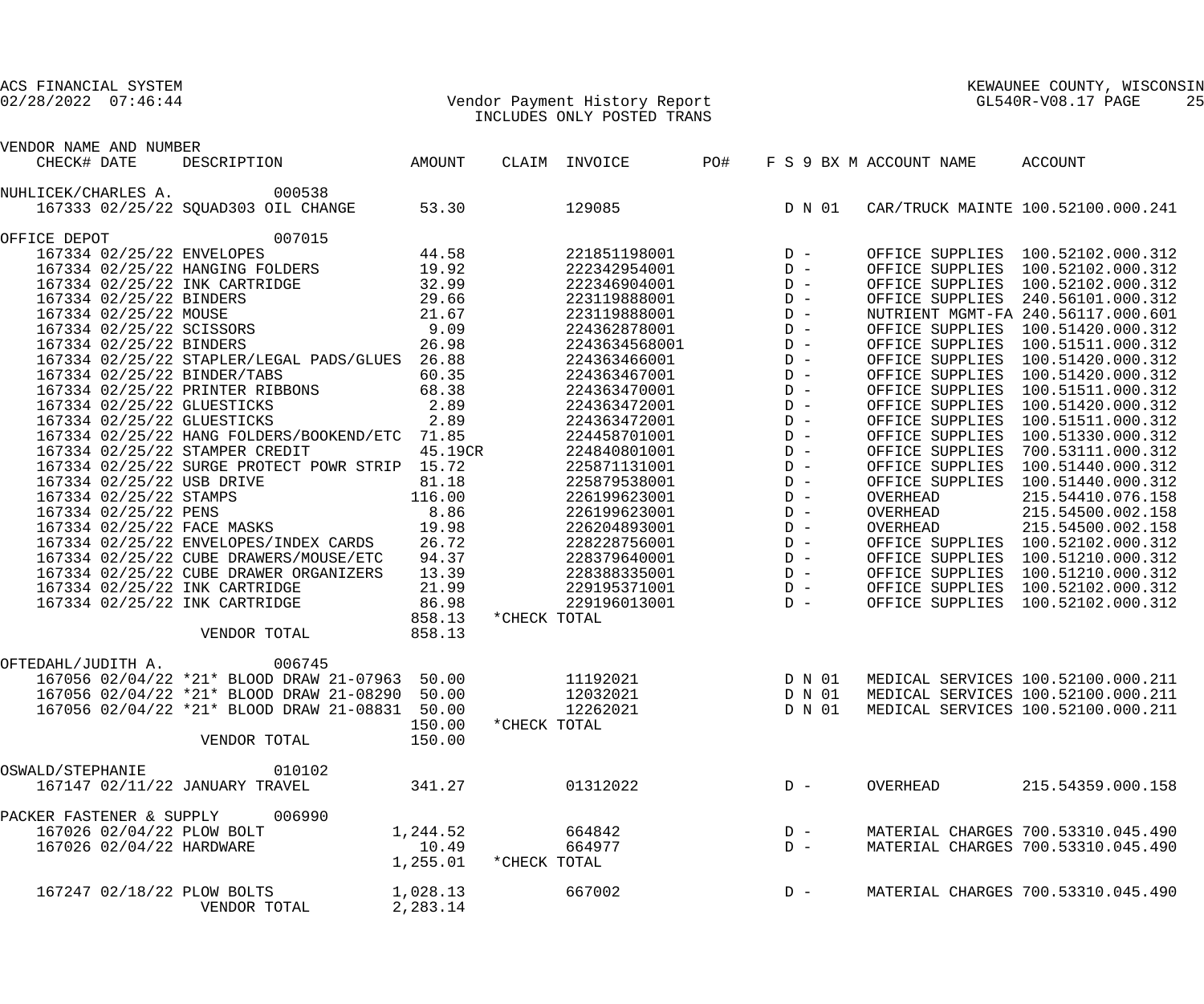| ACS FINANCIAL SYSTEM<br>$02/28/2022$ $07:46:44$                                                                  |                        |                                                    |              | Vendor Payment History Report<br>INCLUDES ONLY POSTED TRANS |     |                         |                                                 | KEWAUNEE COUNTY, WISCONSIN<br>GL540R-V08.17 PAGE<br>26                       |
|------------------------------------------------------------------------------------------------------------------|------------------------|----------------------------------------------------|--------------|-------------------------------------------------------------|-----|-------------------------|-------------------------------------------------|------------------------------------------------------------------------------|
| VENDOR NAME AND NUMBER<br>CHECK# DATE<br>DESCRIPTION                                                             |                        | AMOUNT                                             |              | CLAIM INVOICE                                               | PO# |                         | F S 9 BX M ACCOUNT NAME                         | ACCOUNT                                                                      |
| PARAL/TINA<br>167148 02/11/22 JANUARY TRAVEL<br>167148 02/11/22 JANUARY TRAVEL                                   | 003226<br>VENDOR TOTAL | 65.58<br>40.06<br>105.64<br>105.64                 | *CHECK TOTAL | 01312022<br>01312022                                        |     | $D -$<br>$D -$          | OVERHEAD<br>OVERHEAD                            | 215.54300.429.158<br>215.54359.000.158                                       |
| PARIS/JUDY<br>167149 02/11/22 DRIVER ESCORT VOLUNTEER 183.11                                                     | 000616                 |                                                    |              | $0122$ jp                                                   |     | D N 01                  |                                                 | TRAVEL EXPENSES 215.54607.000.332                                            |
| PARKOS/TIM AND AMY<br>167150 02/11/22 BED HOLD                                                                   | 009962                 | 400.00                                             |              | JAN2022                                                     |     | D N 01                  |                                                 | FOSTER CARE BED 215.54501.341.723                                            |
| PERFORMANCE FOODSERVICE<br>167335 02/25/22 FOOD<br>167335 02/25/22 FOOD<br>167335 02/25/22 FOOD                  | 001443<br>VENDOR TOTAL | 806.45<br>828.73<br>689.45<br>2,324.63<br>2,324.63 | *CHECK TOTAL | 625220<br>630218<br>636326                                  |     | $D -$<br>$D -$<br>$D -$ | FOOD SERVICES<br>FOOD SERVICES<br>FOOD SERVICES | 100.52102.000.294<br>100.52102.000.294<br>100.52102.000.294                  |
| PERLEBERG/BERNICE E<br>167151 02/11/22 DRIVER ESCORT VOLUNTEER 39.78                                             | 001187                 |                                                    |              | 0122bp                                                      |     | D N 01                  |                                                 | TRAVEL EXPENSES 215.54607.000.332                                            |
| PERRY/SUSAN F.<br>167091 02/11/22 000804304501/01/2022 031 789.50 002207 IM 02/03/2022                           | 010124                 |                                                    |              |                                                             |     | $D -$                   |                                                 | SUBSIDIZED GUARD 215.54501.341.724                                           |
| PHOENIX BEHAVIORAL HEALT<br>167152 02/11/22 CCS PSYCHOTHERAPY - AUTH 734.40 RN 2022 FEB                          | 007724                 |                                                    |              |                                                             |     | D N 01                  |                                                 | COMPREHENSIVE CO 215.54359.000.601                                           |
| PIERCE TOWN TREASURER<br>167218 02/11/22 TREASURER FEE                                                           | 000241                 | 21.50                                              |              | 2021 DOG                                                    |     | $D -$                   | 1 VOUCHERS PAYABLE 850.21100                    |                                                                              |
| 167219 02/11/22 2021 DOG REFUND<br>VENDOR TOTAL                                                                  |                        | 248.12<br>269.62                                   |              | 2021DOG REFUND                                              |     | $D -$                   | 2 VOUCHERS PAYABLE 850.21100                    |                                                                              |
| PIESCHEK/ERIC<br>167057 02/04/22 DRESS PANTS (3)                                                                 | 006351                 | 88.62                                              |              | 01252022                                                    |     | $D -$                   |                                                 | UNIFORM ALLOWANC 100.52100.000.346                                           |
| 167336 02/25/22 SHIRT<br>VENDOR TOTAL                                                                            |                        | 23.19<br>111.81                                    |              | 02172022                                                    |     | $D -$                   |                                                 | UNIFORM ALLOWANC 100.52100.000.346                                           |
| PIGGLY WIGGLY<br>167220 02/11/22 BANANAS/RAMEN<br>167220 02/11/22 FOOD<br>167220 02/11/22 BLEACH<br>VENDOR TOTAL | 000243                 | 127.37<br>11.70<br>59.40<br>198.47<br>198.47       | *CHECK TOTAL | 02108668082434<br>02202705165856<br>02204021095126          |     | $D -$<br>$D -$<br>$D -$ | FOOD SERVICES<br>FOOD SERVICES                  | 100.52102.000.294<br>100.52102.000.294<br>LAUNDRY SUPPLIES 100.52102.000.345 |
| PONCE/LIZBETH<br>167280 02/18/22 1/28-1/30 INTERPRET                                                             | 000653                 | 216.48                                             |              | 01302022                                                    |     | D N 01                  | INTERPRETERS                                    | 100.52100.000.149                                                            |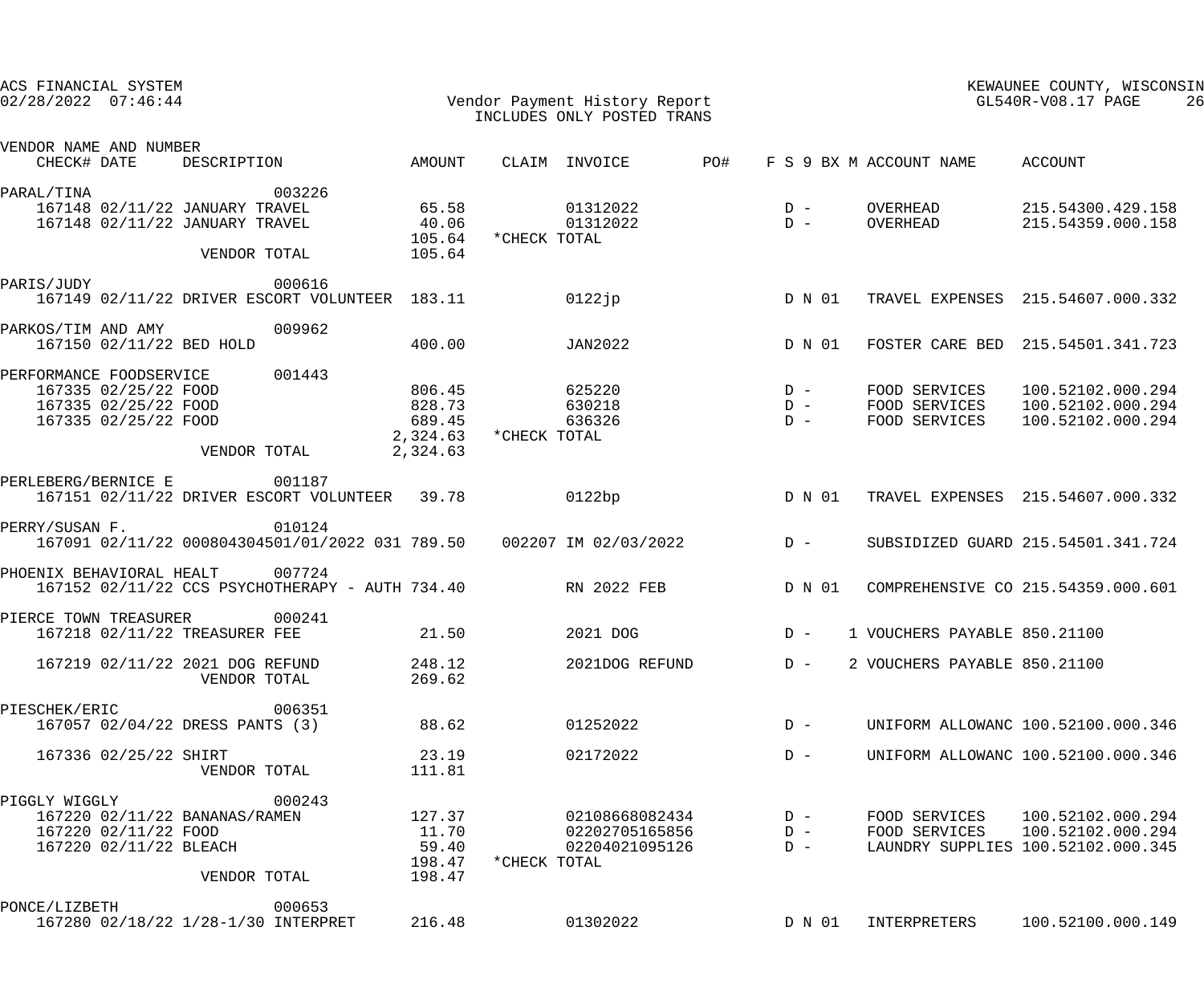| ACS FINANCIAL SYSTEM<br>$02/28/2022$ $07:46:44$                                                                                                                                   |                                                                        | Vendor Payment History Report<br>INCLUDES ONLY POSTED TRANS |                                           |                                                                        | KEWAUNEE COUNTY, WISCONSIN<br>GL540R-V08.17 PAGE<br>27                                                                                  |
|-----------------------------------------------------------------------------------------------------------------------------------------------------------------------------------|------------------------------------------------------------------------|-------------------------------------------------------------|-------------------------------------------|------------------------------------------------------------------------|-----------------------------------------------------------------------------------------------------------------------------------------|
| VENDOR NAME AND NUMBER                                                                                                                                                            |                                                                        |                                                             |                                           |                                                                        |                                                                                                                                         |
| DESCRIPTION AMOUNT<br>CHECK# DATE                                                                                                                                                 |                                                                        | CLAIM INVOICE                                               | PO#                                       | F S 9 BX M ACCOUNT NAME ACCOUNT                                        |                                                                                                                                         |
| 001036<br>POST/RITA A<br>167092 02/11/22 000808434701/01/2022 031 300.00 002207 IM 02/03/2022 D N 01 KINSHIP ASSESSME 215.54500.378.601                                           |                                                                        |                                                             |                                           |                                                                        |                                                                                                                                         |
| PREVEA HEALTH OCC HEALTH<br>007909<br>167153 02/11/22 DRUG SCREENS                                                                                                                | 92.30                                                                  | 136323                                                      | $D -$                                     |                                                                        | CHILD PROTECTIVE 215.54501.341.601                                                                                                      |
| 001284<br>PRIBYL LAW SC<br>167058 02/04/22 CH 54 21-GN-19<br>167058 02/04/22 CH 938 21-JV-05<br>167058 02/04/22 CH 48 21-JC-09                                                    | 310.00<br>360.00<br>720.00<br>1,390.00                                 | 12161<br>12173<br>12185<br>*CHECK TOTAL                     | $D -$<br>$D -$<br>$D -$                   | LEGAL FEES                                                             | GUARDIAN AD LITE 100.51230.000.209<br>GUARDIAN AD LITE 100.51230.000.209<br>100.51230.000.212                                           |
| 167281 02/18/22 *21* 21-CM-70<br>167281 02/18/22 21-CM-70<br>167281 02/18/22 CH 767 20-FA-62<br>167281 02/18/22 CH 767 21-FA-35<br>167281 02/18/22 CH 48 21-JC-09<br>VENDOR TOTAL | 264.80<br>160.00<br>780.00<br>530.00<br>840.00<br>2,574.80<br>3,964.80 | 12159<br>12159<br>12162<br>12181<br>12187<br>*CHECK TOTAL   | $D -$<br>$D -$<br>$D -$<br>$D -$<br>$D -$ | LEGAL FEES<br>LEGAL FEES<br>LEGAL FEES                                 | 100.51220.000.212<br>100.51220.000.212<br>GUARDIAN AD LITE 100.51220.000.209<br>GUARDIAN AD LITE 100.51220.000.209<br>100.51230.000.212 |
| OUALITY BULDING PRODUCTS 001449<br>167306 02/25/22 SHEETS OF STEEL<br>167306 02/25/22 LUMBER<br>167306 02/25/22 SCREWS<br>VENDOR TOTAL                                            | 325.00<br>125.00<br>33.00<br>483.00<br>483.00                          | 32282<br>32282<br>32282<br>*CHECK TOTAL                     | $D -$<br>$D -$<br>$D -$                   | BLACKSMITH STEEL 700.16117<br>LUMBER & POSTS 700.16120<br>REPAIR PARTS | 700.16121                                                                                                                               |
| R. LEWIS TECHNOLOGIES IN 001301<br>167171 02/11/22 CITRA CLEAN SPRAY                                                                                                              | 90.00                                                                  | 12042                                                       | $D -$                                     |                                                                        | HOUSEHOLD & JANI 700.53230.000.344                                                                                                      |
| 167248 02/18/22 THRUST<br>167248 02/18/22 THRUST & WINDOW SPRAY<br>167248 02/18/22 MUSCLE GREASE<br>167248 02/18/22 5 GAL COUGAR<br>VENDOR TOTAL                                  | 198.00<br>436.50<br>104.50<br>180.00<br>919.00<br>1,009.00             | 12083<br>12083<br>12084<br>12084<br>*CHECK TOTAL            | $D -$<br>$D -$<br>$D -$<br>$D -$          | REPAIR PARTS 700.16121<br>OIL, GREASE & AN 700.16128                   | HOUSEHOLD & JANI 700.53230.000.344<br>MATERIAL CHARGES 700.53310.045.490                                                                |
| 000089<br>RADER JR./ROBERT L.<br>167093 02/11/22 000804986601/01/2022 031 431.00  002207 IM 02/03/2022  D -                                                                       |                                                                        |                                                             |                                           |                                                                        | SUBSIDIZED GUARD 215.54501.341.724                                                                                                      |
| RECKELBERG/BARBARA<br>009544<br>167154 02/11/22 DRIVER ESCORT VOLUNTEER 22.23                                                                                                     |                                                                        | 0122br                                                      | D N 01                                    |                                                                        | TRAVEL EXPENSES 215.54607.000.332                                                                                                       |
| RECKELBERG/SANDRA<br>010158<br>167094 02/11/22 000804387301/01/2022 031 300.00 002207 IM 02/03/2022 D N 01 KINSHIP ASSESSME 215.54500.378.601                                     |                                                                        |                                                             |                                           |                                                                        |                                                                                                                                         |
| RED RIVER TOWN TREASURER<br>000251<br>167221 02/11/22 TREASURER FEE                                                                                                               | 20.50                                                                  | 2021 DOG                                                    | $D -$                                     | 1 VOUCHERS PAYABLE 850.21100                                           |                                                                                                                                         |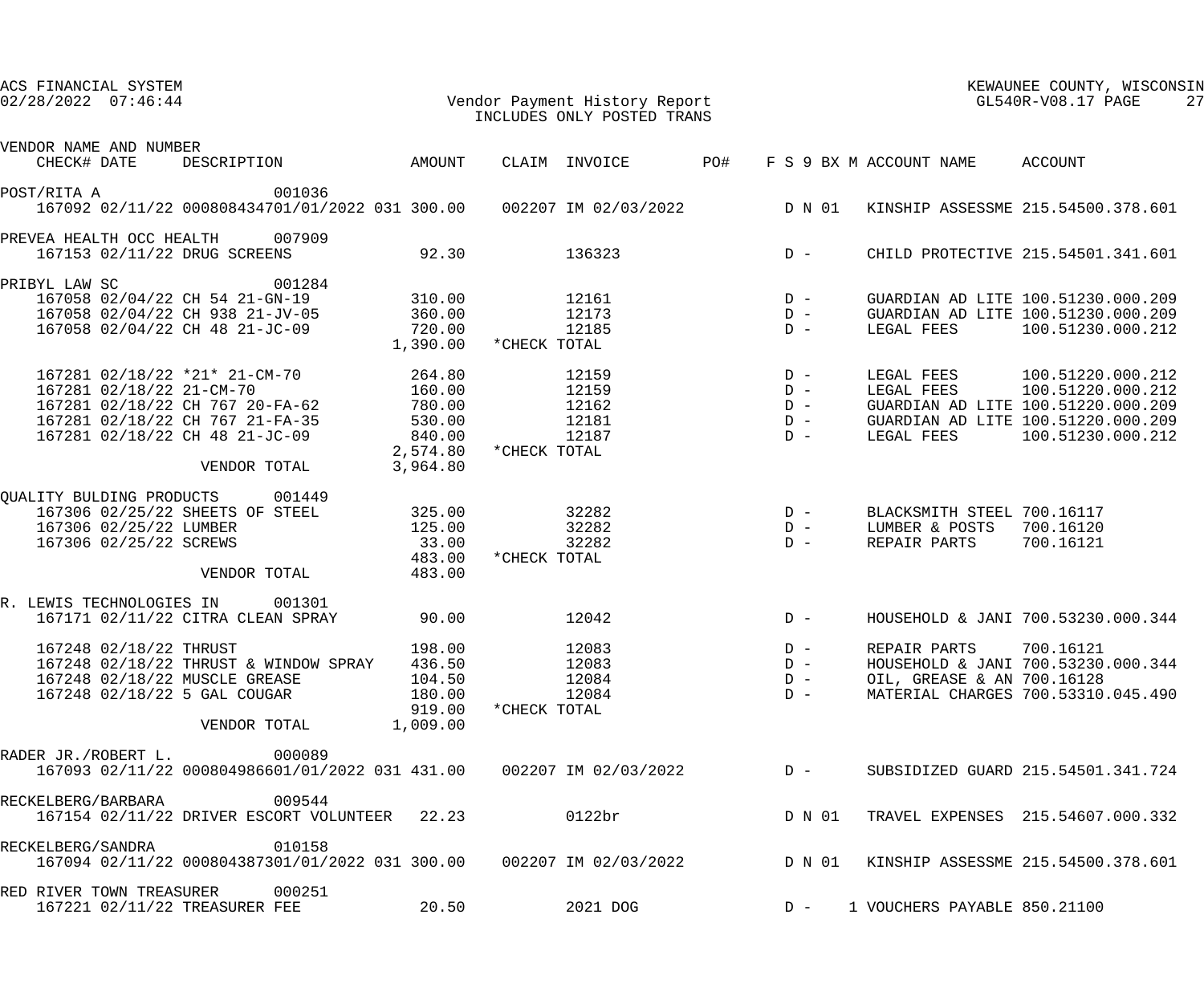| $02/28/2022$ $07:46:44$                                                                                     |                                |              | Vendor Payment History Report<br>INCLUDES ONLY POSTED TRANS |     |                         |                              | KEWAUNEE COUNTY, WISCONSIN<br>GL540R-V08.17 PAGE<br>28                                                         |
|-------------------------------------------------------------------------------------------------------------|--------------------------------|--------------|-------------------------------------------------------------|-----|-------------------------|------------------------------|----------------------------------------------------------------------------------------------------------------|
| VENDOR NAME AND NUMBER<br>CHECK# DATE<br>DESCRIPTION                                                        | AMOUNT                         |              | CLAIM INVOICE                                               | PO# |                         | F S 9 BX M ACCOUNT NAME      | ACCOUNT                                                                                                        |
|                                                                                                             |                                |              |                                                             |     |                         |                              |                                                                                                                |
| RED RIVER TOWN TREASURER<br>000251<br>167222 02/11/22 2021 DOG REFUND<br>VENDOR TOTAL                       | 596.14<br>616.64               |              | 2021DOG REFUND                                              |     | $D -$                   | 2 VOUCHERS PAYABLE 850.21100 |                                                                                                                |
| REED/PENNY L<br>001386<br>167095 02/11/22 000809939601/01/2022 031 300.00                                   |                                |              | 002207 IM 02/03/2022                                        |     | D N 01                  |                              | KINSHIP ASSESSME 215.54500.378.601                                                                             |
| REHAB RESOURCES<br>000738                                                                                   |                                |              |                                                             |     |                         |                              |                                                                                                                |
| 167155 02/11/22 B3 SPEECH THERAPIST<br>167155 02/11/22 B3 SLP TRAVEL<br>167155 02/11/22 B3 SPEECH THERAPIST | 80.00<br>40.00<br>80.00        |              | January 2022<br>January 2022<br>January 2022                |     |                         |                              | INITIATIVE TO TH 215.54300.550.601<br>INITIATIVE TO TH 215.54300.550.601<br>INITIATIVE TO TH 215.54300.550.601 |
| 167155 02/11/22 B3 SLP TRAVEL<br>167155 02/11/22 B3 SPEECH THERAPIST                                        | 80.00<br>160.00                |              | January 2022<br>January 2022                                |     |                         |                              | INITIATIVE TO TH 215.54300.550.601<br>INITIATIVE TO TH 215.54300.550.601                                       |
| 167155 02/11/22 B3 SLP TRAVEL<br>167155 02/11/22 B3 SPEECH THERAPIST<br>167155 02/11/22 B3 SLP TRAVEL       | 80.00<br>160.00<br>40.00       |              | January 2022<br>January 2022<br>January 2022                |     |                         |                              | INITIATIVE TO TH 215.54300.550.601<br>INITIATIVE TO TH 215.54300.550.601<br>INITIATIVE TO TH 215.54300.550.601 |
| 167155 02/11/22 B3 SPEECH THERAPIST<br>167155 02/11/22 B3 SLP TRAVEL                                        | 160.00<br>40.00                |              | January 2022<br>January 2022                                |     |                         |                              | INITIATIVE TO TH 215.54300.550.601<br>INITIATIVE TO TH 215.54300.550.601                                       |
| 167155 02/11/22 B3 SPEECH THERAPIST<br>167155 02/11/22 B3 SLP TRAVEL<br>167155 02/11/22 B3 SPEECH THERAPIST | 160.00<br>40.00<br>40.00       |              | January 2022<br>January 2022<br>January 2022                |     |                         |                              | INITIATIVE TO TH 215.54300.550.601<br>INITIATIVE TO TH 215.54300.550.601<br>INITIATIVE TO TH 215.54300.550.601 |
| 167155 02/11/22 B3 SPEECH THERAPIST<br>167155 02/11/22 B3 SPEECH THERAPIST<br>167155 02/11/22 B3 SLP TRAVEL | 160.00<br>160.00<br>80.00      |              | January 2022<br>January 2022<br>January 2022                |     |                         |                              | INITIATIVE TO TH 215.54300.550.601<br>INITIATIVE TO TH 215.54300.550.601<br>INITIATIVE TO TH 215.54300.550.601 |
| 167155 02/11/22 B3 SPEECH THERAPIST<br>167155 02/11/22 B3 SLP TRAVEL                                        | 160.00<br>80.00                |              | January 2022<br>January 2022                                |     |                         |                              | INITIATIVE TO TH 215.54300.550.601<br>INITIATIVE TO TH 215.54300.550.601                                       |
| 167155 02/11/22 B3 SPEECH THERAPIST<br>167155 02/11/22 B3 SLP TRAVEL<br>167155 02/11/22 B3 SPEECH THERAPIST | 80.00<br>40.00<br>80.00        |              | January 2022<br>January 2022<br>January 2022                |     |                         |                              | INITIATIVE TO TH 215.54300.550.601<br>INITIATIVE TO TH 215.54300.550.601<br>INITIATIVE TO TH 215.54300.550.601 |
| 167155 02/11/22 B3 SLP TRAVEL<br>167155 02/11/22 B3 SPEECH THERAPIST                                        | 40.00<br>80.00                 |              | January 2022<br>January 2022                                |     | $D -$                   |                              | INITIATIVE TO TH 215.54300.550.601<br>INITIATIVE TO TH 215.54300.550.601                                       |
| 167155 02/11/22 B3 SLP TRAVEL<br>167155 02/11/22 B3 SPEECH THERAPIST<br>167155 02/11/22 B3 SLP TRAVEL       | 40.00<br>80.00<br>40.00        |              | January 2022<br>January 2022<br>January 2022                |     | $D -$<br>$D -$<br>$D -$ |                              | INITIATIVE TO TH 215.54300.550.601<br>INITIATIVE TO TH 215.54300.550.601<br>INITIATIVE TO TH 215.54300.550.601 |
| 167155 02/11/22 B3 SPEECH THERAPIST<br>167155 02/11/22 B3 SPEECH THERAPIST                                  | 160.00<br>160.00               |              | January 2022<br>January 2022                                |     | $D -$<br>$D -$          |                              | INITIATIVE TO TH 215.54300.550.601<br>INITIATIVE TO TH 215.54300.550.601                                       |
| 167155 02/11/22 B3 SLP TRAVEL<br>167155 02/11/22 B3 SPEECH THERAPIST<br>167155 02/11/22 B3 SLP TRAVEL       | 80.00<br>160.00<br>80.00       |              | January 2022<br>January 2022<br>January 2022                |     | $D -$<br>$D -$<br>$D -$ |                              | INITIATIVE TO TH 215.54300.550.601<br>INITIATIVE TO TH 215.54300.550.601<br>INITIATIVE TO TH 215.54300.550.601 |
| 167155 02/11/22 B-3 TEAM MEETINGS<br>VENDOR TOTAL                                                           | 120.00<br>3,040.00<br>3,040.00 | *CHECK TOTAL | 02012022                                                    |     | $D -$                   |                              | INITIATIVE TO TH 215.54300.550.601                                                                             |
| 006507<br>REINHART FOODSERVICE, LL<br>167059 02/04/22 FOOD                                                  | 987.14                         |              | 607660                                                      |     | $D -$                   | FOOD SERVICES                | 100.52102.000.294                                                                                              |
| 008905<br>REINKE EQUIPMENT, INC.<br>167027 02/04/22 MALE TIPS                                               | 26.00                          |              | 98135                                                       |     | $D -$                   | REPAIR PARTS                 | 700.16121                                                                                                      |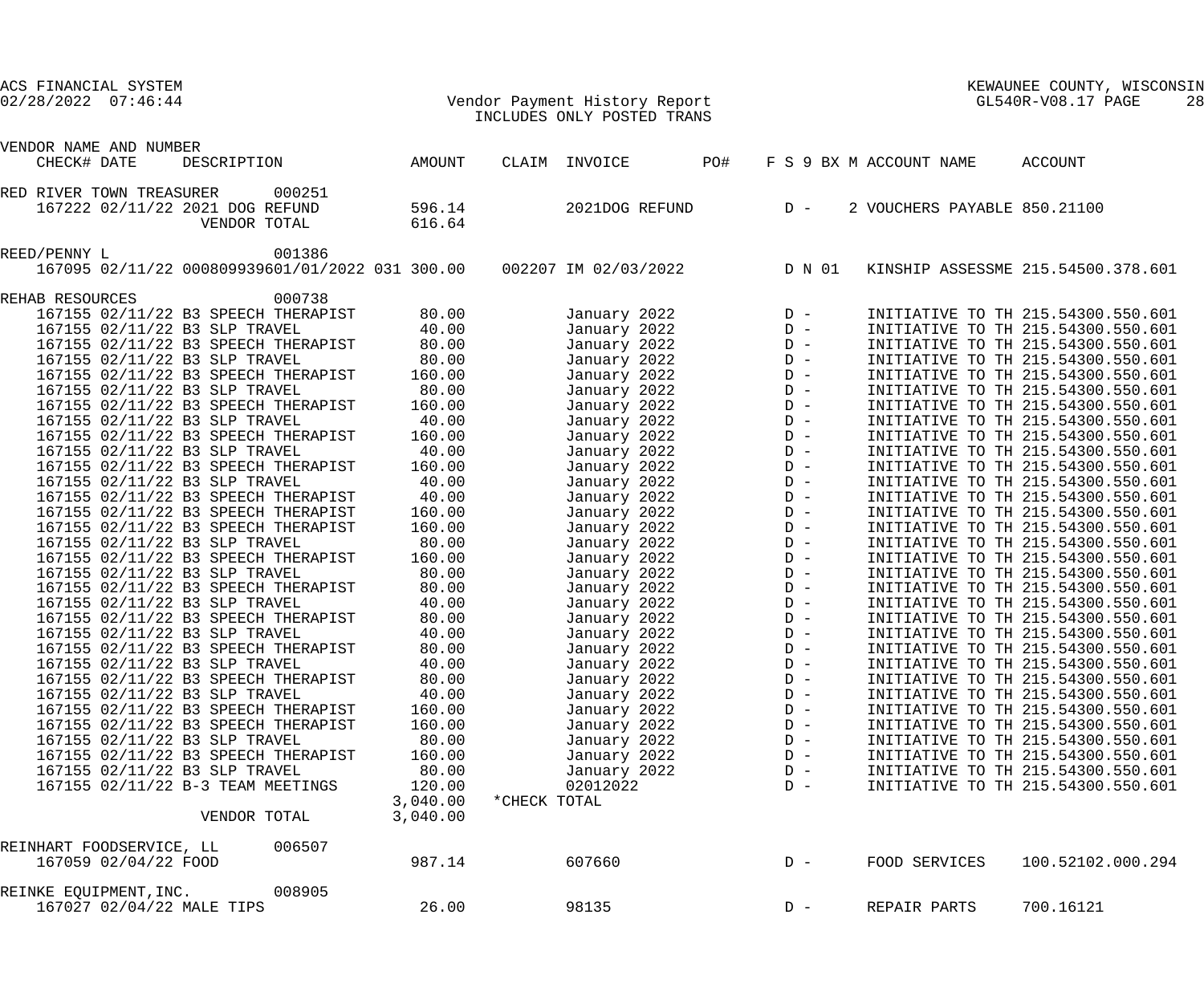| ACS FINANCIAL SYSTEM<br>$02/28/2022$ $07:46:44$               | Vendor Payment History Report<br>TNGTIIDES ONIX DOSTED TRANS                                                                                                                                                        |                                | INCLUDES ONLY POSTED TRANS                            |       |        | GL540R-V08.17 PAGE        | KEWAUNEE COUNTY, WISCONSIN                                                                                                                           | 29 |
|---------------------------------------------------------------|---------------------------------------------------------------------------------------------------------------------------------------------------------------------------------------------------------------------|--------------------------------|-------------------------------------------------------|-------|--------|---------------------------|------------------------------------------------------------------------------------------------------------------------------------------------------|----|
| VENDOR NAME AND NUMBER                                        |                                                                                                                                                                                                                     |                                |                                                       |       |        |                           |                                                                                                                                                      |    |
| CHECK# DATE                                                   | DESCRIPTION CAMOUNT CLAIM INVOICE PO# F S 9 BX M ACCOUNT NAME ACCOUNT                                                                                                                                               |                                |                                                       |       |        |                           |                                                                                                                                                      |    |
| RIO CREEK FEED MILL, INC 001126                               | 167172 02/11/22 PUMP & MISC FOR BRINE 1,071.36 25330                                                                                                                                                                |                                |                                                       |       | $D -$  | REPAIR PARTS              | 700.16121                                                                                                                                            |    |
| RIVERVIEW TRANSFER INC                                        | 001032<br>167173 02/11/22 CTY SECTION/ANIMALS 84.00 JAN 2022 D -<br>167173 02/11/22 STATE CRITTERS 24.00<br>167173 02/11/22 STATE SECTION 12.00<br>167173 02/11/22 GARBAGE COLLECTION 154.50<br>VENDOR TOTAL 274.50 | 274.50 *CHECK TOTAL            | $JAN$ 2022 $D -$<br>$JAN$ 2022 $D -$<br>PARK 2022 D - |       |        |                           | CONTRACTED SERVI 700.53310.044.296<br>MATERIAL CHARGES 700.53321.006.490<br>MATERIAL CHARGES 700.53321.006.490<br>REFUSE COLLECTIO 100.55200.000.297 |    |
| ROBINSON/JEAN A.                                              | 000593<br>167156 02/11/22 DRIVER ESCORT VOLUNTEER 239.32 0122jr                                                                                                                                                     |                                |                                                       |       | D N 01 |                           | TRAVEL EXPENSES 215.54607.000.332                                                                                                                    |    |
| ROCKY'S APPLIANCE & PROP 000780                               | 167060 02/04/22 WASHER REPAIR 299.95 15694                                                                                                                                                                          |                                |                                                       |       | $D -$  |                           | MACHY & EQUIP MA 100.52102.000.242                                                                                                                   |    |
| ROMUALD/JACQUELINE L 000801                                   | 167096 02/11/22 000807947701/01/2022 031 300.00  002207 IM 02/03/2022  D N 01                                                                                                                                       |                                |                                                       |       |        |                           | KINSHIP ASSESSME 215.54500.378.601                                                                                                                   |    |
| RUEKERT & MIELKE INC                                          | 002479<br>167061 02/04/22 *21* DATA MAINT 1,617.00                                                                                                                                                                  |                                | 139919                                                |       | $D -$  |                           | GIS CONSULTANT 245.51730.000.296                                                                                                                     |    |
| SAFETY & PROFESSIONAL SE                                      | 007166<br>167062 02/04/22 JANUARY PERMITS 700.00                                                                                                                                                                    |                                | JAN2022                                               | $D -$ |        | SANITATION FEES 100.24225 |                                                                                                                                                      |    |
| SAFETY-KLEEN CORPORATION                                      | 000469<br>167028 02/04/22 CREDIT FOR FUEL SURCHARG 15.46CR C015354363 D -<br>167028 02/04/22 *21* SERVICE KLEEN MODEL 283.46<br>VENDOR TOTAL                                                                        | 268.00 * CHECK TOTAL<br>268.00 | 87839470                                              |       | $D -$  |                           | HOUSEHOLD & JANI 700.53230.000.344<br>HOUSEHOLD & JANI 700.53230.000.344                                                                             |    |
| SALENTINE REPAIRS<br>167337 02/25/22 ENVOY OIL CHANGE         | 000092                                                                                                                                                                                                              | 37.60                          | 25125                                                 |       | $D -$  |                           | CAR/TRUCK MAINTE 258.52150.000.241                                                                                                                   |    |
| SAWDO/TRISTA                                                  | 010160<br>167097 02/11/22 000803761201/01/2022 031 300.00 002207 IM 02/03/2022                                                                                                                                      |                                |                                                       |       | $D -$  |                           | KINSHIP ASSESSME 215.54500.378.601                                                                                                                   |    |
| SCHAD/JOHN E.                                                 | 000794<br>167282 02/18/22 *21*6/2-12/17/21 SERVC 2,200.00                                                                                                                                                           |                                | 12172021                                              |       | D N 01 |                           | MEDIATION FEES 100.51202.000.212                                                                                                                     |    |
| SCHINDLER ELEVATOR CORPO<br>167063 02/04/22 QUARTERLY BILLING | 008977                                                                                                                                                                                                              | 881.46                         | 8105854240                                            |       | $D -$  |                           | MAINTENANCE AGRE 100.51605.000.249                                                                                                                   |    |
| SEIDL/MARK C.<br>167064 02/04/22 M.SEIDL INSURANCE            | 010056                                                                                                                                                                                                              | 2,747.34                       | 02042022                                              |       | $D -$  |                           | HEALTH INSURANCE 215.54354.561.154                                                                                                                   |    |
| SELNER/KIM<br>167065 02/04/22 JANUARY MILEAGE                 | 001387                                                                                                                                                                                                              | 42.12                          | 01312022                                              |       | $D -$  | TELEPHONE                 | 100.52600.000.225                                                                                                                                    |    |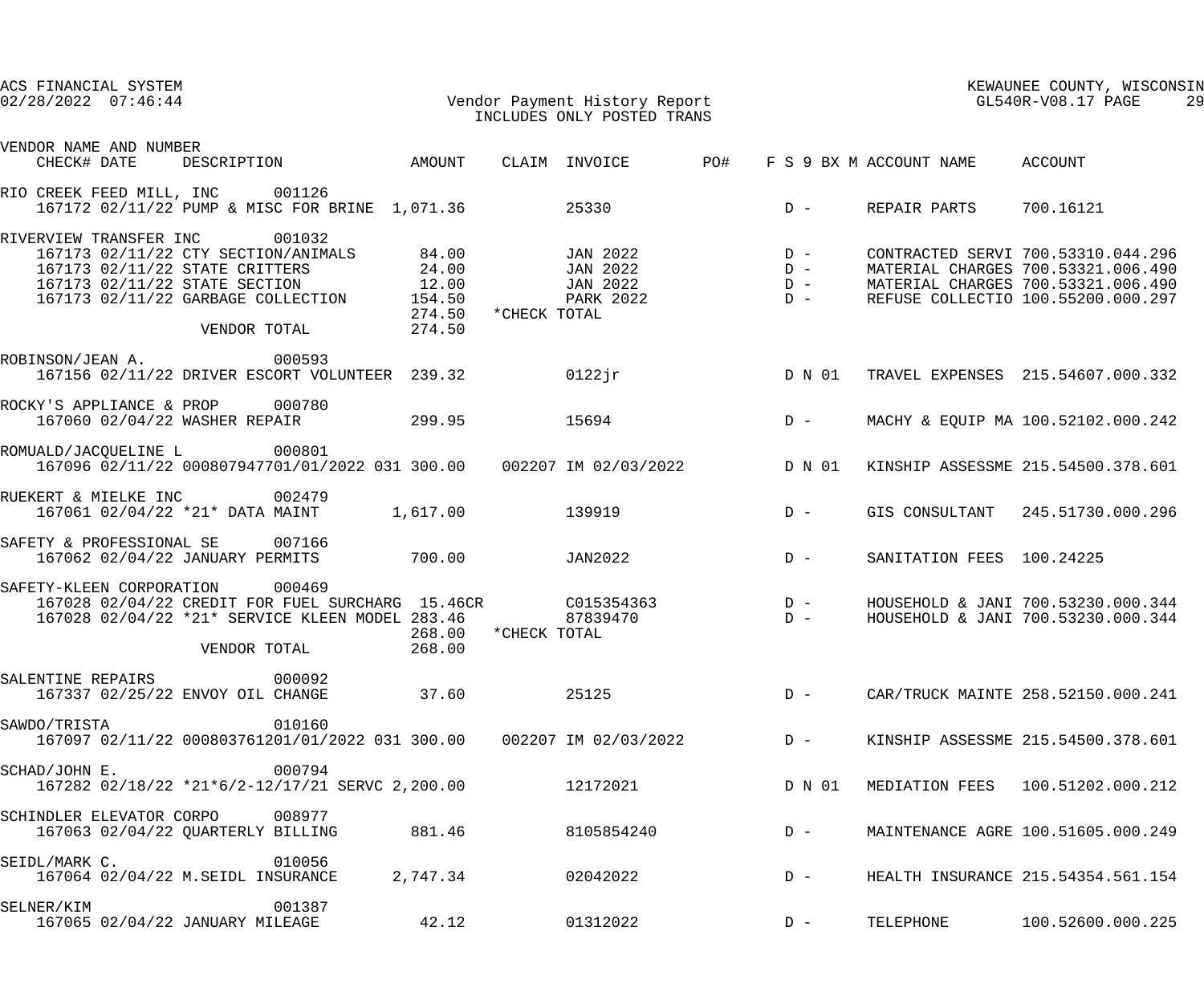| ACS FINANCIAL SYSTEM<br>$02/28/2022$ $07:46:44$ |                                                            |                                                                                   |                      |                | Vendor Payment History Report<br>INCLUDES ONLY POSTED TRANS                                                      |                |                                                          | KEWAUNEE COUNTY, WISCONSIN<br>KEWAUNEE COUNII, WISCONDER COUNTERTS       | 30 |
|-------------------------------------------------|------------------------------------------------------------|-----------------------------------------------------------------------------------|----------------------|----------------|------------------------------------------------------------------------------------------------------------------|----------------|----------------------------------------------------------|--------------------------------------------------------------------------|----|
| VENDOR NAME AND NUMBER<br>CHECK# DATE           |                                                            |                                                                                   |                      |                | DESCRIPTION MOUNT CLAIM INVOICE PO#                                                                              |                | F S 9 BX M ACCOUNT NAME ACCOUNT                          |                                                                          |    |
| SES GROUP INC 010040                            |                                                            |                                                                                   |                      |                |                                                                                                                  |                |                                                          |                                                                          |    |
|                                                 |                                                            | 167066 02/04/22 REPAIR COMBUSTION BLOWER 881.26 S-3709-P                          |                      |                |                                                                                                                  | $D -$          |                                                          | HVAC MAINTENANCE 100.51605.000.355                                       |    |
| SHAHA TIRE LLC                                  | HA TIRE LLC 000830<br>167249 02/18/22 TIRES                |                                                                                   |                      |                | 3,776.00 14865 D N 01                                                                                            |                | TIRES & BATTERIE 700.16122                               |                                                                          |    |
| SHAW/CHRISTI J.                                 | 001297                                                     |                                                                                   |                      |                | 167067 02/04/22 1/17-1/28 CONTACT TRAC 1,309.00 01282022 D N 01                                                  |                |                                                          | CONTRACTED SERVI 227.54129.802.296                                       |    |
|                                                 |                                                            | 167338 02/25/22 1/31-2/11 CONTACT TRAC 1,088.00 02112022<br>VENDOR TOTAL 2,397.00 |                      |                |                                                                                                                  | D N 01         |                                                          | CONTRACTED SERVI 227.54129.802.296                                       |    |
| SIEBOLD/KATHRYN O.                              |                                                            | 001044                                                                            |                      |                | 167098 02/11/22 000808468901/01/2022 0 1,092.92  002207 IM 02/03/2022  D N 01                                    |                |                                                          | SUBSIDIZED GUARD 215.54501.341.724                                       |    |
| SIMONAR SERVICE, INC. 000280                    |                                                            |                                                                                   | 303.85               | *CHECK TOTAL   | 167068 02/04/22 SQUAD311 OIL/ROTATE 82.40 7920 7920 D -<br>167068 02/04/22 SQUAD312 OIL/ING COIL 221.45 7974 D - |                |                                                          | CAR/TRUCK MAINTE 100.52100.000.241<br>CAR/TRUCK MAINTE 100.52100.000.241 |    |
| SMITH/DORA E.                                   |                                                            | VENDOR TOTAL<br>000974                                                            | 303.85               |                |                                                                                                                  |                |                                                          |                                                                          |    |
|                                                 |                                                            |                                                                                   |                      |                | 167099 02/11/22 000804244101/01/2022 0 1,328.00 002207 IM 02/03/2022 D N 01                                      |                |                                                          | SUBSIDIZED GUARD 215.54501.341.724                                       |    |
| SOLINUS, INC                                    |                                                            | 001175<br>167339 02/25/22 ANNUAL WEBSITE HOSTING 1,600.00 126999                  |                      |                |                                                                                                                  | $D -$          |                                                          | WEB SITE & OTHER 100.51460.000.316                                       |    |
| STATE OF WISCONSIN 000309                       |                                                            |                                                                                   |                      |                |                                                                                                                  |                |                                                          |                                                                          |    |
|                                                 |                                                            |                                                                                   |                      |                | 167223 02/11/22 JANUARY PMT 3,902.79 JAN2022 D -                                                                 |                | FINES & FORFEITU 100.24241                               |                                                                          |    |
|                                                 |                                                            | 167223 02/11/22 JANUARY PMT 2,965.50                                              |                      | <b>JAN2022</b> |                                                                                                                  | $D -$          | FINES & FORFEITU 100.24241                               |                                                                          |    |
|                                                 | 167223 02/11/22 JANUARY PMT                                |                                                                                   | 1,736.23             |                | <b>JAN2022</b>                                                                                                   | $D -$          | FINES & FORFEITU 100.24241                               |                                                                          |    |
|                                                 | 167223 02/11/22 JANUARY PMT                                |                                                                                   | 3,736.34             |                | JAN2022                                                                                                          | $D -$          | PENALTY ASSESSME 100.24242                               |                                                                          |    |
|                                                 | 167223 02/11/22 JANUARY PMT                                |                                                                                   | 1,923.40<br>40.00    |                | JAN2022<br><b>JAN2022</b>                                                                                        | $D -$          | DRIVER IMPROVEME 100.24243                               |                                                                          |    |
|                                                 | 167223 02/11/22 JANUARY PMT<br>167223 02/11/22 JANUARY PMT |                                                                                   | 20.00                |                | <b>JAN2022</b>                                                                                                   | $D -$<br>$D -$ | CRIME VICTIM SUR 100.24291<br>CRIME VICTIM SUR 100.24291 |                                                                          |    |
|                                                 | 167223 02/11/22 JANUARY PMT                                |                                                                                   |                      |                | JAN2022                                                                                                          | $D -$          | CRIME VICTIM SUR 100.24291                               |                                                                          |    |
|                                                 | 167223 02/11/22 JANUARY PMT                                |                                                                                   | 1,008.86<br>3,706.97 |                | JAN2022                                                                                                          | $D -$          | JUSTICE INFORMAT 100.24292                               |                                                                          |    |
|                                                 | 167223 02/11/22 JANUARY PMT                                |                                                                                   | 100.00               |                | JAN2022                                                                                                          | $D -$          | DOMESTIC ABUSE                                           | 100.24294                                                                |    |
|                                                 | 167223 02/11/22 JANUARY PMT                                |                                                                                   | 1,040.95             |                | JAN2022                                                                                                          | $D -$          | CIRCUIT COURT AU 100.24295                               |                                                                          |    |
|                                                 | 167223 02/11/22 JANUARY PMT                                |                                                                                   | 11,678.74            |                | <b>JAN2022</b>                                                                                                   | $D -$          | COURT SUPPORT SE 100.24298                               |                                                                          |    |
|                                                 | 167223 02/11/22 JANUARY PMT                                |                                                                                   | 1,953.00             |                | <b>JAN2022</b>                                                                                                   | $D -$          | DNA SURCHARGE                                            | 100.24300                                                                |    |
|                                                 | 167223 02/11/22 JANUARY PMT                                |                                                                                   | 1,960.35             |                | JAN2022                                                                                                          | $D -$          | CRIME LAB & DRUG 100.24302                               |                                                                          |    |
|                                                 | 167223 02/11/22 JANUARY PMT                                |                                                                                   | 24.00                |                | JAN2022                                                                                                          | $D -$          | TRUCK DRIVER EDU 100.24303                               |                                                                          |    |
|                                                 | 167223 02/11/22 JANUARY PMT                                |                                                                                   | 441.09               |                | JAN2022                                                                                                          | $D -$          | SAFE RIDE PROGRA 100.24312                               |                                                                          |    |
|                                                 | 167223 02/11/22 JANUARY PMT                                |                                                                                   | 1,240.00             |                | JAN2022                                                                                                          | $D -$          | CCAP EFILING CON 100.24313                               |                                                                          |    |
|                                                 | 167223 02/11/22 JANUARY PMT                                |                                                                                   | 25.65                |                | JAN2022                                                                                                          | $D -$          | BLOOD TEST-STATE 100.24314                               |                                                                          |    |
|                                                 |                                                            |                                                                                   | 37,503.87            | *CHECK TOTAL   |                                                                                                                  |                |                                                          |                                                                          |    |
|                                                 | VENDOR TOTAL                                               |                                                                                   | 37,503.87            |                |                                                                                                                  |                |                                                          |                                                                          |    |
|                                                 |                                                            |                                                                                   |                      |                |                                                                                                                  |                |                                                          |                                                                          |    |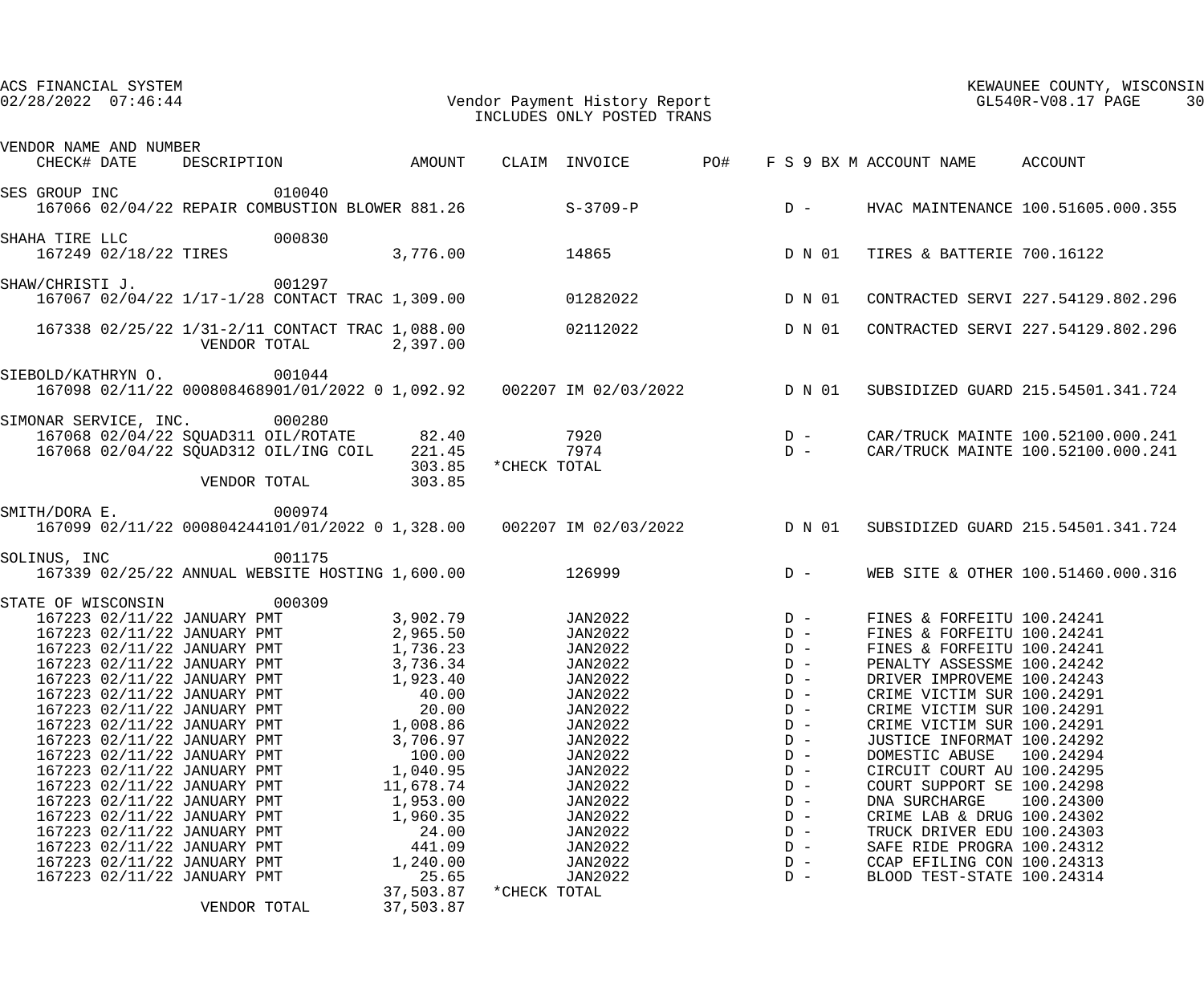| ACS FINANCIAL SYSTEM<br>$02/28/2022$ $07:46:44$ |                                                                                                                                              |                                                                                                                                                          |                                                                                        |                                                                                       |              | Vendor Payment History Report<br>INCLUDES ONLY POSTED TRANS                   |       |                                           |                                              | KEWAUNEE COUNTY, WISCONSIN<br>GL540R-V08.17 PAGE<br>31                                                                                                                                                                           |
|-------------------------------------------------|----------------------------------------------------------------------------------------------------------------------------------------------|----------------------------------------------------------------------------------------------------------------------------------------------------------|----------------------------------------------------------------------------------------|---------------------------------------------------------------------------------------|--------------|-------------------------------------------------------------------------------|-------|-------------------------------------------|----------------------------------------------|----------------------------------------------------------------------------------------------------------------------------------------------------------------------------------------------------------------------------------|
| VENDOR NAME AND NUMBER<br>CHECK# DATE           |                                                                                                                                              |                                                                                                                                                          | DESCRIPTION AMOUNT                                                                     |                                                                                       |              | PO#<br>CLAIM INVOICE                                                          |       |                                           | F S 9 BX M ACCOUNT NAME ACCOUNT              |                                                                                                                                                                                                                                  |
| STERNARD/AMANDA J 010119                        |                                                                                                                                              |                                                                                                                                                          |                                                                                        |                                                                                       |              | 167100 02/11/22 000808604701/01/2022 0 1,566.00  002207 IM 02/03/2022  D N 01 |       |                                           |                                              | SUBSIDIZED GUARD 215.54501.341.724                                                                                                                                                                                               |
| STONE WINTER GUARDIANS, 009494                  |                                                                                                                                              |                                                                                                                                                          | 167157 02/11/22 GUARDIANSHIP-PROTECTIVE 300.00                                         |                                                                                       |              | January 2022                                                                  |       | $D -$                                     |                                              | CONTRACTED SERVI 215.54353.561.296                                                                                                                                                                                               |
| STUEBS/CAROL                                    |                                                                                                                                              | 167158 02/11/22 JANUARY TRAVEL<br>167158 02/11/22 JANUARY TRAVEL<br>VENDOR TOTAL                                                                         | 006689                                                                                 | 15.80<br>266.18<br>281.98<br>281.98                                                   | *CHECK TOTAL | 01312022<br>01312022                                                          |       | $D -$<br>$D -$                            | OVERHEAD<br>OVERHEAD                         | 215.54300.429.158<br>215.54300.550.158                                                                                                                                                                                           |
| SUPERIOR CHEMICAL COMPAN 000457                 |                                                                                                                                              | 167340 02/25/22 ICE & FROST MELT<br>167340 02/25/22 BOWL CLEANER<br>167340 02/25/22 DEGREASER<br>VENDOR TOTAL                                            |                                                                                        | 99.62<br>117.83<br>414.30<br>631.75<br>631.75                                         | *CHECK TOTAL | 324998<br>325431<br>326607                                                    | $D -$ | $D -$<br>$D -$                            |                                              | HOUSEHOLD & JANI 700.53230.000.344<br>HOUSEHOLD & JANI 700.53230.000.344<br>HOUSEHOLD & JANI 700.53230.000.344                                                                                                                   |
| SWANSON SERVICES CORP 009947                    | 167224 02/11/22 FOOD<br>167224 02/11/22 FOOD<br>167224 02/11/22 FOOD<br>167224 02/11/22 FOOD<br>167224 02/11/22 FOOD<br>167224 02/11/22 FOOD |                                                                                                                                                          |                                                                                        | 83.20<br>10.07CR<br>379.47<br>2.24CR<br>577.85<br>26.27CR<br>1,001.94 * CHECK TOTAL   |              | 1543335<br>3268652<br>3271182<br>3272589<br>3288141<br>3293159                | $D -$ | $D -$<br>$D -$<br>$D -$<br>$D -$<br>$D -$ |                                              | CANTEEN EXPENDIT 255.52106.000.295<br>CANTEEN EXPENDIT 255.52106.000.295<br>CANTEEN EXPENDIT 255.52106.000.295<br>CANTEEN EXPENDIT 255.52106.000.295<br>CANTEEN EXPENDIT 255.52106.000.295<br>CANTEEN EXPENDIT 255.52106.000.295 |
|                                                 |                                                                                                                                              | 167341 02/25/22 SUPPLIES<br>167341 02/25/22 SUPPLIES<br>167341 02/25/22 SUPPLIES<br>167341 02/25/22 SUPPLIES<br>167341 02/25/22 SUPPLIES<br>VENDOR TOTAL |                                                                                        | 289.44<br>1.86CR<br>632.84<br>2.82CR<br>253.77<br>$1,171.37$ *CHECK TOTAL<br>2,173.31 |              | 3279616<br>3284226<br>3297075<br>3298890<br>3306974                           | $D -$ | $D -$<br>$D -$<br>$D -$<br>$D -$          |                                              | CANTEEN EXPENDIT 255.52106.000.295<br>CANTEEN EXPENDIT 255.52106.000.295<br>CANTEEN EXPENDIT 255.52106.000.295<br>CANTEEN EXPENDIT 255.52106.000.295<br>CANTEEN EXPENDIT 255.52106.000.295                                       |
| TAHLIER/MICHELE                                 | 167233 02/18/22 RESPITE<br>167233 02/18/22 RESPITE<br>167233 02/18/22 RESPITE                                                                | VENDOR TOTAL                                                                                                                                             | 001401                                                                                 | 682.00<br>465.00<br>651.00<br>1,798.00<br>1,798.00                                    | *CHECK TOTAL | JAD 1/2022<br>JE 1/2022<br>JOD 1/2022                                         |       | D N 01<br>D N 01<br>D N 01                | RESPITE CARE<br>RESPITE CARE<br>RESPITE CARE | 215.54501.341.201<br>215.54501.341.201<br>215.54501.341.201                                                                                                                                                                      |
| TECHVISIONS & SOLUTIONS, 000217                 |                                                                                                                                              | 167307 02/25/22 SENSOR/TRANSMITTER<br>VENDOR TOTAL                                                                                                       | 167307 02/25/22 HVAC SERVICE @ HOTMIX 3,185.47<br>167307 02/25/22 HVAC SERVICE/VEH CHG | 272.70<br>576.75<br>4,034.92<br>4,034.92                                              | *CHECK TOTAL | 3383<br>3385<br>3394                                                          |       | $D -$<br>$D -$<br>$D -$                   |                                              | SUNDRY REPAIRS & 700.53260.000.248<br>MACHY & EQUIP MA 600.54923.000.242<br>MACHY & EQUIP MA 600.54923.000.242                                                                                                                   |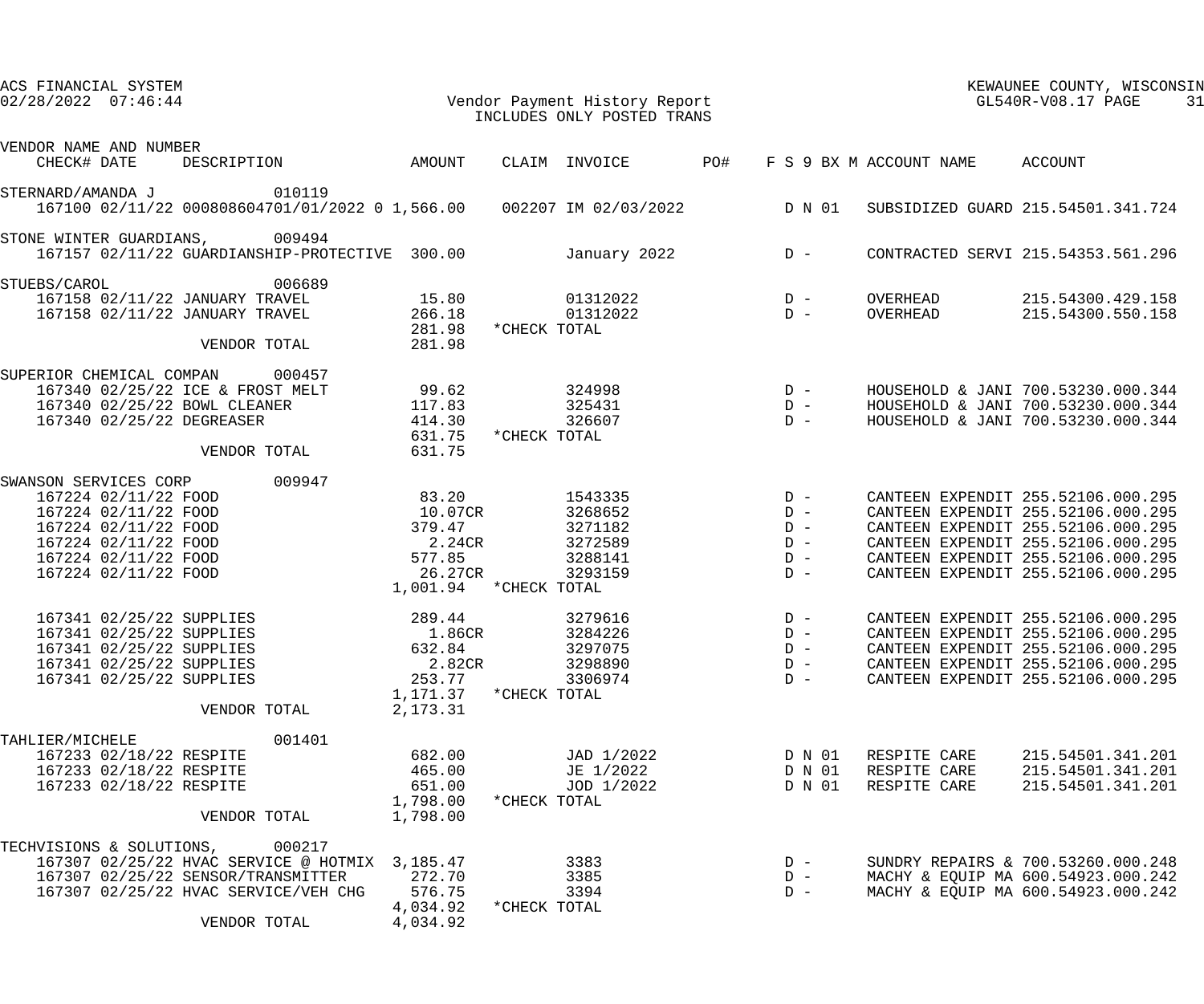|                                                                                                                                                                                                                                                                                                                                                                                                                                     |                                                                                                   |              | INCLUDES ONLY POSTED TRANS                                                                                        |                                                                               | KEWAUNEE COUNTY, WISCONSIN<br>32                                                             |                                                                                                                                                                                                                                                                                                                                   |  |
|-------------------------------------------------------------------------------------------------------------------------------------------------------------------------------------------------------------------------------------------------------------------------------------------------------------------------------------------------------------------------------------------------------------------------------------|---------------------------------------------------------------------------------------------------|--------------|-------------------------------------------------------------------------------------------------------------------|-------------------------------------------------------------------------------|----------------------------------------------------------------------------------------------|-----------------------------------------------------------------------------------------------------------------------------------------------------------------------------------------------------------------------------------------------------------------------------------------------------------------------------------|--|
| VENDOR NAME AND NUMBER<br>DESCRIPTION                    AMOUNT    CLAIM  INVOICE            PO#    FS 9 BX M ACCOUNT NAME      ACCOUNT<br>CHECK# DATE                                                                                                                                                                                                                                                                              |                                                                                                   |              |                                                                                                                   |                                                                               |                                                                                              |                                                                                                                                                                                                                                                                                                                                   |  |
| THEYS VENISON PROCESSING 006349<br>167069 02/04/22 *21* 2021 DEER PROCESSIN 640.00 2021 DEER PROC DN 01 DEER PROCESSING 240.56104.000.147                                                                                                                                                                                                                                                                                           |                                                                                                   |              |                                                                                                                   |                                                                               |                                                                                              |                                                                                                                                                                                                                                                                                                                                   |  |
| 006692<br>THOMPSON/JOHN L.<br>167070 02/04/22 *21* J.THOMPSON INSURANC 675.48 02042022 D -                                                                                                                                                                                                                                                                                                                                          |                                                                                                   |              |                                                                                                                   |                                                                               |                                                                                              | DENTAL INSURANCE 700.53210.000.155                                                                                                                                                                                                                                                                                                |  |
| 001133<br>TIMECLOCK PLUS<br>$167342$ 02/25/22 ANNUAL LICENSE 5,358.15 INV00161125 D -                                                                                                                                                                                                                                                                                                                                               |                                                                                                   |              |                                                                                                                   |                                                                               |                                                                                              | MAINTENANCE AGRE 100.51511.000.249                                                                                                                                                                                                                                                                                                |  |
| TIMMAR SANITATION, INC 000871<br>VENDOR TOTAL 840.00                                                                                                                                                                                                                                                                                                                                                                                | 840.00                                                                                            | *CHECK TOTAL |                                                                                                                   |                                                                               |                                                                                              |                                                                                                                                                                                                                                                                                                                                   |  |
| 000848<br>TODD/SUSAN M<br>167101 02/11/22 000808032401/01/2022 031 300.00 002207 IM 02/03/2022 D N 01 KINSHIP ASSESSME 215.54500.378.601                                                                                                                                                                                                                                                                                            |                                                                                                   |              |                                                                                                                   |                                                                               |                                                                                              |                                                                                                                                                                                                                                                                                                                                   |  |
| 001378<br>TREPES/SARAH<br>167159 02/11/22 JANUARY TRAVEL 71.37 01312022                                                                                                                                                                                                                                                                                                                                                             |                                                                                                   |              |                                                                                                                   | $D -$                                                                         | OVERHEAD                                                                                     | 215.54300.429.158                                                                                                                                                                                                                                                                                                                 |  |
| 000702<br>TRUCK COUNTRY OF WI                                                                                                                                                                                                                                                                                                                                                                                                       |                                                                                                   |              | 588.98 202687825                                                                                                  | $D -$                                                                         | REPAIR PARTS                                                                                 | 700.16121                                                                                                                                                                                                                                                                                                                         |  |
| TRUCK EQUIPMENT, INC. 000462<br>167029 02/04/22 SEAL KIT 263.67<br>167029 02/04/22 GOVERNOR VALVE 42.84<br>167029 02/04/22 SAFETY FLAG 14.38<br>167029 02/04/22 MODEL DRYER SEAT DRAIN 162.36<br>167029 02/04/22 MODEL 9 DRYER<br>167029 02/04/22 BRAKE CHAMBER AIR CYL<br>VENDOR TOTAL                                                                                                                                             | 149.71<br>398.42<br>1,031.38<br>1,031.38                                                          | *CHECK TOTAL | $983584$ D –<br>985132<br>985137<br>986044<br>986526<br>987001                                                    | $D -$<br>$D -$<br>$D -$<br>$D -$<br>$D -$                                     | REPAIR PARTS<br>REPAIR PARTS<br>REPAIR PARTS<br>REPAIR PARTS<br>REPAIR PARTS<br>REPAIR PARTS | 700.16121<br>700.16121<br>700.16121<br>700.16121<br>700.16121<br>700.16121                                                                                                                                                                                                                                                        |  |
| U.S. BANCORP EQUIPMENT F<br>003151<br>167283 02/18/22 FEBRUARY COPIER LEASE<br>167283 02/18/22 FEBRUARY COPIER LEASE<br>167283 02/18/22 FEBRUARY COPIER LEASE<br>167283 02/18/22 FEBRUARY COPIER LEASE<br>167283 02/18/22 FEBRUARY COPIER LEASE<br>167283 02/18/22 FEBRUARY COPIER LEASE<br>167283 02/18/22 FEBRUARY COPIER LEASE<br>167283 02/18/22 FEBRUARY COPIER LEASE<br>167283 02/18/22 FEBRUARY COPIER LEASE<br>VENDOR TOTAL | 63.62<br>63.62<br>63.62<br>54.96<br>63.62<br>78.63<br>71.69<br>54.96<br>54.96<br>569.68<br>569.68 | *CHECK TOTAL | 464381599<br>464381599<br>464381599<br>464381599<br>464381599<br>464381599<br>464381599<br>464381599<br>464381599 | $D -$<br>$D -$<br>$D -$<br>$D -$<br>$D -$<br>$D -$<br>$D -$<br>$D -$<br>$D -$ | OVERHEAD                                                                                     | EQUIPMENT RENTAL 100.51210.000.533<br>EQUIPMENT RENTAL 100.51220.000.533<br>EQUIPMENT RENTAL 100.51230.000.533<br>EQUIPMENT RENTAL 100.51710.000.533<br>EQUIPMENT RENTAL 100.52102.000.533<br>EQUIPMENT RENTAL 100.52102.000.533<br>EQUIPMENT RENTAL 100.54100.000.533<br>215.54500.002.158<br>EQUIPMENT RENTAL 240.56101.000.533 |  |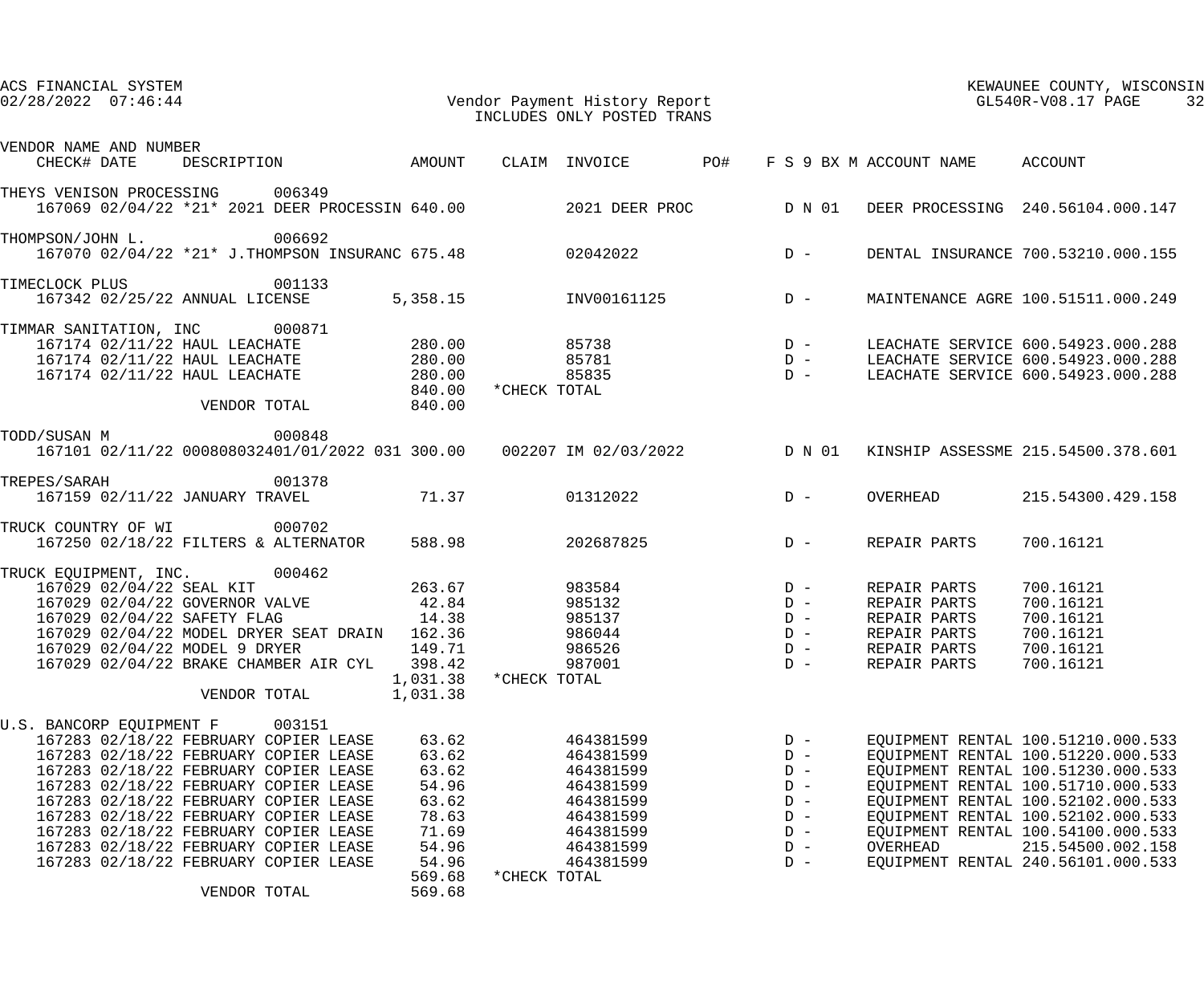| ACS FINANCIAL SYSTEM<br>$02/28/2022$ $07:46:44$                    |                      | Vendor Payment History Report<br>INCLUDES ONLY POSTED TRANS |                                                                  | KEWAUNEE COUNII, WIDOO<br>KEWAUNEE COUNTY, WISCONSIN<br>33 |                         |                                        |
|--------------------------------------------------------------------|----------------------|-------------------------------------------------------------|------------------------------------------------------------------|------------------------------------------------------------|-------------------------|----------------------------------------|
| VENDOR NAME AND NUMBER                                             |                      |                                                             |                                                                  |                                                            |                         |                                        |
| CHECK# DATE<br>DESCRIPTION                                         | AMOUNT               | CLAIM INVOICE                                               | PO#                                                              |                                                            | F S 9 BX M ACCOUNT NAME | ACCOUNT                                |
| U.S. DEPARTMENT OF STATE<br>008621                                 |                      |                                                             |                                                                  |                                                            |                         |                                        |
| 167225 02/11/22 V.HUSOM PASSPORT                                   | 130.00               | 02102022                                                    |                                                                  | $D -$                                                      | PASSPORT FEES           | 100.24209                              |
| UNIFORM SHOPPE/THE<br>000554                                       |                      |                                                             |                                                                  |                                                            |                         |                                        |
| 167284 02/18/22 HEARALY-UNIFORMS                                   | 196.42               | 318350                                                      | $\begin{array}{cc} \mathbf{D} & - \\ \mathbf{D} & - \end{array}$ |                                                            |                         | UNIFORM ALLOWANC 100.52100.000.346     |
| 167284 02/18/22 CAMPBELL-HAY                                       | 119.60               | 318547                                                      |                                                                  |                                                            |                         | UNIFORM ALLOWANC 100.52100.000.346     |
|                                                                    | 316.02               | *CHECK TOTAL                                                |                                                                  |                                                            |                         |                                        |
| VENDOR TOTAL                                                       | 316.02               |                                                             |                                                                  |                                                            |                         |                                        |
| UNITED MAILING SERVICES, 010221                                    |                      |                                                             |                                                                  |                                                            |                         |                                        |
| 167285 02/18/22 JANUARY POSTAGE                                    | 1.97                 | 193538                                                      | $D -$                                                            |                                                            | POSTAGE                 | 100.51100.000.311                      |
| 167285 02/18/22 JANUARY POSTAGE                                    | 21.82                | 193538                                                      | $D -$                                                            |                                                            | POSTAGE                 | 100.51210.000.311                      |
| 167285 02/18/22 JANUARY POSTAGE                                    | 126.87               | 193538                                                      |                                                                  |                                                            | POSTAGE                 | 100.51220.000.311                      |
| 167285 02/18/22 JANUARY POSTAGE                                    | 232.67               | 193538                                                      |                                                                  |                                                            | POSTAGE                 | 100.51230.000.311                      |
| 167285 02/18/22 JANUARY POSTAGE                                    | 59.76                | 193538                                                      |                                                                  |                                                            | POSTAGE                 | 100.51310.000.311                      |
| 167285 02/18/22 JANUARY POSTAGE                                    | 42.43                | 193538                                                      |                                                                  |                                                            | POSTAGE                 | 100.51312.000.311                      |
| 167285 02/18/22 JANUARY POSTAGE<br>167285 02/18/22 JANUARY POSTAGE | 13.26<br>48.10       | 193538<br>193538                                            |                                                                  |                                                            | POSTAGE<br>POSTAGE      | 100.51320.000.311<br>100.51330.000.311 |
| 167285 02/18/22 JANUARY POSTAGE                                    | 3.37                 | 193538                                                      |                                                                  |                                                            | POSTAGE                 | 100.51410.000.311                      |
| 167285 02/18/22 JANUARY POSTAGE                                    | 230.09               | 193538                                                      | $D -$                                                            |                                                            | POSTAGE                 | 100.51420.000.311                      |
| 167285 02/18/22 JANUARY POSTAGE                                    | 243.06               | 193538                                                      |                                                                  | $D -$                                                      | POSTAGE                 | 100.51511.000.311                      |
| 167285 02/18/22 JANUARY POSTAGE                                    | 161.29               | 193538                                                      |                                                                  | $D -$                                                      | POSTAGE                 | 100.51520.000.311                      |
| 167285 02/18/22 JANUARY POSTAGE                                    | 50.04                | 193538                                                      |                                                                  | $D -$                                                      | POSTAGE                 | 100.51710.000.311                      |
| 167285 02/18/22 JANUARY POSTAGE                                    | 75.76                | 193538                                                      |                                                                  | $D -$                                                      | POSTAGE                 | 100.52102.000.311                      |
| 167285 02/18/22 JANUARY POSTAGE                                    | 40.30                | 193538                                                      |                                                                  | $D -$                                                      | POSTAGE                 | 100.54100.000.311                      |
| 167285 02/18/22 JANUARY POSTAGE                                    | 30.61                | 193538                                                      |                                                                  | $D -$                                                      | POSTAGE                 | 100.54113.000.311                      |
| 167285 02/18/22 JANUARY POSTAGE                                    | 10.93                | 193538                                                      | $D -$                                                            |                                                            | POSTAGE                 | 100.54701.000.311                      |
| 167285 02/18/22 JANUARY POSTAGE                                    | 44.14                | 193538                                                      |                                                                  | $D -$                                                      | POSTAGE                 | 100.55620.000.311                      |
| 167285 02/18/22 JANUARY POSTAGE                                    | 11.20                | 193538                                                      |                                                                  | $D -$                                                      | OVERHEAD                | 215.54300.429.158                      |
| 167285 02/18/22 JANUARY POSTAGE                                    | 8.92                 | 193538                                                      |                                                                  | $D -$                                                      | OVERHEAD                | 215.54300.550.158                      |
| 167285 02/18/22 JANUARY POSTAGE                                    | 3.11                 | 193538                                                      |                                                                  | $D -$                                                      | OVERHEAD                | 215.54410.076.158                      |
| 167285 02/18/22 JANUARY POSTAGE                                    | 126.95               | 193538                                                      |                                                                  | $D -$                                                      | OVERHEAD                | 215.54500.002.158                      |
| 167285 02/18/22 JANUARY POSTAGE                                    | 4.04                 | 193538                                                      |                                                                  | $D -$                                                      | OVERHEAD                | 215.54500.366.158                      |
| 167285 02/18/22 JANUARY POSTAGE                                    | 11.81                | 193538                                                      |                                                                  | $D -$                                                      | OVERHEAD                | 215.54501.341.158                      |
| 167285 02/18/22 JANUARY POSTAGE                                    | 3.31                 | 193538                                                      |                                                                  | $D -$                                                      | OVERHEAD                | 215.54607.000.158                      |
| 167285 02/18/22 JANUARY POSTAGE                                    | 3.37                 | 193538                                                      |                                                                  | $D -$                                                      | OVERHEAD                | 215.54614.000.158                      |
| 167285 02/18/22 JANUARY POSTAGE                                    | 417.20               | 193538                                                      |                                                                  | $D -$                                                      | OVERHEAD                | 216.54361.000.158                      |
| 167285 02/18/22 JANUARY POSTAGE                                    | 3.58                 | 193538                                                      |                                                                  | $D -$                                                      | POSTAGE                 | 220.54104.000.311                      |
| 167285 02/18/22 JANUARY POSTAGE                                    | 8.26                 | 193538                                                      |                                                                  | $D -$                                                      | POSTAGE                 | 245.51730.000.311                      |
| VENDOR TOTAL                                                       | 2,038.22<br>2,038.22 | *CHECK TOTAL                                                |                                                                  |                                                            |                         |                                        |
|                                                                    |                      |                                                             |                                                                  |                                                            |                         |                                        |
| 001419<br>URBAN/DEBRA L                                            |                      |                                                             |                                                                  |                                                            |                         |                                        |
| 167234 02/18/22 RESPITE                                            | 496.00               | CF 1/2022                                                   |                                                                  | D N 01                                                     | RESPITE CARE            | 215.54501.341.201                      |
| 167234 02/18/22 RESPITE                                            | 527.00               | FM 1/2022                                                   |                                                                  | D N 01                                                     | RESPITE CARE            | 215.54501.341.201                      |
|                                                                    | 1,023.00             | *CHECK TOTAL                                                |                                                                  |                                                            |                         |                                        |
| VENDOR TOTAL                                                       | 1,023.00             |                                                             |                                                                  |                                                            |                         |                                        |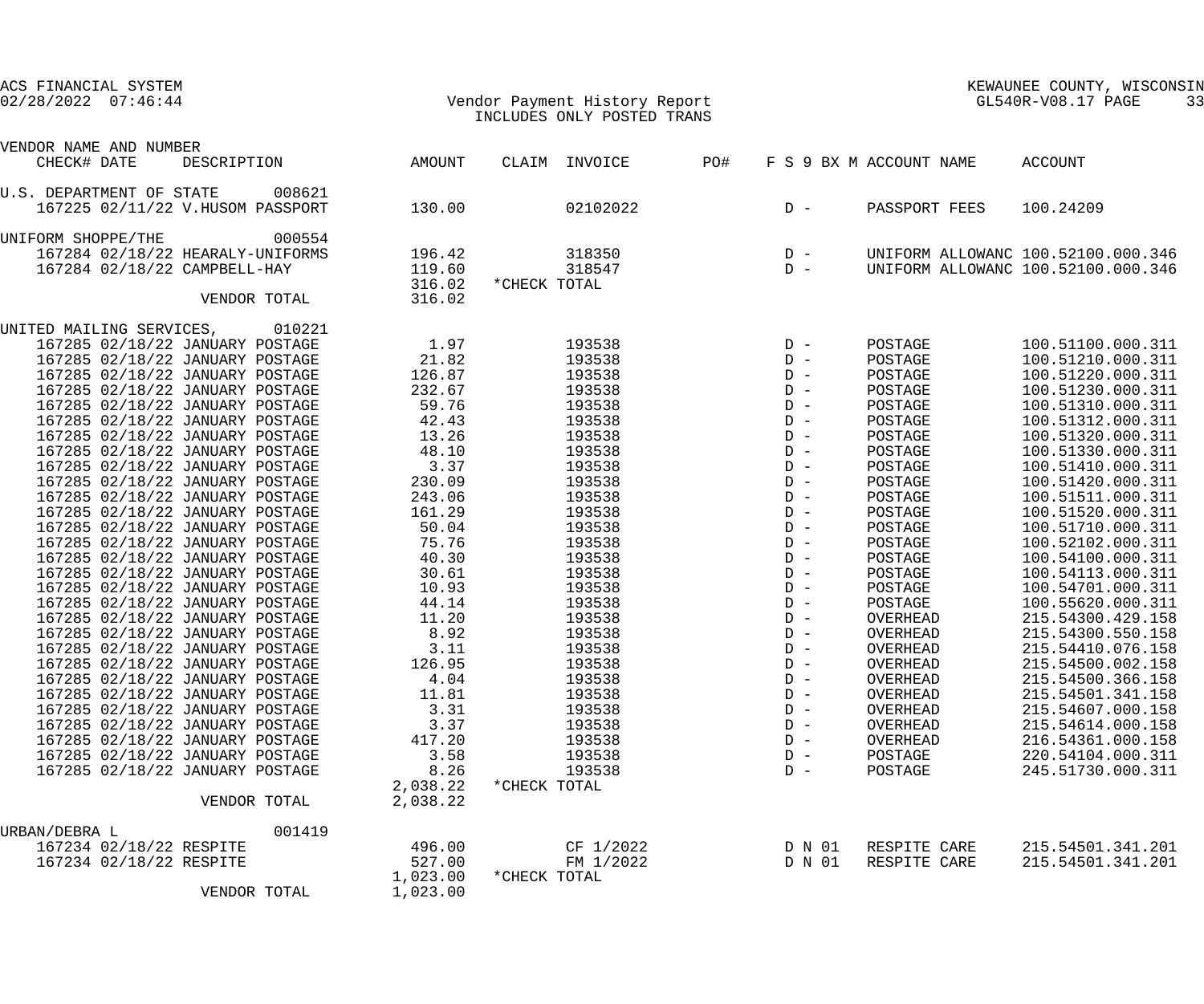| ACS FINANCIAL SYSTEM<br>$02/28/2022$ $07:46:44$                                                                     |                                                           |                                                  | Vendor Payment History Report<br>INCLUDES ONLY POSTED TRANS          |                                  | KEWAUNEE COUNTY, WISCONSIN<br>GL540R-V08.17 PAGE<br>34 |                                                                                                                                                      |  |
|---------------------------------------------------------------------------------------------------------------------|-----------------------------------------------------------|--------------------------------------------------|----------------------------------------------------------------------|----------------------------------|--------------------------------------------------------|------------------------------------------------------------------------------------------------------------------------------------------------------|--|
| VENDOR NAME AND NUMBER<br>CHECK# DATE                                                                               | DESCRIPTION                                               | AMOUNT                                           | CLAIM INVOICE                                                        | <b>PO#</b>                       | F S 9 BX M ACCOUNT NAME                                | ACCOUNT                                                                                                                                              |  |
| UW-MADISON<br>167298 02/25/22 SUPPORT CHG                                                                           | 009464                                                    | 50.00                                            | 2112022-227                                                          | $D -$                            | OVERHEAD                                               | 215.54501.341.158                                                                                                                                    |  |
| VAN'S LUMBER & HARDWARE, 000406                                                                                     | 167308 02/25/22 DOOR TRACK/HARDWARE                       | 420.29                                           | 19501                                                                | $D -$                            | REPAIR PARTS                                           | 700.16121                                                                                                                                            |  |
| VANDE CASTLE S.C.                                                                                                   | 000017<br>167071 02/04/22 CH 54/55 21-GN-07               | 540.00                                           | 128138                                                               |                                  | D N 01                                                 | GUARDIAN AD LITE 100.51230.000.209                                                                                                                   |  |
| VANDENHOUTEN/JANICE M. 010054                                                                                       | 167160 02/11/22 DRIVER ESCORT VOLUNTEER 561.60            |                                                  | 0122jv                                                               |                                  | D N 01                                                 | TRAVEL EXPENSES 215.54607.000.332                                                                                                                    |  |
| VANDERMOSS/RYAN                                                                                                     | 002655<br>167226 02/11/22 CLOTHING ALLOWANCE              | 227.76                                           | 02022022                                                             | $D -$                            |                                                        | UNIFORM ALLOWANC 100.52100.000.346                                                                                                                   |  |
| VANDERVEST/JODI<br>167161 02/11/22 JANUARY TRAVEL<br>167161 02/11/22 JANUARY TRAVEL                                 | 008449<br>VENDOR TOTAL                                    | 16.95<br>57.92<br>74.87<br>74.87                 | 01312022<br>01312022<br>*CHECK TOTAL                                 | $D -$<br>$D -$                   | OVERHEAD<br>OVERHEAD                                   | 215.54353.561.158<br>215.54607.000.158                                                                                                               |  |
| VANSTRATEN/MICHELLE                                                                                                 | 000478                                                    |                                                  | 167102 02/11/22 000806103001/01/2022 031 300.00 002207 IM 02/03/2022 | $D -$                            |                                                        | KINSHIP ASSESSME 215.54500.378.601                                                                                                                   |  |
| VB-S1 ASSETS LLC<br>167072 02/04/22 FEBRUARY RENT<br>167072 02/04/22 FEBRUARY RENT<br>167072 02/04/22 FEBRUARY RENT | 000512<br>VENDOR TOTAL                                    | 34.19<br>34.19<br>68.38<br>136.76<br>136.76      | INV-00286844<br>INV-00286844<br>INV-00286844<br>*CHECK TOTAL         | $D -$<br>$D -$<br>$D -$          | TELEPHONE<br>TELEPHONE<br>TELEPHONE                    | 100.52600.000.225<br>100.52601.000.225<br>100.52602.000.225                                                                                          |  |
| VENTURE ARCHITECTS                                                                                                  | 006607<br>167286 02/18/22 PHASE 3 PLANNING/DESI 42,500.00 |                                                  | 141237                                                               | $D -$                            |                                                        | CONTRACTED SERVI 100.51410.000.296                                                                                                                   |  |
| VERIZON WIRELESS<br>167073 02/04/22 1/24-2/23 PHONE                                                                 | 000386                                                    | 40.01                                            | 9897972214                                                           | $D -$                            | TELEPHONE                                              | 240.56101.000.225                                                                                                                                    |  |
| VIOLENCE INTERVENTION PR<br>167074 02/04/22 2022 ALLOCATION                                                         | 001192                                                    | 26,000.00                                        | 2022                                                                 | $D -$                            |                                                        | VIOLENCE INTERVE 100.54200.000.601                                                                                                                   |  |
| WARNER-WEXEL LLC<br>167075 02/04/22 GARBAGE BAGS<br>167075 02/04/22 HAND TOWELING<br>167075 02/04/22 GARBAGE BAGS   | 000558<br>167075 02/04/22 CLEANER/SOAP/TOWELING/          | 179.23<br>401.22<br>473.60<br>130.98<br>1,185.03 | 221432<br>221456<br>221673<br>221681<br>*CHECK TOTAL                 | $D -$<br>$D -$<br>$D -$<br>$D -$ |                                                        | HOUSEHOLD & JANI 100.51602.000.344<br>HOUSEHOLD & JANI 100.51602.000.344<br>HOUSEHOLD & JANI 100.51602.000.344<br>HOUSEHOLD & JANI 100.51602.000.344 |  |
| 167343 02/25/22 CLEANER/SOAP                                                                                        |                                                           | 214.16                                           | 221726                                                               | $D -$                            |                                                        | HOUSEHOLD & JANI 100.51602.000.344                                                                                                                   |  |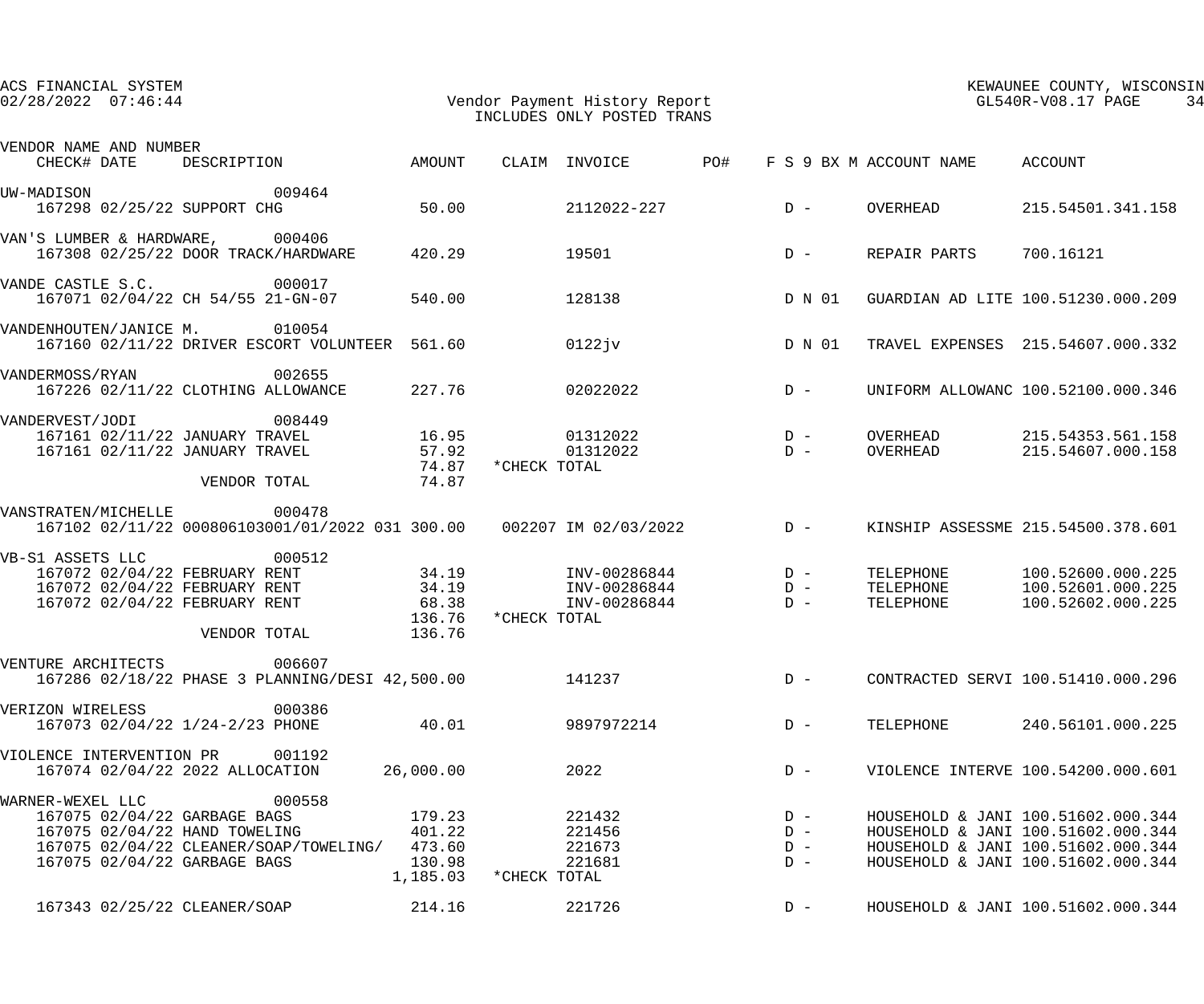| ACS FINANCIAL SYSTEM<br>$02/28/2022$ $07:46:44$                                                    |                                                                                                                            |                                  |              | Vendor Payment History Report<br>INCLUDES ONLY POSTED TRANS |     |                |                                                          | KEWAUNEE COUNTY, WISCONSIN<br>GL540R-V08.17 PAGE<br>35 |
|----------------------------------------------------------------------------------------------------|----------------------------------------------------------------------------------------------------------------------------|----------------------------------|--------------|-------------------------------------------------------------|-----|----------------|----------------------------------------------------------|--------------------------------------------------------|
| VENDOR NAME AND NUMBER<br>CHECK# DATE                                                              | DESCRIPTION                                                                                                                | AMOUNT                           |              | CLAIM INVOICE                                               | PO# |                | F S 9 BX M ACCOUNT NAME                                  | ACCOUNT                                                |
| WARNER-WEXEL LLC                                                                                   | 000558<br>167343 02/25/22 GARBAGE BAGS/FLOOR CONDI 198.01<br>VENDOR TOTAL                                                  | 412.17<br>1,597.20               | *CHECK TOTAL | 221923                                                      |     | $D -$          |                                                          | HOUSEHOLD & JANI 100.51602.000.344                     |
| WEST KEWAUNEE TREASURER<br>167227 02/11/22 TREASURER FEE                                           | 000343                                                                                                                     | 37.75                            |              | 2021 DOG                                                    |     | $D -$          | 1 VOUCHERS PAYABLE 850.21100                             |                                                        |
| 167228 02/11/22 2021 DOG REFUND                                                                    | VENDOR TOTAL                                                                                                               | 509.95<br>547.70                 |              | 2021DOG REFUND                                              |     | $D -$          | 2 VOUCHERS PAYABLE 850.21100                             |                                                        |
| WEX BANK<br>167229 02/11/22 JANUARY GAS                                                            | 009955                                                                                                                     | 69.29                            |              | 78331815                                                    |     | $D -$          |                                                          | GASOLINE & DIESE 100.52100.000.351                     |
| 167287 02/18/22 JANUARY GAS                                                                        | VENDOR TOTAL                                                                                                               | 6, 297.42<br>6,366.71            |              | 78298091                                                    |     | $D -$          |                                                          | GASOLINE & DIESE 100.52100.000.351                     |
| WI DEPARTMENT OF ADMIN                                                                             | 000041<br>167344 02/25/22 JANUARY NETWORK ACCESS<br>167344 02/25/22 JANUARY NETWORK ACCESS<br>VENDOR TOTAL                 | 37.50<br>37.50<br>75.00<br>75.00 | *CHECK TOTAL | 505-0000066401<br>505-0000066401                            |     | $D -$<br>$D -$ | TELEPHONE<br>OVERHEAD                                    | 100.51330.000.225<br>215.54410.076.158                 |
| WI DEPARTMENT OF FINANCI                                                                           | 000507<br>167345 02/25/22 T.LACROSSE NOTARY RENEWL 20.00                                                                   |                                  |              | 2022 TL RENEW                                               |     | $D -$          |                                                          | OFFICE SUPPLIES 100.54701.000.312                      |
| WI DEPT OF JUSTICE - TIM                                                                           | 000348<br>167076 02/04/22 2022 TIME SYSTEM CHARG 9,843.00                                                                  |                                  |              | $455TTIME - 011746$ D -                                     |     |                |                                                          | TIME SYSTEM MONT 100.52102.000.292                     |
| WI DEPT. OF ADMINISTRATI                                                                           | 001983<br>167288 02/18/22 2021 TAX & LICENSE FEE 2,700.00<br>167288 02/18/22 2021 TAX & LICENSE FEE 599.75<br>VENDOR TOTAL | 3,299.75<br>3,299.75             | *CHECK TOTAL | 2021<br>2021                                                |     | $D -$<br>$D -$ | MARRIAGE LICENSE 100.24221<br>DOG LICENSES DUE 100.24222 |                                                        |
| WISCONSIN DEPT OF ADMIN.                                                                           | 000589<br>167077 02/04/22 JANUARY LAND INFO FEES<br>167077 02/04/22 JANUARY LAND INFO FEES 1,660.00<br>VENDOR TOTAL        | 664.00<br>2,324.00<br>2,324.00   | *CHECK TOTAL | JAN2022<br>JAN2022                                          |     | $D -$<br>$D -$ | LAND INFORMATION 100.24215<br>STATEWIDE PARCEL 100.24217 |                                                        |
| WISCONSIN DEPT. OF<br>167175 02/11/22 CTH E BRIDGE                                                 | 000408                                                                                                                     | 2,803.33                         |              | 3950000249806                                               |     | $D -$          |                                                          | ENGINEERING SERV 700.53310.042.215                     |
| WISCONSIN DEPT. OF JUSTI<br>167162 02/11/22 BACKGROUND CHECKS<br>167162 02/11/22 BACKGROUND CHECKS | 003813<br>VENDOR TOTAL                                                                                                     | 50.00<br>10.00<br>60.00<br>60.00 | *CHECK TOTAL | 01312022<br>01312022                                        |     | $D -$<br>$D -$ | OVERHEAD<br>OVERHEAD                                     | 215.54500.414.158<br>215.54607.000.158                 |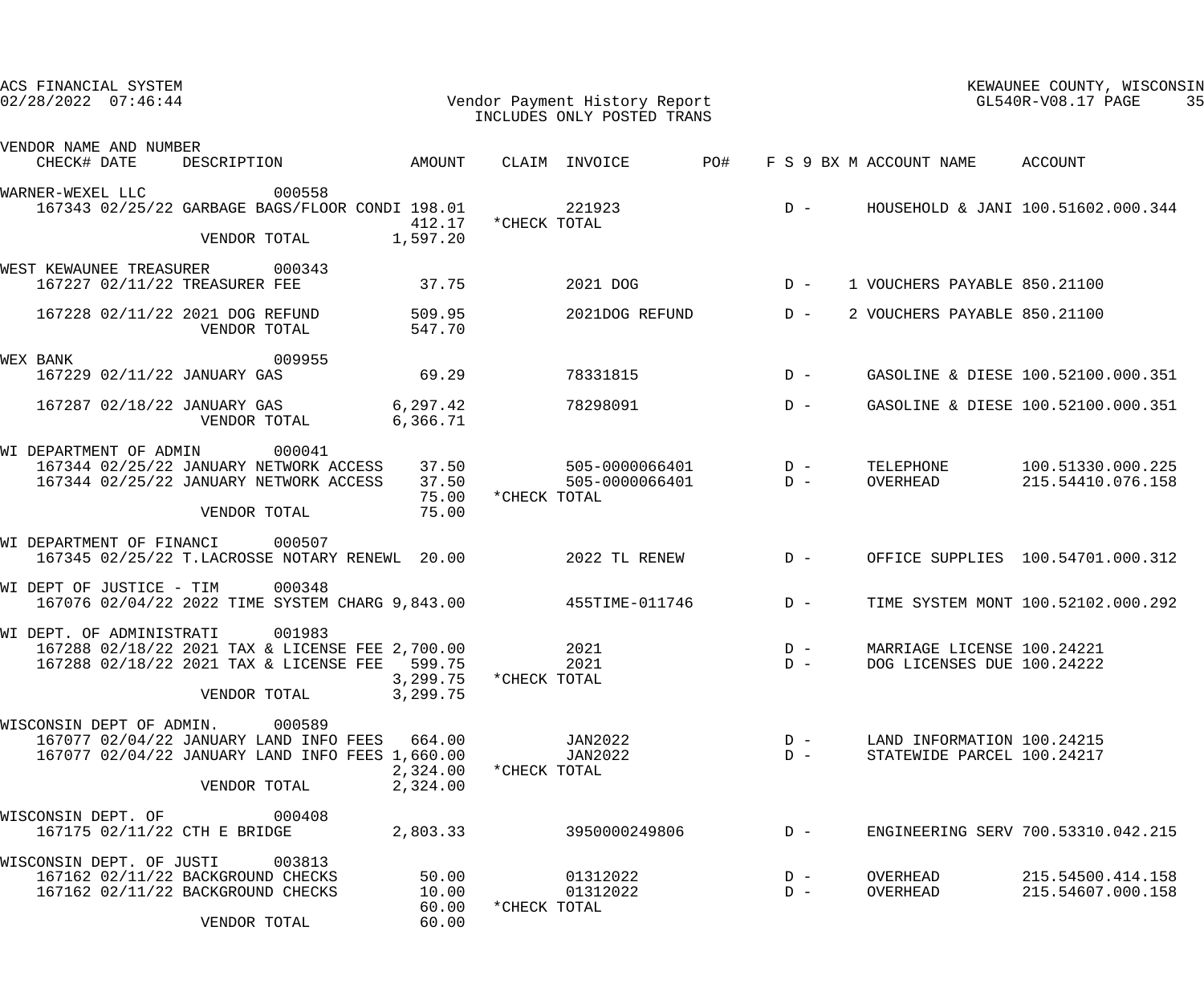| ACS FINANCIAL SYSTEM                                     |                          |                                                |          |               |                            |            |                                                 |                                 | KEWAUNEE COUNTY, WISCONSIN         |
|----------------------------------------------------------|--------------------------|------------------------------------------------|----------|---------------|----------------------------|------------|-------------------------------------------------|---------------------------------|------------------------------------|
| Vendor Payment History Report<br>$02/28/2022$ $07:46:44$ |                          |                                                |          |               |                            |            |                                                 |                                 | GL540R-V08.17 PAGE<br>36           |
|                                                          |                          |                                                |          |               | INCLUDES ONLY POSTED TRANS |            |                                                 |                                 |                                    |
| VENDOR NAME AND NUMBER                                   |                          |                                                |          |               |                            |            |                                                 |                                 |                                    |
| CHECK# DATE                                              |                          | DESCRIPTION AMOUNT                             |          | CLAIM INVOICE |                            | <b>PO#</b> |                                                 | F S 9 BX M ACCOUNT NAME ACCOUNT |                                    |
|                                                          |                          | WISCONSIN EMERGENCY MANA 007312                |          |               |                            |            |                                                 |                                 |                                    |
|                                                          |                          | 167293 02/21/22 *21* ALGOMA SHOP FEE           | 205.00   |               | 231100                     |            | $D -$                                           | INSPECTION FEE                  | 700.53232.000.256                  |
|                                                          |                          | 167293 02/21/22 *21* HILLSIDE SHOP FEE         | 205.00   |               | 231103                     |            | $D -$                                           | INSPECTION FEE                  | 700.53232.000.256                  |
|                                                          |                          | 167293 02/21/22 *21* MAIN SHOP FEE             | 485.00   |               | 231111                     |            | $D -$                                           | INSPECTION FEE                  | 700.53232.000.256                  |
|                                                          |                          |                                                | 895.00   | *CHECK TOTAL  |                            |            |                                                 |                                 |                                    |
|                                                          |                          | VENDOR TOTAL                                   | 895.00   |               |                            |            |                                                 |                                 |                                    |
|                                                          |                          | WISCONSIN LIFTING SPECIA 000452                |          |               |                            |            |                                                 |                                 |                                    |
|                                                          |                          | 167030 02/04/22 SCREW PIN                      | 113.84   |               | 22F0256                    |            | $D -$                                           |                                 | HOUSEHOLD & JANI 700.53230.000.344 |
| WISCONSIN MEDIA                                          |                          | 000619                                         |          |               |                            |            |                                                 |                                 |                                    |
|                                                          |                          | 167230 02/11/22 *21* OCT BUDGET HEARING 106.51 |          |               | 4321487                    |            | $D -$                                           |                                 | PUBLICATIONS OF 100.51100.000.321  |
|                                                          |                          | 167230 02/11/22 *21* DEC EMPLOYMENT ADS 416.65 |          |               | 4321487                    |            | $D -$                                           |                                 | PUBLICATIONS OF 100.51430.000.321  |
|                                                          |                          | 167230 02/11/22 SPRING ELECTION NOTICE 165.68  |          |               | 4321923                    |            | $D -$                                           |                                 | PUBLICATIONS OF 100.51440.000.321  |
|                                                          |                          |                                                | 688.84   | *CHECK TOTAL  |                            |            |                                                 |                                 |                                    |
|                                                          |                          | 167289 02/18/22 *21*LEGAL NOTICES 162.37       |          |               | 4385219                    |            | $D -$                                           |                                 | PUBLICATIONS OF 100.51100.000.321  |
|                                                          |                          | 167289 02/18/22 *21*EMPLOYMENT ADS             | 1,186.50 |               | 4385219                    |            | $D -$                                           |                                 | PUBLICATIONS OF 100.51430.000.321  |
|                                                          |                          |                                                | 1,348.87 | *CHECK TOTAL  |                            |            |                                                 |                                 |                                    |
|                                                          |                          | VENDOR TOTAL                                   | 2,037.71 |               |                            |            |                                                 |                                 |                                    |
| WISCONSIN PROFESSIONAL                                   |                          | 001077                                         |          |               |                            |            |                                                 |                                 |                                    |
|                                                          |                          | 167290 02/18/22 PROTECTIVE UNION DUES          | 8.50     | 12787         |                            |            |                                                 | PROTECTIVE UNION 800.21552      |                                    |
|                                                          |                          | 167290 02/18/22 PROTECTIVE UNION DUES          | 714.00   |               | 13473                      |            | $\begin{array}{c}\nD & - \\ D & -\n\end{array}$ | PROTECTIVE UNION 800.21552      |                                    |
|                                                          |                          |                                                | 722.50   | *CHECK TOTAL  |                            |            |                                                 |                                 |                                    |
|                                                          |                          | VENDOR TOTAL                                   | 722.50   |               |                            |            |                                                 |                                 |                                    |
|                                                          |                          | WISCONSIN PUBLIC SERVICE 001873                |          |               |                            |            |                                                 |                                 |                                    |
|                                                          |                          | 167078 02/04/22 GAS FLARE                      | 238.32   |               | 01262022-00036             |            | $D -$                                           | ELECTRIC                        | 600.54923.000.222                  |
|                                                          |                          | 167078 02/04/22 EXPO HALL                      | 3,123.38 |               | 01262022-00038             |            | $D -$                                           | ELECTRIC                        | 100.55301.000.222                  |
|                                                          |                          | 167078 02/04/22 EXPO HALL                      | 644.82   |               | 01262022-00038             |            | $D -$                                           | GAS                             | 100.55301.000.224                  |
|                                                          |                          | 167078 02/04/22 TRACK MAINT                    | 31.31    |               | 01262022-00040             |            | $D -$                                           | <b>ELECTRIC</b>                 | 100.55300.000.222                  |
|                                                          |                          | 167078 02/04/22 CTY L TOWER                    | 312.64   |               | 01262022-00048             |            | $D -$                                           | <b>ELECTRIC</b>                 | 100.52102.000.222                  |
|                                                          |                          | 167078 02/04/22 RYAN PARK                      | 88.43    |               | 01262022-00050             |            | $D -$                                           | <b>ELECTRIC</b>                 | 100.55200.000.222                  |
|                                                          |                          | 167078 02/04/22 WEST ALASKA                    | 40.55    |               | 01262022-00053             |            | $D -$                                           |                                 | BOAT LAUNCH EXPE 230.55467.000.601 |
|                                                          |                          | 167078 02/04/22 ALG TOWER                      | 16.77    |               | 01272022-00046             |            | $D -$                                           | GAS                             | 100.52102.000.224                  |
|                                                          |                          | 167078 02/04/22 KROHNS LAKE LIGHTING           | 33.77    |               | 01282022-00017             |            | $D -$                                           |                                 | BOAT LAUNCH EXPE 230.55467.000.601 |
|                                                          | 167078 02/04/22 ELECTRIC |                                                | 705.47   |               | 4015216656                 |            | $D -$                                           | ELECTRIC                        | 700.53260.000.222                  |
|                                                          | 167078 02/04/22 GAS      |                                                | 147.95   |               | 4015216656                 |            | $D -$                                           | GAS                             | 700.53260.000.224                  |
|                                                          | 167078 02/04/22 ELECTRIC |                                                | 1,309.78 |               | 4015216656                 |            | $D -$                                           | <b>ELECTRIC</b>                 | 700.53270.000.222                  |
|                                                          | 167078 02/04/22 GAS      |                                                | 2,367.84 |               | 4015216656                 |            | $D -$                                           | GAS                             | 700.53270.000.224                  |
|                                                          | 167078 02/04/22 ELECTRIC |                                                | 1,951.36 |               | 4015220110                 |            | $D -$                                           | <b>ELECTRIC</b>                 | 100.51602.000.222                  |
|                                                          | 167078 02/04/22 GAS      |                                                | 4,279.68 |               | 4015220110                 |            | $D -$                                           | GAS                             | 100.51602.000.224                  |
|                                                          | 167078 02/04/22 ELECTRIC |                                                | 2,099.51 |               | 4015220110                 |            | $D -$                                           | <b>ELECTRIC</b>                 | 100.51605.000.222                  |
|                                                          | 167078 02/04/22 GAS      |                                                | 2,522.23 |               | 4015220110                 |            | $D -$                                           | GAS                             | 100.51605.000.224                  |
|                                                          | 167078 02/04/22 ELECTRIC |                                                | 936.00   |               | 4015220110                 |            | $\mathbb{D}$ –                                  | <b>ELECTRIC</b>                 | 100.52102.000.222                  |
|                                                          | 167078 02/04/22 ELECTRIC |                                                | 43.47    |               | 4015220110                 |            | $D -$                                           | DANA FARM                       | 100.54921.000.601                  |
|                                                          | 167078 02/04/22 ELECTRIC |                                                | 86.19    |               | 4015220110                 |            | $D -$                                           | ELECTRIC                        | 100.55111.000.222                  |
|                                                          | 167078 02/04/22 GAS      |                                                | 121.47   |               | 4015220110                 |            | $D -$                                           | GAS                             | 100.55111.000.224                  |
|                                                          | 167078 02/04/22 ELECTRIC |                                                | 474.37   |               | 4015220110                 |            | $D -$                                           | <b>ELECTRIC</b>                 | 100.55200.000.222                  |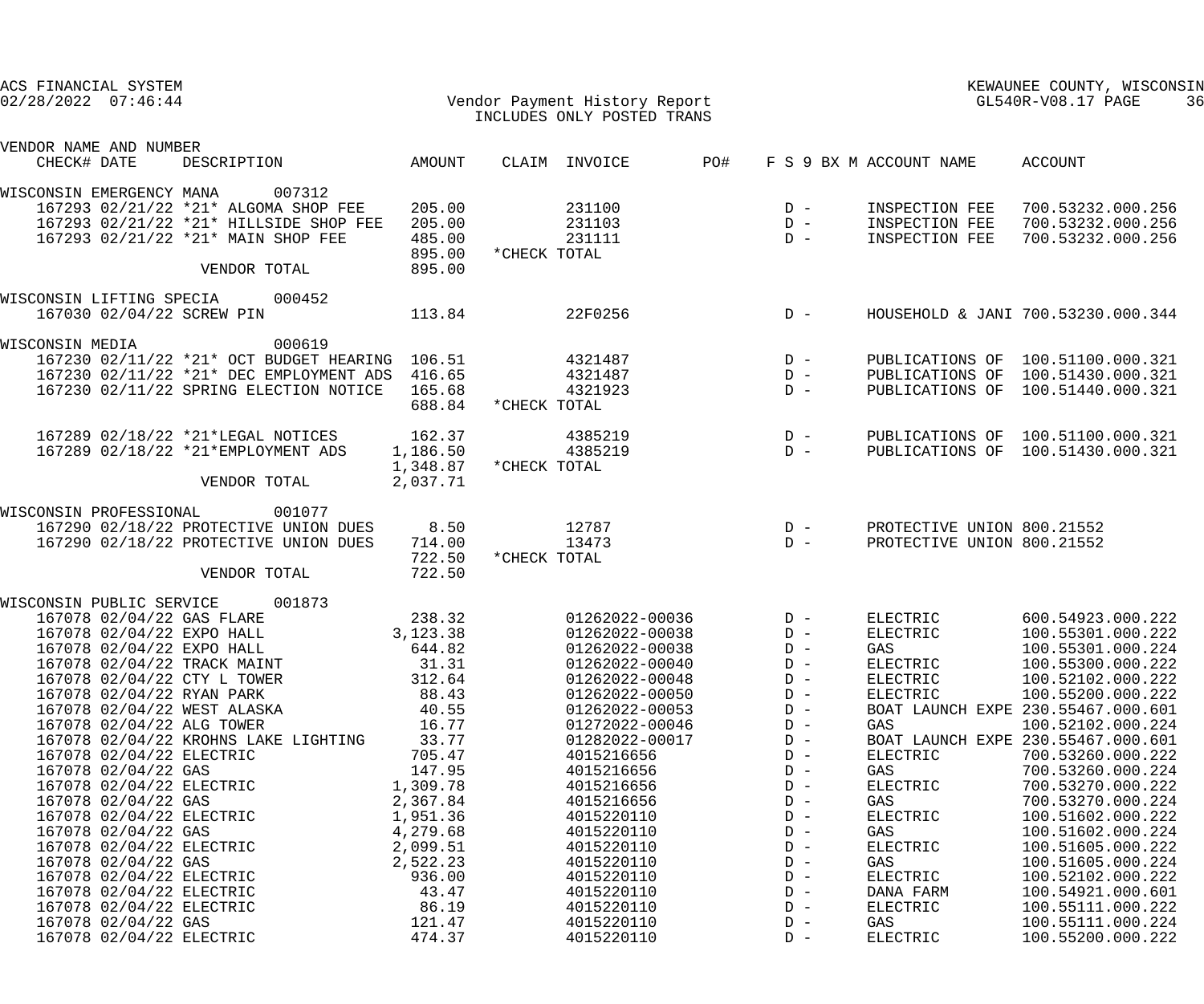| ACS FINANCIAL SYSTEM<br>$02/28/2022$ $07:46:44$ |                     |                                                                                                                                                           |                                                                                |                                                                                  |              | Vendor Payment History Report<br>INCLUDES ONLY POSTED TRANS                                              |     |                                                    |                                                                           | KEWAUNEE COUNTY, WISCONSIN<br>GL540R-V08.17 PAGE                                                                           | 37 |
|-------------------------------------------------|---------------------|-----------------------------------------------------------------------------------------------------------------------------------------------------------|--------------------------------------------------------------------------------|----------------------------------------------------------------------------------|--------------|----------------------------------------------------------------------------------------------------------|-----|----------------------------------------------------|---------------------------------------------------------------------------|----------------------------------------------------------------------------------------------------------------------------|----|
| VENDOR NAME AND NUMBER<br>CHECK# DATE           |                     | DESCRIPTION                                                                                                                                               |                                                                                | AMOUNT                                                                           |              | CLAIM INVOICE                                                                                            | PO# |                                                    | F S 9 BX M ACCOUNT NAME                                                   | <b>ACCOUNT</b>                                                                                                             |    |
| WISCONSIN PUBLIC SERVICE                        | 167078 02/04/22 GAS | 167078 02/04/22 ELECTRIC                                                                                                                                  | 001873                                                                         | 105.75<br>3,120.97<br>24,802.03                                                  | *CHECK TOTAL | 4015220110<br>4015220110                                                                                 |     | $D -$<br>$D -$                                     | GAS<br><b>ELECTRIC</b>                                                    | 100.55300.000.224<br>100.55441.000.222                                                                                     |    |
|                                                 |                     | 167346 02/25/22 EVIDENCE BLDING<br>167346 02/25/22 EVIDENCE BLDING<br>167346 02/25/22 LANDFILL HOUSE<br>167346 02/25/22 ICE RINK ELECTRIC<br>VENDOR TOTAL | 167346 02/25/22 GRANDSTAND&DAIRY BARN<br>167346 02/25/22 GRANDSTAND&DAIRY BARN | 197.74<br>858.65<br>167.42<br>159.07<br>20.62<br>489.01<br>1,892.51<br>26,694.54 | *CHECK TOTAL | 02152022-00041<br>02152022-00041<br>02162022-00001<br>02162022-00001<br>02172022-00055<br>02172022-00056 |     | $D -$<br>$D -$<br>$D -$<br>$D -$<br>$D -$<br>$D -$ | <b>ELECTRIC</b><br>GAS<br><b>ELECTRIC</b><br>GAS<br>ELECTRIC<br>DANA FARM | 100.52116.000.222<br>100.52116.000.224<br>100.55300.000.222<br>100.55300.000.224<br>600.54923.000.222<br>100.54921.000.601 |    |
| WISCONSIN SUPPORT COLLEC 006303                 |                     | 167079 02/04/22 FEB 4 PAYROLL                                                                                                                             |                                                                                | 1,532.30                                                                         |              | 02042022                                                                                                 |     | $D -$                                              | WAGE ASSIGNMENT 800.21580                                                 |                                                                                                                            |    |
|                                                 |                     | 167291 02/18/22 2/18 PAYROLL<br>VENDOR TOTAL                                                                                                              |                                                                                | 1,532.30<br>3,064.60                                                             |              | 02182022                                                                                                 |     | $D -$                                              | WAGE ASSIGNMENT 800.21580                                                 |                                                                                                                            |    |
| ZELLNER/ERIC                                    |                     | 167080 02/04/22 PANTS (3)                                                                                                                                 | 000549                                                                         | 80.60                                                                            |              | 01282022                                                                                                 |     | $D -$                                              |                                                                           | UNIFORM ALLOWANC 100.52100.000.346                                                                                         |    |
| ZELZER AND ASSOCIATES/PA                        |                     | 167292 02/18/22 08-FA-25                                                                                                                                  | 001447                                                                         | 75.00                                                                            |              | ZEL-2022000313                                                                                           |     | $D -$                                              | PAPER SERVICE                                                             | 100.51330.000.255                                                                                                          |    |
| 360 TRANSCRIPTION CORP                          |                     |                                                                                                                                                           | 001199<br>167163 02/11/22 JANUARY TRANSCRIPTION                                | 273.13                                                                           |              | 6743                                                                                                     |     | $D -$                                              |                                                                           | CONTRACTED SERVI 215.54352.561.296                                                                                         |    |
| 4 LEGGED FRIENDS VET CLI                        |                     | 167347 02/25/22 J.DERRENE BAT<br>167347 02/25/22 E.ROBERTS SKUNK<br>167347 02/25/22 T. BOEHM BAT<br>VENDOR TOTAL                                          | 009926                                                                         | 100.00<br>100.00<br>100.00<br>300.00<br>300.00                                   | *CHECK TOTAL | 108068<br>124072<br>124072                                                                               |     | $D -$<br>$D -$<br>$D -$                            |                                                                           | TESTING-ANIMAL R 100.54100.000.253<br>TESTING-ANIMAL R 100.54100.000.253<br>TESTING-ANIMAL R 100.54100.000.253             |    |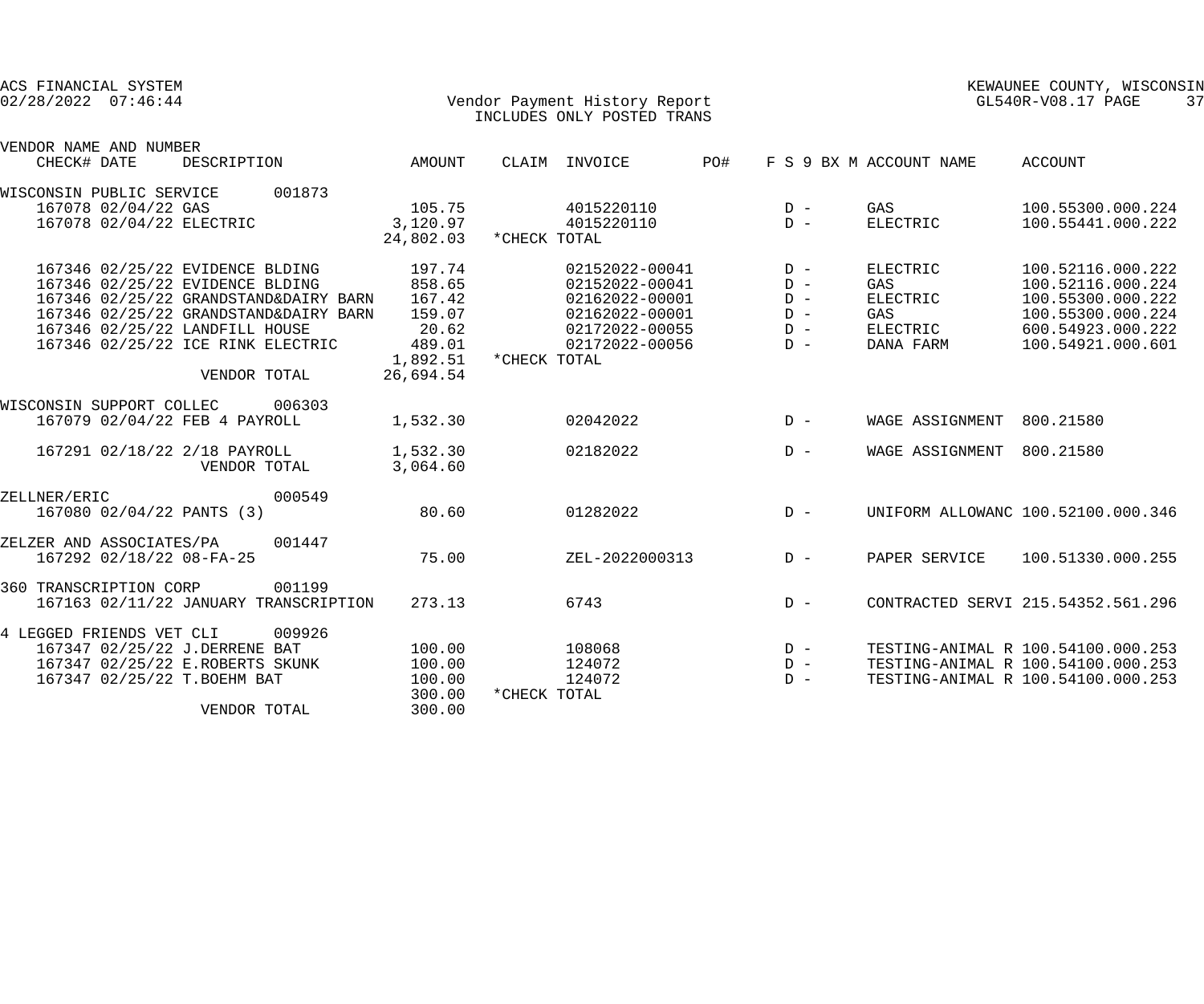02/28/2022 07:46:44 Vendor Payment History Report GL540R-V08.17 PAGE 38 INCLUDES ONLY POSTED TRANS

# ACS FINANCIAL SYSTEM KEWAUNEE COUNTY, WISCONSIN

| VENDOR<br>AND<br>NAME                                                                                                                                                                                                                                      | NUMBER           |        |                                    |     |                                   |                     |
|------------------------------------------------------------------------------------------------------------------------------------------------------------------------------------------------------------------------------------------------------------|------------------|--------|------------------------------------|-----|-----------------------------------|---------------------|
| DATE:<br>UHEUK #<br>____<br>and the contract of the contract of the contract of the contract of the contract of the contract of the contract of the contract of the contract of the contract of the contract of the contract of the contract of the contra | TON<br><u>لى</u> | AMOUNT | ™7∩T∩R<br>$\overline{\phantom{a}}$ | PO# | NAME<br>$\mathbf{K}$ $\mathbf{x}$ | <b>CCOUNT</b><br>Δ( |

REPORT TOTALS: 1,273,545.15

RECORDS PRINTED - 000902